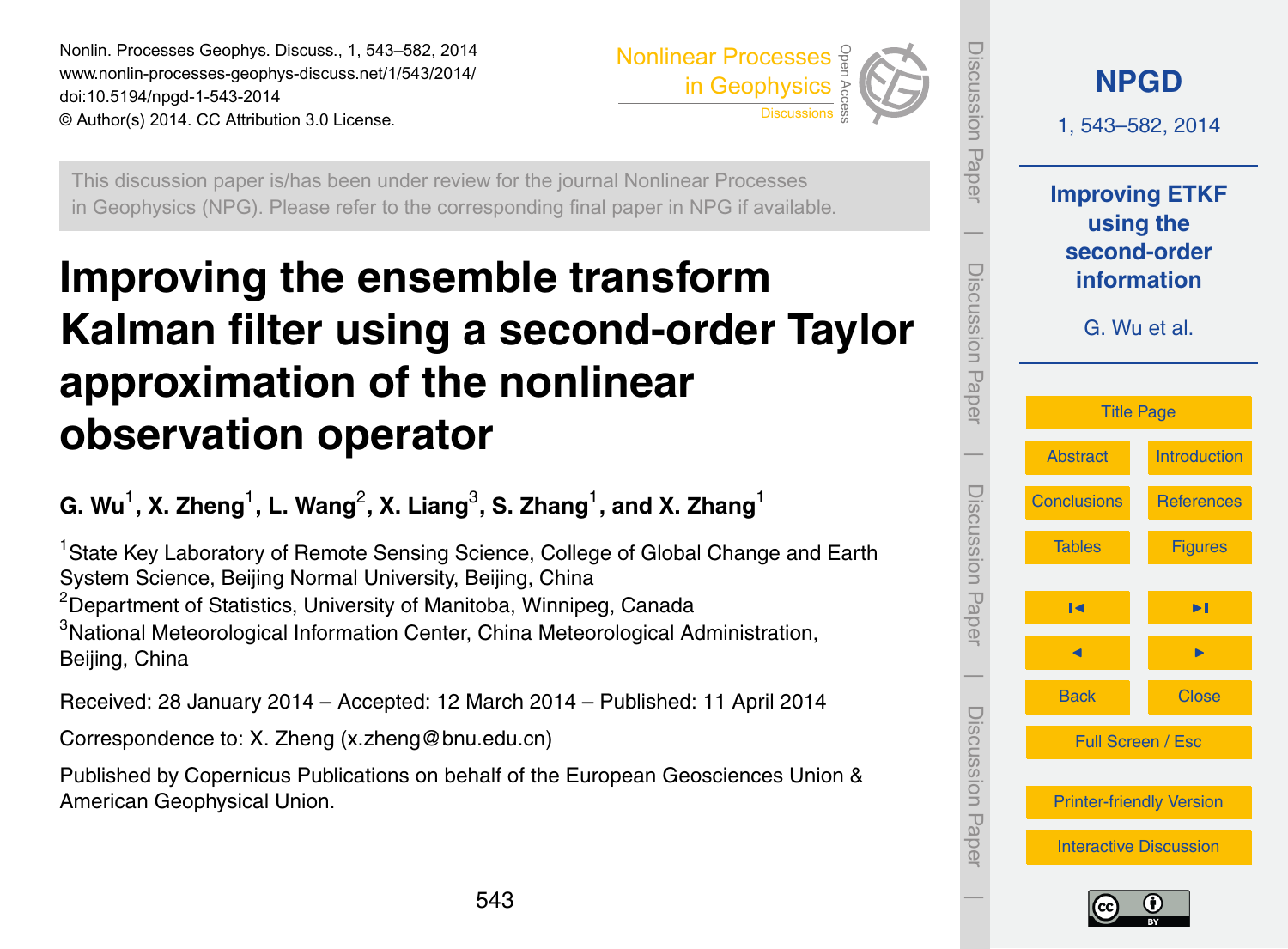## <span id="page-1-0"></span>**Abstract**

The Ensemble Transform Kalman Filter (ETKF) assimilation scheme has recently seen rapid development and wide application. As a specific implementation of the Ensemble Kalman Filter (EnKF), the ETKF is computationally more efficient than the conventional

<sup>5</sup> EnKF. However, the current implementation of the ETKF still has some limitations when the observation operator is strongly nonlinear. One problem is that the nonlinear operator and its tangent-linear operator are iteratively calculated in the minimization of a nonlinear objective function similar to 4DVAR, which may be computationally expensive. Another problem is that it uses the tangent-linear approximation of the observation 10 operator to estimate the multiplicative inflation factor of the forecast errors, which may not be sufficiently accurate.

This study seeks a way to avoid these problems. First, we apply the second-order Taylor approximation of the nonlinear observation operator to avoid iteratively calculating the operator and its tangent-linear operator. The related computational cost is also

<sup>15</sup> discussed. Second, we propose a scheme to estimate the inflation factor when the observation operator is strongly nonlinear. Experimentation with the Lorenz-96 model shows that using the second-order Taylor approximation of the nonlinear observation operator leads to a reduction of the analysis error compared with the traditional linear approximation. Similarly, the proposed inflation scheme leads to a reduction of the analysis error compared with the procedure using the traditional inflation scheme.

### **1 Introduction**

The spatial and temporal distribution of observations is continuously changing with the improvement of numerical models and observation techniques. Sounding data, remote sensing observations, radiance data and other indirect information bring both opportu-<sup>25</sup> nities and challenges in data assimilation. How to assimilate these indirect observations is an important research topic in data assimilation (Reichle, 2008).



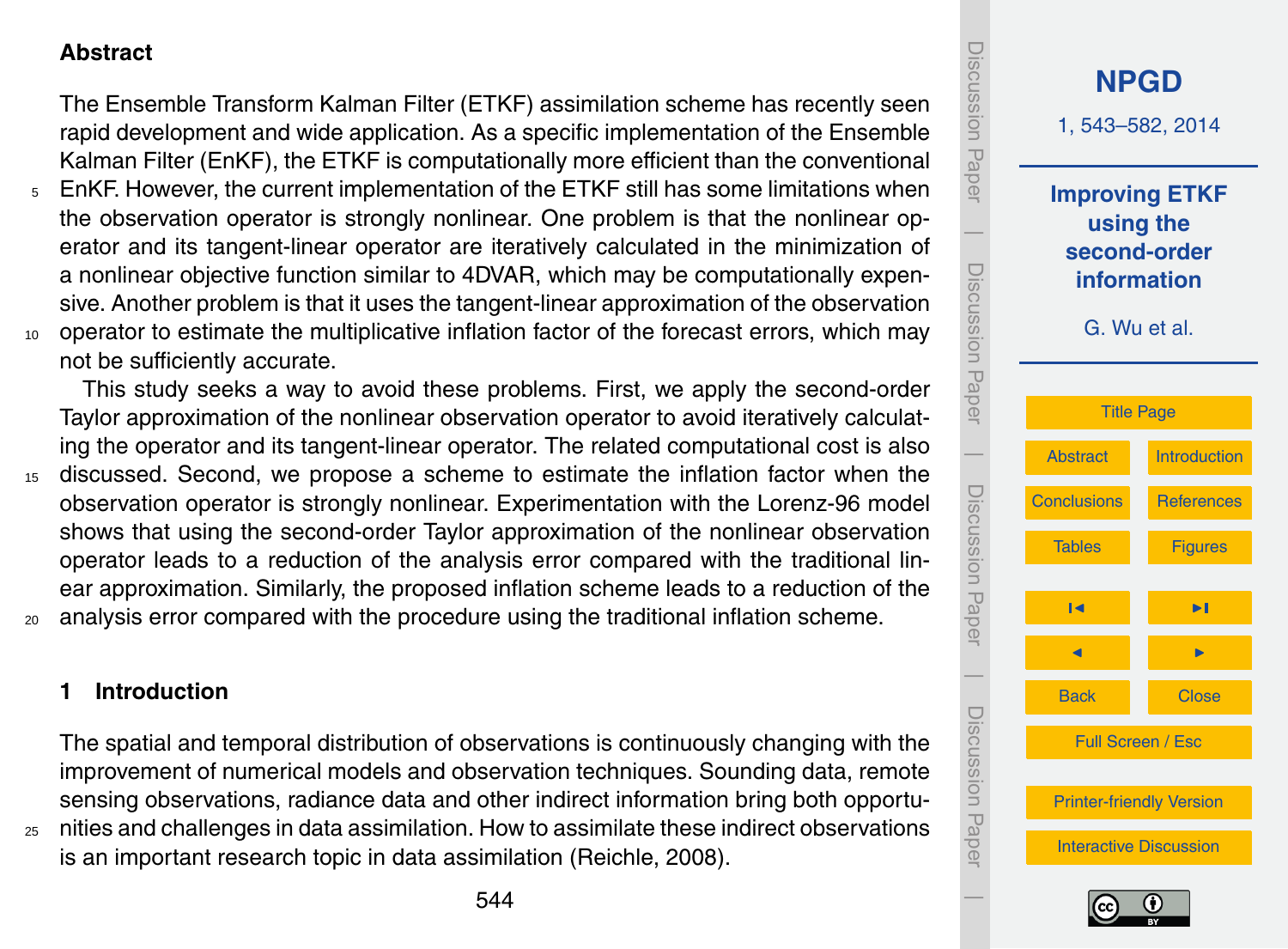The observation operators for indirect observations are often nonlinear. For example, radiative transfer codes (e.g., RTTOV, CRTM, Saunders et al., 1999; Han et al., 2006) can be treated as observation operators by mapping air temperature and moisture to the microwave radio brightness temperature (McNally, 2009). Because the relationship

<sup>5</sup> of these observations with modelled variables may be strongly nonlinear (Liou, 2002), and because the observation errors may be spatially correlated (Miyoshi et al., 2013), data assimilation schemes have to be appropriately designed to address such indirect observations.

Most data assimilation methods are fundamentally based on linear theory but have <sup>10</sup> different responses to departures from linearity (Lawson and Hansen, 2004). Conceptually, variational data assimilation schemes (VAR, e.g., Parrish and Derber, 1992; Courtier et al., 1994; Lorenc, 2003) can assimilate data with nonlinear observation operators and spatially correlated observation errors. However, a drawback of VAR is that it has to calculate the adjoint of a dynamical model, which is not an easy task in prac-<sup>15</sup> tice. Moreover, VAR does not give a direct estimate of the background error covariance

matrix, which is crucial for the performance of any data assimilation scheme.

The Ensemble Kalman Filter (EnKF) scheme has a strategy to optimize forecast error statistics without using the adjoint of the dynamical model (e.g., Evensen, 1994a, 1994b; Burgess et al., 1998; Anderson and Anderson, 1999; Wang and Bishop, 2003;

- <sup>20</sup> Wu et al., 2013). It is also conceptually applicable to data assimilation with nonlinear observation operators. However, it has been demonstrated that when the observation operator is strongly nonlinear, using the linear approximation of the observation operator to derive the error covariance evolution equation can result in an oversimplified closure and dubious performance of the EnKF (e.g., Miller et al., 1994; Evensen, 1997; <sup>25</sup> Yang et al., 2012).
- The Ensemble Transform Kalman Filter (ETKF) was first introduced in atmospheric

assimilation by Bishop and Toth (1999) and Bishop et al. (2001). Wang and Bishop (2003) transformed the forecast perturbations into analysis perturbations by multiplying a transformation matrix. They also proposed an efficient way to construct the transform



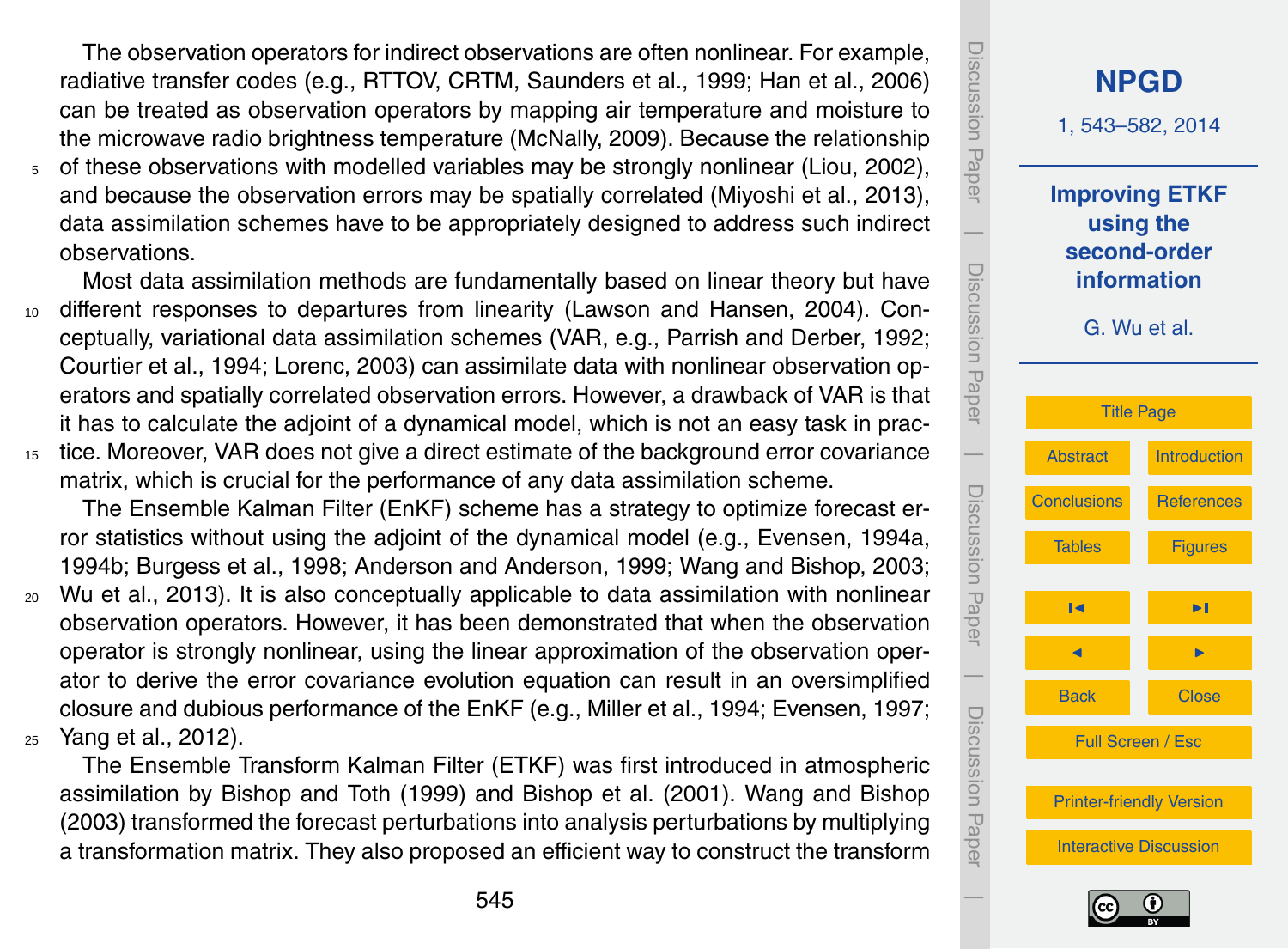matrix through eigenvector decomposition of a matrix with the ensemble size. Hunt et al. (2007) extended the ETKF method to address a general nonlinear observation operator using the cost function, similar to Lorenc (2003). However, Hunt et al. (2007) minimized the weight vector of the ensemble analysis state instead of the analysis

- <sup>5</sup> state, as in Lorenc (2003). In addition to the reduction of the computational cost compared with EnKF, another advantage of the ETKF proposed by Hunt et al. (2007) is that it can assimilate observations with strongly nonlinear observation operators (Chen et al., 2009) and with spatially correlated observation errors (Stewart et al., 2013), similar to VAR.
- <sup>10</sup> However, there are still problems associated with the ETKF when the observation operator is strongly nonlinear. First, the current ETKF is based on the minimization of a cost function similar to that in VAR for nonlinear observation operators (Hunt et al., 2007). The direct calculation for the minima may be computationally expensive because the nonlinear operators and their tangent-linear operators have to be itera-
- 15 tively calculated. Using the linear approximation of the nonlinear observation operators (e.g. Hunt et al., 2007) can effectively reduce the computational burden, but at the cost of increasing analysis error. Second, tangent-linear approximation of the observation operator is used for the forecast error inflation in the ETKF (e.g., Li et al., 2009). If the observation operators are strongly nonlinear, the inflation factors and hence the fore-
- <sup>20</sup> cast error covariance matrices may be estimated erroneously in this way, leading to an eventual increase in the analysis error.

In this study, we propose two alternative approaches to improving assimilation quality when the observation operator is strongly nonlinear. First, in an effort to reduce computational cost without significantly reducing estimation quality, we use the second-order

<sup>25</sup> Taylor expansion of the observation operator to estimate both the inflation factors and the analysis states. Second, for the case where the inflation factor is constant in space, we propose a new forecast error inflation method that can address a general nonlinear observation operator without using the tangent-linear operator.



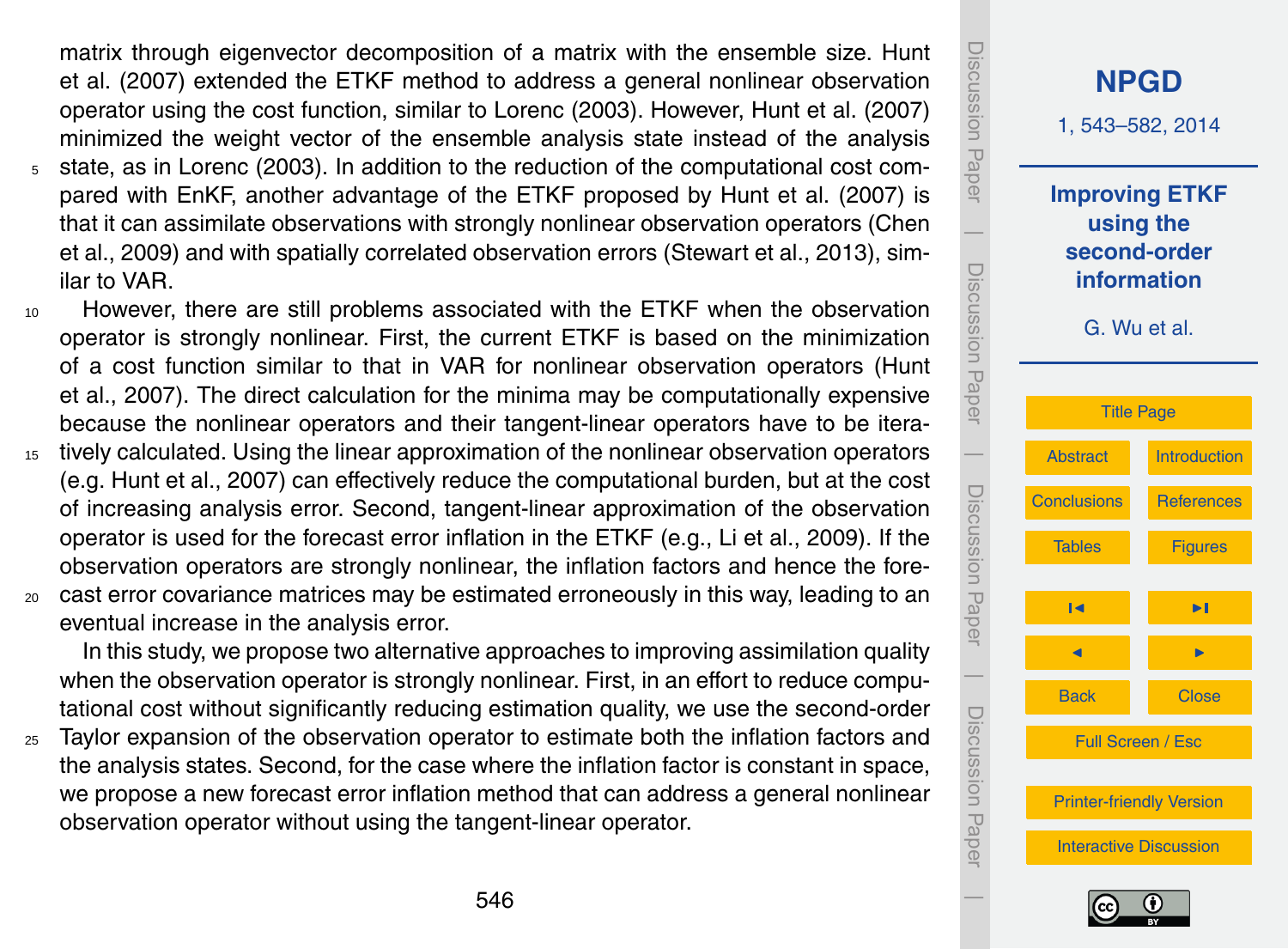The potential use of the second-order information has been noted by some authors. For example, Hunt et al. (2007) noted that the second-order derivatives of the objective function might be used to estimate the covariance of analysis weight, which is an important step in ETKF with a nonlinear observation operator. Moreover, Le Dimet <sup>5</sup> et al. (2002) and Daescu and Navon (2007) noted that the second-order information in nonlinear variational data assimilation is important to the issue of solution uniqueness. In the conventional ETKF scheme, the linear approximation of nonlinear observation operators is used for the purpose of reducing the computational cost compared with conventional methods of searching the minima of nonlinear cost functions (Hunt <sup>10</sup> et al., 2007). This study also aims to investigate the changes of analysis errors when a nonlinear observation operator is substituted by its first-order and second-order Taylor approximations. We focus on the formulation of the forecast error inflation method in the case of a nonlinear observation operator and on improved accuracy with the second-order vs. the first-order approximation and the linear approximation. Further <sup>15</sup> studies on the performance of the proposed schemes in practical data assimilations

are needed and should be performed in the future.

The remainder of the paper is organized as follows. Our modified ETKF schemes are described in Sect. 2. The assimilation results on a Lorenz-96 model with a nonlinear observation system are presented in Sect. 3. The discussions are given in Sect. 4, and <sup>20</sup> conclusions are presented in Sect. 5.

**2 Methodology**

### **2.1 ETKF with forecast error inflation**

Hunt et al. (2007) gave a comprehensive description of the ETKF with a nonlinear observation operator, but without procedures for forecast error inflation. In this section, <sup>25</sup> we propose an inflation scheme to address a general nonlinear observation operator.



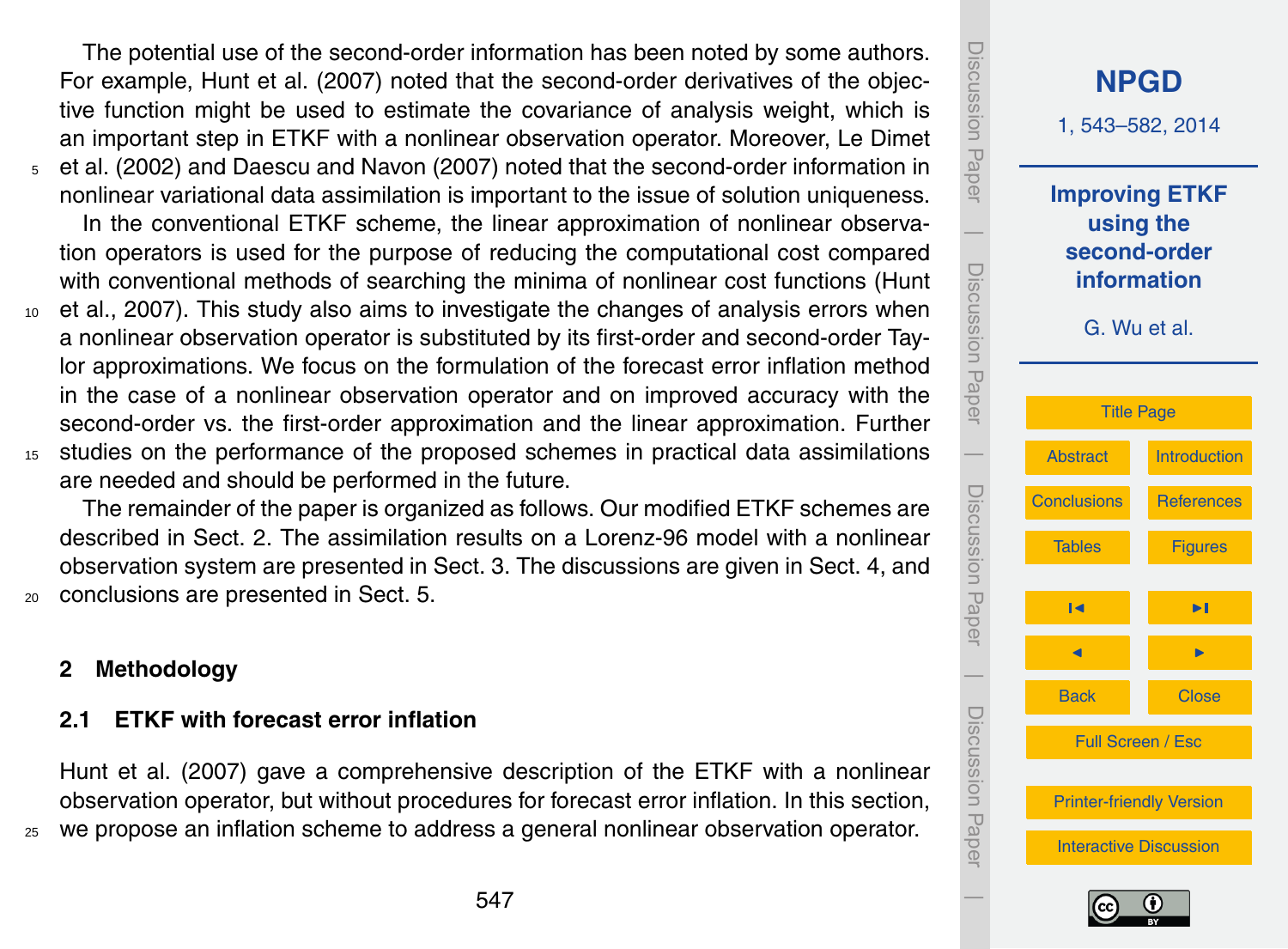Using the notations of Ide et al. (1997), a nonlinear discrete-time forecast and observation system can be written as

$$
\mathbf{x}_{j}^{t} = M_{i-1}(\mathbf{x}_{i-1}^{a}) + \mathbf{\eta}_{i},
$$
  
\n
$$
\mathbf{y}_{i}^{0} = H_{i}(\mathbf{x}_{i}^{t}) + \mathbf{\varepsilon}_{i},
$$
\n(1)

*y o*  $i^o_j = H_i(\boldsymbol{x}_i^t)$  $y_i^0 = H_i(x_i^I) + \varepsilon_i$ 

where *i* is the time step index;  $\boldsymbol{x}_i^t = \{x_i^t\}$  $\binom{t}{i}(1), \times \binom{t}{i}$  $\sum_{i}^{t}$ (2), . . <u>.</u>,  $x_i^t$  $\binom{t}{i}(n)$ <sup>T</sup> is the *n*-dimensional true state vector;  $x_{i-1}^a = \{x_i^a\}$ *i*−1 (1),*x a i*−1 (2),*. . .*,*x a i*−1 (*n*)} *T* is the *n*-dimensional analysis state vector, which is an estimate of  $x_i^t$ *i*−1 ; *M<sup>i</sup>* is the nonlinear forecast operator;  $\mathbf{y}_i^o = \{y_i^o\}$ *i* (1),*y o i* (2),*. . .*,*y o*  $\left\{ \begin{array}{l} \left( \rho_{i}\right) \end{array} \right\}^{T}$  is the  $\rho_{i}$ -dimensional observation vector;  $H_{i} =$  $h_0$   $\{h_i(1), h_i(2) \cdots, h_i(p_i)\}^T$  is the nonlinear observation operator, where  $h_i(k)$  is a ndimensional multivariate function; and *η<sup>i</sup>* and *ε<sup>i</sup>* are the forecast and observation error vectors, which are assumed to be statistically independent of each other, timeuncorrelated, and to have mean zero and covariance matrices **P***<sup>i</sup>* and **R***<sup>i</sup>* , respectively. The detailed procedure of the ETKF with a nonlinear observation operator (Hunt <sup>15</sup> et al., 2007) with the proposed inflation scheme is as follows.

Step 1. Calculate the *j*th perturbed forecast state at time *i* as

$$
x_{i,j}^f = M_{i-1} \left( x_{i-1,j}^a \right), \tag{3}
$$

where  $x_i^a$ *i*−1,*j* is the *j*th perturbed analysis state at time *i* − 1. Then, the mean forecast <sup>20</sup> state is defined as

$$
x_i^f = \frac{1}{m} \sum_{j=1}^m x_{i,j}^f,
$$
 (4)

where *m* is the total number of ensemble members.

Step 2. Assume the forecast errors to be in the form  $\sqrt{\lambda_i}(\mathbf{x}_{i,j}^f-\mathbf{x}_i^f)$ *i* ), (*j* = 1,2,*. . .*,*m*), where the inflation factor  $\lambda_i$  can be estimated by minimizing the objective function

$$
L_i(\lambda) = \text{Tr}\left[\left(\boldsymbol{d}_i\boldsymbol{d}_i^T - \mathbf{C}_i(\lambda) - \mathbf{I}\right)\left(\boldsymbol{d}_i\boldsymbol{d}_i^T - \mathbf{C}_i(\lambda) - \mathbf{I}\right)^T\right].
$$
\n(5)

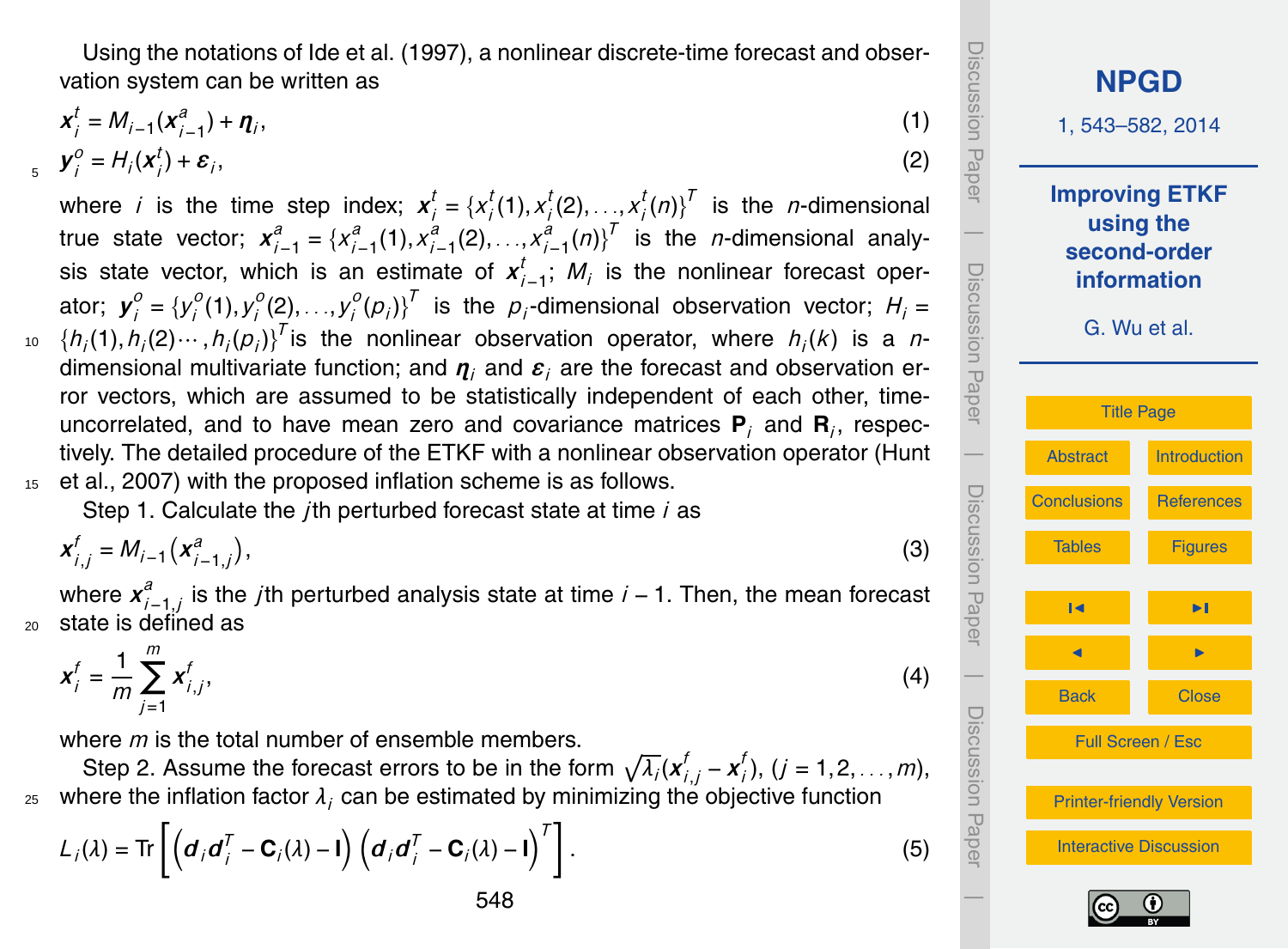<span id="page-6-0"></span>Here, **I** is the  $m \times m$  identity matrix,

$$
\boldsymbol{d}_i = \mathbf{R}_i^{-1/2} \left( \boldsymbol{y}_i^0 - H_i \left( \boldsymbol{x}_i^f \right) \right). \tag{6}
$$

is the innovation vector normalized by the square root of the observation error covari-<sup>5</sup> ance matrix (Wang and Bishop, 2003), and

$$
\mathbf{C}_{i}(\lambda) = \frac{1}{m-1} \sum_{j=1}^{m} \left[ \mathbf{R}_{i}^{-1/2} \left( H_{i} \left( \mathbf{x}_{i}^{f} + \sqrt{\lambda} \left( \mathbf{x}_{i,j}^{f} - \mathbf{x}_{i}^{f} \right) \right) - H_{i} \left( \mathbf{x}_{i}^{f} \right) \right) \right] \tag{7}
$$

$$
\left( H_{i} \left( \mathbf{x}_{i}^{f} + \sqrt{\lambda} \left( \mathbf{x}_{i,j}^{f} - \mathbf{x}_{i}^{f} \right) \right) - H_{i} \left( \mathbf{x}_{i}^{f} \right) \right)^{T} \mathbf{R}_{i}^{-1/2} \right].
$$

(See Appendix A for details).

10 Step 3. Calculate the analysis state as

$$
\mathbf{x}_i^a = \mathbf{x}_i^f + \sqrt{\hat{\lambda}_i} \mathbf{X}_i^f \mathbf{w}_i^a
$$

where

$$
\mathbf{X}_{i}^{f} = \left( \mathbf{X}_{i,1}^{f} - \mathbf{X}_{i}^{f}, \mathbf{X}_{i,2}^{f} - \mathbf{X}_{i}^{f}, \ldots, \mathbf{X}_{i,m}^{f} - \mathbf{X}_{i}^{f} \right)
$$

and  $\boldsymbol{w}_i^a$  $\frac{a}{i}$  is estimated by minimizing the objective function

*i*

$$
J_i(\boldsymbol{w}) = \frac{1}{2}(m-1)\boldsymbol{w}^T\boldsymbol{w} + \frac{1}{2}\left[\boldsymbol{y}_i^0 - H_i\left(\boldsymbol{x}_i^f + \sqrt{\hat{\lambda}_i}\boldsymbol{X}_i^f\boldsymbol{w}\right)\right]^T
$$

$$
\mathbf{R}_i^{-1}\left[\boldsymbol{y}_i^0 - H_i\left(\boldsymbol{x}_i^f + \sqrt{\hat{\lambda}_i}\boldsymbol{X}_i^f\boldsymbol{w}\right)\right].
$$
(10)

20 Step 4. Calculate a perturbed analysis state as

$$
\mathbf{x}_{i,j}^a = \mathbf{x}_i^a + \sqrt{\hat{\lambda}_i} \mathbf{X}_i^f \mathbf{W}_{i,j}^a
$$

| Discussion Paper           |                    | <b>NPGD</b><br>1, 543-582, 2014                                                   |  |  |  |  |
|----------------------------|--------------------|-----------------------------------------------------------------------------------|--|--|--|--|
| I<br>Discussion Paper      |                    | <b>Improving ETKF</b><br>using the<br>second-order<br>information<br>G. Wu et al. |  |  |  |  |
|                            |                    | <b>Title Page</b>                                                                 |  |  |  |  |
|                            | <b>Abstract</b>    | <b>Introduction</b>                                                               |  |  |  |  |
|                            | <b>Conclusions</b> | <b>References</b>                                                                 |  |  |  |  |
| I<br>I<br>I<br>Seder Haper | <b>Tables</b>      | <b>Figures</b>                                                                    |  |  |  |  |
|                            | ы                  | ÞĪ                                                                                |  |  |  |  |
|                            |                    |                                                                                   |  |  |  |  |
| Discussion Pape            | <b>Back</b>        | <b>Close</b>                                                                      |  |  |  |  |
|                            |                    | Full Screen / Esc                                                                 |  |  |  |  |
|                            |                    | <b>Printer-friendly Version</b>                                                   |  |  |  |  |
|                            |                    | <b>Interactive Discussion</b>                                                     |  |  |  |  |
|                            |                    |                                                                                   |  |  |  |  |

(8)

(9)

(11)

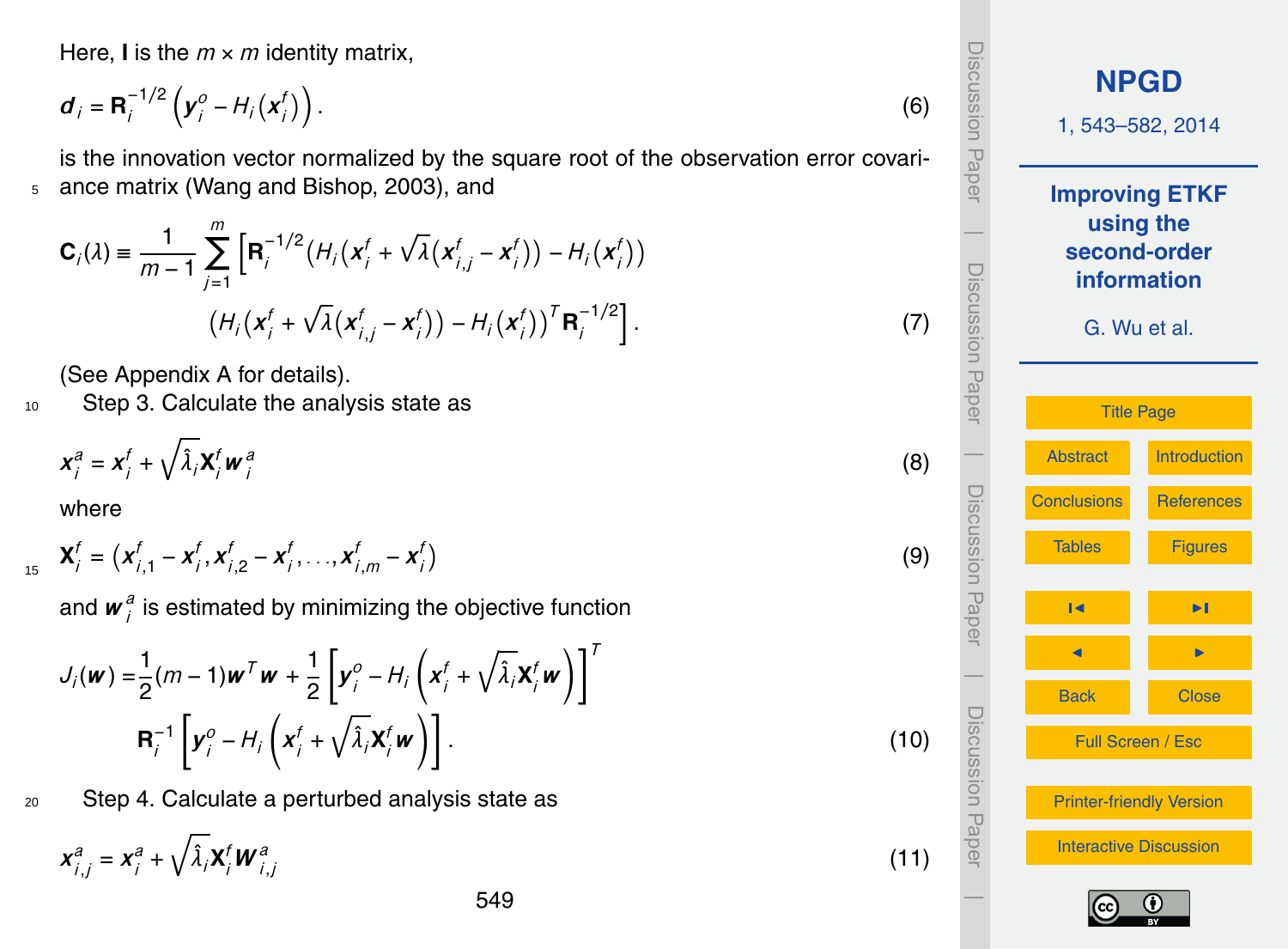where  $\bm{W}_i^a$  $\int_{i,j}^{a}$  is the *j*th column of the matrix  $\boldsymbol{W}_{i}^{a} =$  $\sqrt{m-1}(\ddot{J}_{i|\mathbf{w}^{\beta}_{i}})^{-1/2}$  and  $\ddot{J}_{i|\mathbf{w}^{\beta}_{i}}$  is the second-order derivative of  $J_i(\boldsymbol{w})$  at  $\boldsymbol{w}_i^a$ *i* (see Appendix B for details). Lastly, set *i* = *i* +1 and return to Step 1 for the next iteration.

For estimating the inflation factor, Li et al. (2009) proposed a scheme, for which the tangent-linear operator of the observation operator (see Sect. 2.2.1 for the definition) is required. In the effort to reduce computational cost of searching the minima of the objective function (Eq. 10), Hunt et al. (2007) suggested the following linear approximation,

$$
H_i\left(\mathbf{x}_i^f + \sqrt{\hat{\lambda}_i}\mathbf{X}_i^f\mathbf{w}\right) \approx H_i\left(\mathbf{x}_i^f\right) + \mathbf{Y}_i^f\mathbf{w}
$$
\n(12)

where

*Y*

10

$$
\mathbf{Y}_{i}^{f} = \left( H_{i} \left( \sqrt{\hat{\lambda}_{i}} (\mathbf{x}_{i,1}^{f} - \mathbf{x}_{i}^{f}) + \mathbf{x}_{i}^{f} \right) - H_{i} (\mathbf{x}_{i}^{f}), H_{i} \left( \sqrt{\hat{\lambda}_{i}} (\mathbf{x}_{i,2}^{f} - \mathbf{x}_{i}^{f}) + \mathbf{x}_{i}^{f} \right) - H_{i} (\mathbf{x}_{i}^{f}),
$$
  
...,
$$
H_{i} \left( \sqrt{\hat{\lambda}_{i}} (\mathbf{x}_{i,m}^{f} - \mathbf{x}_{i}^{f}) + \mathbf{x}_{i}^{f} \right) - H_{i} (\mathbf{x}_{i}^{f}) \right). \tag{13}
$$

<sup>15</sup> In this study, this traditional ETKF approach is validated against the other approaches.

#### **2.2 Simplified estimation methods in special cases**

To compute the variational minimization in Eq. (10) operationally, one can directly compute the explicit solution of the minima and iterate the process as in the 4D-Var outer loop (Lorenc, 2003; Liu et al., 2008). However, doing so still requires repeatedly cal- $_2$ o culating the nonlinear function  $H_i(\pmb{x}^f_i+\sqrt{\hat{\lambda}_i}\pmb{X}^f_i\pmb{w})$  and its tangent-linear operator (see Sect. 2.2.1 for the definition) which depend on  $w$  and  $x_i^t$ *i* . In this subsection, we show an alternative procedure when the observation operator  $H_i$  can be approximated by its Taylor expansions.

**[NPGD](http://www.nonlin-processes-geophys-discuss.net)** 1, 543–582, 2014 **Improving ETKF using the second-order information** G. Wu et al. [Title Page](#page-0-0) [Abstract](#page-1-0) [Introduction](#page-1-0) [Conclusions](#page-20-0) [References](#page-31-0) [Tables](#page-35-0) [Figures](#page-38-0) J I J I Back Close Full Screen / Esc [Printer-friendly Version](http://www.nonlin-processes-geophys-discuss.net/1/543/2014/npgd-1-543-2014-print.pdf) [Interactive Discussion](http://www.nonlin-processes-geophys-discuss.net/1/543/2014/npgd-1-543-2014-discussion.html) Discussion Paper | Discussion Paper | Discussion Paper |Discussion Paper



 $\overline{\phantom{a}}$ 

phillipsion Labe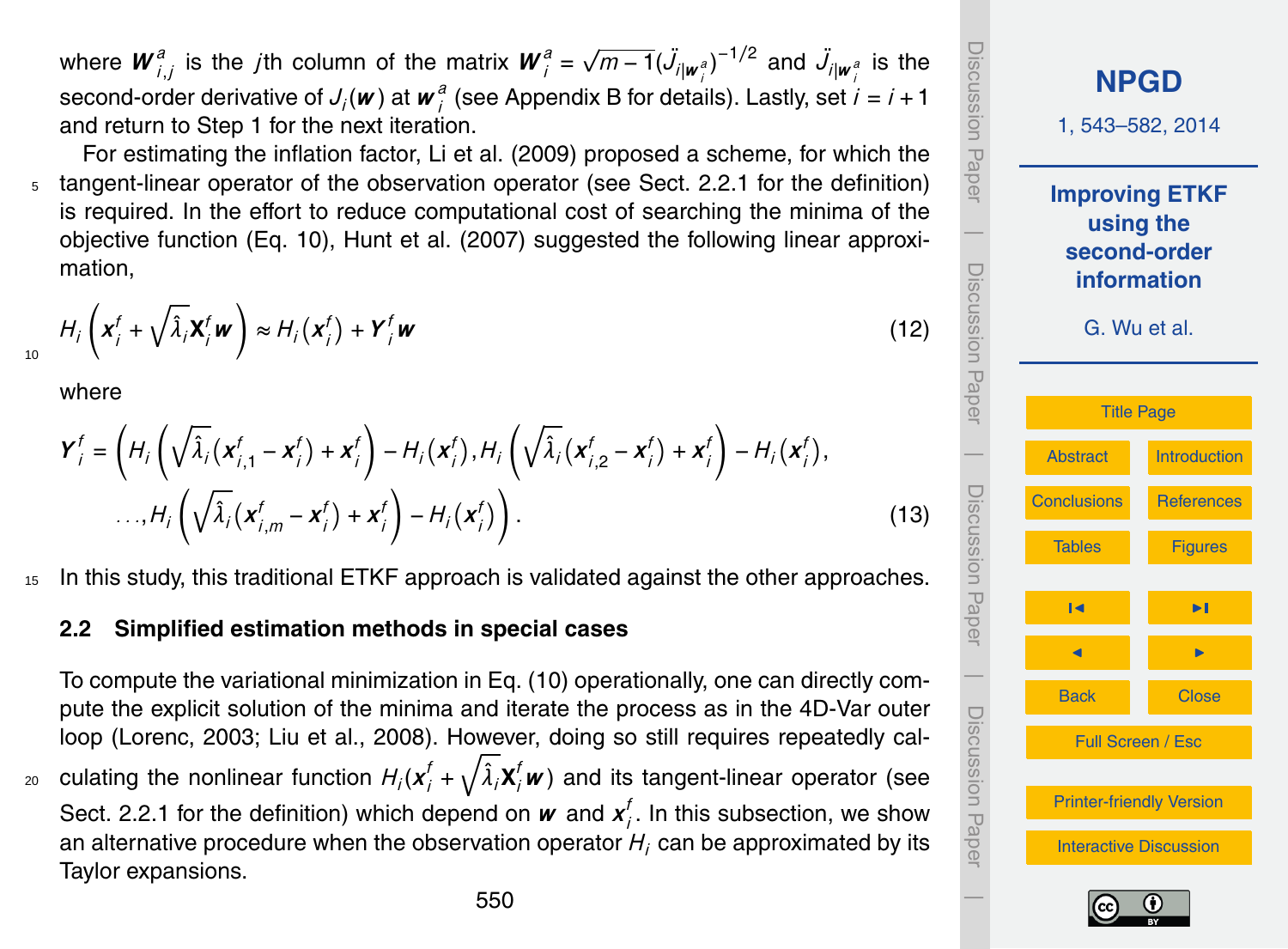#### **2.2.1 First-order Taylor approximation for** *H<sup>i</sup>*

The first-order Taylor approximation for  $H_i$  at the forecast state vector  $\boldsymbol{x}^t_i$ *i* is defined as

$$
H_i\left(\boldsymbol{x}_i^t\right) \approx H_i\left(\boldsymbol{x}_i^t\right) + \dot{\mathbf{H}}_{i|\boldsymbol{x}_i^t}\left(\boldsymbol{x}_i^t - \boldsymbol{x}_i^t\right),\tag{14}
$$

<sup>5</sup> where

$$
\dot{\mathbf{H}}_{i|\mathbf{x}_{i}^{f}} = \begin{pmatrix} \frac{\partial h_{i}(1)}{\partial x_{i}(1)} & \cdots & \frac{\partial h_{i}(1)}{\partial x_{i}(n)} \\ \vdots & \ddots & \vdots \\ \frac{\partial h_{i}(p_{i})}{\partial x_{i}(1)} & \cdots & \frac{\partial h_{i}(p_{i})}{\partial x_{i}(n)} \end{pmatrix}_{\mathbf{x}_{i} = \mathbf{x}_{i}^{f}}
$$

is the first-order derivative of  $H_i$  evaluated at the forecast state  $\boldsymbol{\mathsf{x}}_i^t$ *i* (tangent-linear operator). Then,  $\lambda_i$  can be estimated by minimizing the quadratic function

$$
L_{1,i}(\lambda) = \text{Tr}\left[ (d_i d_i^T - \lambda \mathbf{R}_i^{-1/2} \dot{\mathbf{H}}_{i|x_i'} \hat{\mathbf{P}}_i \dot{\mathbf{H}}_{i|x_i'}^T \mathbf{R}_i^{-1/2} - \mathbf{I}) \right]
$$

$$
(d_i d_i^T - \lambda \mathbf{R}_i^{-1/2} \dot{\mathbf{H}}_{i|x_i'} \hat{\mathbf{P}}_i \dot{\mathbf{H}}_{i|x_i'}^T \mathbf{R}_i^{-1/2} - \mathbf{I})^T \right].
$$
(16)

The analytic solution is

$$
\hat{\lambda}_{i} = \frac{\text{Tr}\left[\mathbf{R}_{i}^{-1/2}\dot{\mathbf{H}}_{i|\mathbf{x}_{i}^{f}}\hat{\mathbf{P}}_{i}\dot{\mathbf{H}}_{i|\mathbf{x}_{i}^{f}}^{T}\mathbf{R}_{i}^{-1/2}\left(\mathbf{d}_{i}\mathbf{d}_{i}^{T}-\mathbf{I}\right)^{T}\right]}{\text{Tr}\left[\mathbf{R}_{i}^{-1/2}\dot{\mathbf{H}}_{i|\mathbf{x}_{i}^{f}}\hat{\mathbf{P}}_{i}\dot{\mathbf{H}}_{i|\mathbf{x}_{i}^{f}}^{T}\mathbf{R}_{i}^{-1}\dot{\mathbf{H}}_{i|\mathbf{x}_{i}^{f}}\hat{\mathbf{P}}_{i}\dot{\mathbf{H}}_{i|\mathbf{x}_{i}^{f}}^{T}\mathbf{R}_{i}^{-1/2}\right]},
$$
\n(17)

where

15

$$
\hat{\mathbf{P}}_i = \mathbf{X}_i^f \left( \mathbf{X}_i^f \right)^T / (m - 1). \tag{18}
$$

551



(15)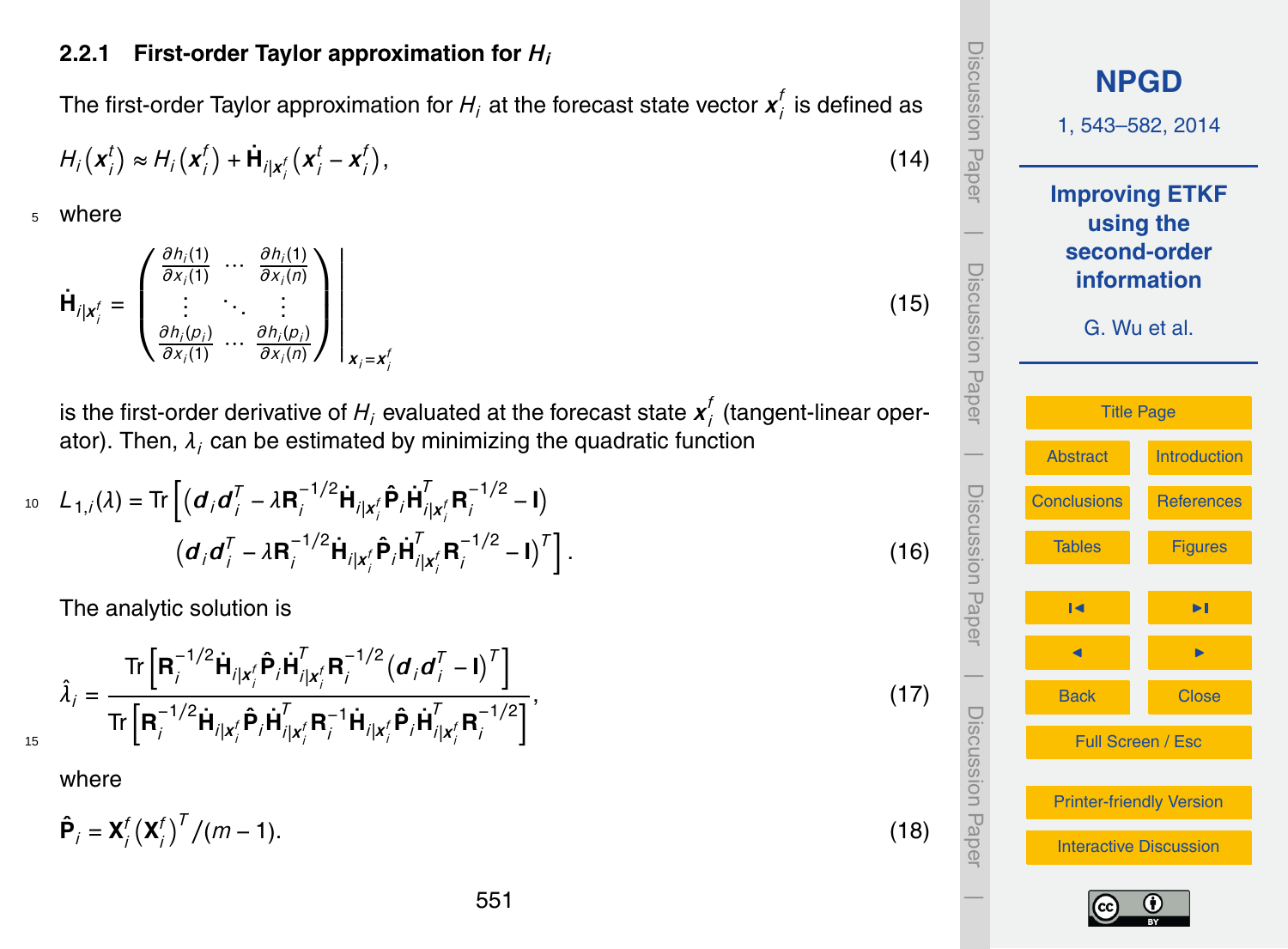<span id="page-9-0"></span>Similarly, *w a*  $\frac{a}{i}$  can be estimated by minimizing the multivariate quadratic function

$$
J_{1,i}(\boldsymbol{w}) = \frac{1}{2}(m-1)\boldsymbol{w}^T\boldsymbol{w}
$$
  
+ 
$$
\frac{1}{2}\left[\boldsymbol{y}_i^0 - H_i(\boldsymbol{x}_i^f) - \sqrt{\lambda_i}\dot{\mathbf{H}}_{i|\boldsymbol{x}_i^f}\boldsymbol{X}_i^f\boldsymbol{w}\right]^T \mathbf{R}_i^{-1} \left[\boldsymbol{y}_i^0 - H_i(\boldsymbol{x}_i^f) - \sqrt{\lambda_i}\dot{\mathbf{H}}_{i|\boldsymbol{x}_i^f}\boldsymbol{X}_i^f\boldsymbol{w}\right]
$$
(19)

<sup>5</sup> and the analytic solution is

$$
\boldsymbol{w}_{i}^{a} = ((m-1)\mathbf{I} + \hat{\lambda}(\mathbf{X}_{i}^{f})^{T} \dot{\mathbf{H}}_{i|\mathbf{x}_{i}^{f}}^{T} \mathbf{R}_{i}^{-1} \dot{\mathbf{H}}_{i|\mathbf{x}_{i}^{f}} \mathbf{X}_{i}^{f})^{-1} \sqrt{\hat{\lambda}_{i}} (\mathbf{X}_{i}^{f})^{T} \dot{\mathbf{H}}_{i|\mathbf{x}_{i}^{f}}^{T} \mathbf{R}_{i}^{-1} (\mathbf{y}_{i}^{o} - H_{i}(\mathbf{x}_{i}^{f})).
$$
 (20)

(see Appendix C for details).

#### **2.2.2 Second-order Taylor approximation for** *H<sup>i</sup>*

The second-order Taylor approximation for  $H_i$  at  $\boldsymbol{x}^t_i$  $_{10}$  The second-order Taylor approximation for  $H_{j}$  at  $\boldsymbol{x}'_{j}$  is defined as

$$
H_i\left(\boldsymbol{x}_i^t\right) \approx H_i\left(\boldsymbol{x}_i^f\right) + \dot{\mathbf{H}}_{i|\boldsymbol{x}_i^f}\left(\boldsymbol{x}_i^t - \boldsymbol{x}_i^f\right) + \frac{1}{2}\left(\left(\boldsymbol{x}_i^t - \boldsymbol{x}_i^f\right)^T \otimes \ddot{\mathbf{H}}_{i|\boldsymbol{x}_i^f} \otimes \left(\boldsymbol{x}_i^t - \boldsymbol{x}_i^f\right)\right),\tag{21}
$$

where  $\ddot{\bm{\mathsf{H}}}_{i|\bm{x}^f_i} \equiv \{\ddot{\bm{\mathsf{H}}}_{i|\bm{x}^f_i}(1),\ldots,\ddot{\bm{\mathsf{H}}}_{i|\bm{x}^f_i}(p_i)\}^T$  is the second-order derivative of  $H_i$  at  $\bm{x}^f_i$ *i* ,

$$
\ddot{\mathbf{H}}_{i|\mathbf{x}_{i}^{f}}(k) \equiv \begin{pmatrix} \frac{\partial^{2}h_{i}(k)}{\partial x_{i}(1)\partial x_{i}(1)} & \cdots & \frac{\partial^{2}h_{i}(k)}{\partial x_{i}(1)\partial x_{i}(n)} \\ \vdots & \ddots & \vdots \\ \frac{\partial^{2}h_{i}(k)}{\partial x_{i}(n)\partial x_{i}(1)} & \cdots & \frac{\partial^{2}h_{i}(k)}{\partial x_{i}(n)\partial x_{i}(n)} \end{pmatrix} \begin{pmatrix} k = 1, \ldots, p_{i}, \end{pmatrix}
$$
(22)

15

and ⊗ is the outer product operator, i.e., for two arbitrary *n*-dimensional vectors *x* and *y*,

$$
\mathbf{x}^T \otimes \ddot{\mathbf{H}}_{i|\mathbf{x}_i^f} \otimes \mathbf{y} = {\mathbf{x}^T \ddot{\mathbf{H}}_{i|\mathbf{x}_i^f}(1)\mathbf{y}, \dots, \mathbf{x}^T \ddot{\mathbf{H}}_{i|\mathbf{x}_i^f}(p_i)\mathbf{y}_i^T},
$$
(23)



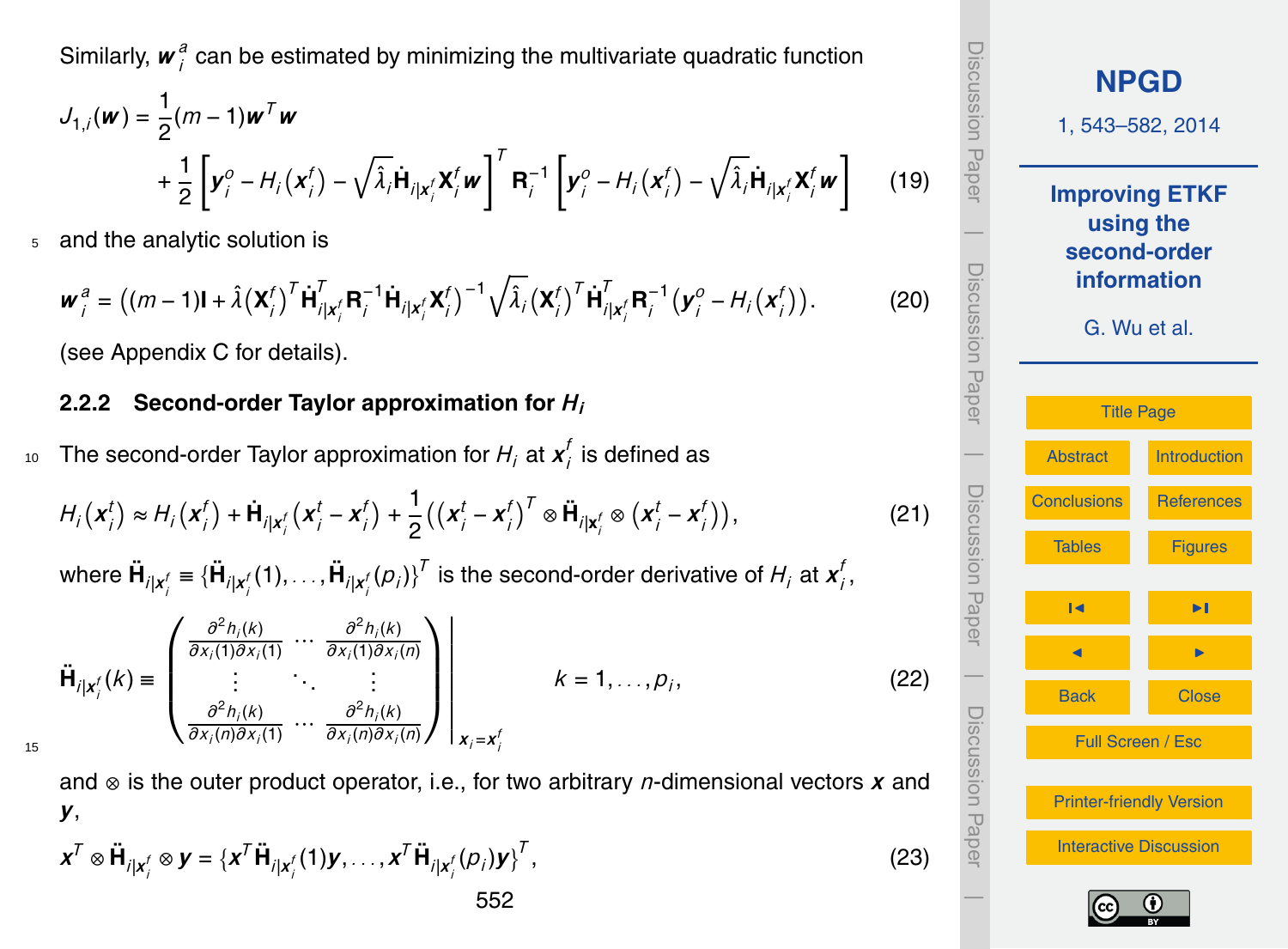<span id="page-10-0"></span>is a  $\rho_i$ -dimensional vector. Then,  $\lambda_i$  can be estimated by minimizing the polynomial objective function of *λ* 1*/*2

$$
L_{2,i}(\lambda) = \text{Tr}\left[ (\mathbf{d}_i \mathbf{d}_i^T - \lambda \mathbf{R}_i^{-1/2} \dot{\mathbf{H}}_{i|\mathbf{x}_i'} \hat{\mathbf{P}}_i \dot{\mathbf{H}}_{i|\mathbf{x}_i'}^T \mathbf{R}_i^{-1/2} - \lambda^{3/2} \mathbf{C}_{1,i} - \lambda^{3/2} \mathbf{C}_{1,i}^T - \lambda^2 \mathbf{C}_{2,i} - \mathbf{I}) \right]
$$

$$
(\mathbf{d}_i \mathbf{d}_i^T - \lambda \mathbf{R}_i^{-1/2} \dot{\mathbf{H}}_{i|\mathbf{x}_i'} \hat{\mathbf{P}}_i \dot{\mathbf{H}}_{i|\mathbf{x}_i'}^T \mathbf{R}_i^{-1/2} - \lambda^{3/2} \mathbf{C}_{1,i} - \lambda^{3/2} \mathbf{C}_{1,i}^T - \lambda^2 \mathbf{C}_{2,i} - \mathbf{I})^T \right],
$$
(24)

where

5

$$
\mathbf{C}_{1,i} = \frac{1}{2(m-1)} \sum_{j=1}^{m} \left[ \mathbf{R}_{i}^{-1/2} \dot{\mathbf{H}}_{i|x_{i}^{f}} \sqrt{\lambda_{i}} (x_{i,j}^{f} - x_{i}^{f}) - \left( (x_{i,j}^{f} - x_{i}^{f})^{T} \otimes \ddot{\mathbf{H}}_{i|x_{i}^{f}} \otimes (x_{i,j}^{f} - x_{i}^{f}) \right)^{T} \mathbf{R}_{i}^{-1/2} \right],
$$
\n(25)

<sup>10</sup> and

$$
\mathbf{C}_{2,i} = \frac{1}{4(m-1)} \sum_{j=1}^{m} \left[ \mathbf{R}_{i}^{-1/2} \left( \left( \mathbf{x}_{i,j}^{f} - \mathbf{x}_{i}^{f} \right)^{T} \otimes \ddot{\mathbf{H}}_{i | \mathbf{x}_{i}^{f}} \otimes \left( \mathbf{x}_{i,j}^{f} - \mathbf{x}_{i}^{f} \right) \right) \right. \\ \left. \left( \left( \mathbf{x}_{i,j}^{f} - \mathbf{x}_{i}^{f} \right)^{T} \otimes \ddot{\mathbf{H}}_{i | \mathbf{x}_{i}^{f}} \otimes \left( \mathbf{x}_{i,j}^{f} - \mathbf{x}_{i}^{f} \right) \right)^{T} \mathbf{R}_{i}^{-1/2} \right]. \tag{26}
$$

Moreover, *w a i* can be estimated by minimizing the multivariate polynomial objective 15 function

$$
J_{2,i}(\boldsymbol{w}) \approx \frac{1}{2} (m-1) \boldsymbol{w}^T \boldsymbol{w}
$$
  
+ 
$$
\frac{1}{2} \left[ \boldsymbol{y}_i^0 - H_i(\boldsymbol{x}_i^f) - \sqrt{\hat{\lambda}_i} \dot{\boldsymbol{H}}_{i|\boldsymbol{x}_i^f} \boldsymbol{X}_i^f \boldsymbol{w} - \frac{\hat{\lambda}_i}{2} \left( (\boldsymbol{X}_i^f \boldsymbol{w})^T \otimes \ddot{\boldsymbol{H}}_{i|\boldsymbol{x}_i^f} \otimes (\boldsymbol{X}_i^f \boldsymbol{w}) \right) \right]^T
$$
  

$$
\boldsymbol{R}_i^{-1} \left[ \boldsymbol{y}_i^0 - H_i(\boldsymbol{x}_i^f) - \sqrt{\hat{\lambda}_i} \dot{\boldsymbol{H}}_{i|\boldsymbol{x}_i^f} \boldsymbol{X}_i^f \boldsymbol{w} - \frac{\hat{\lambda}_i}{2} \left( (\boldsymbol{X}_i^f \boldsymbol{w})^T \otimes \ddot{\boldsymbol{H}}_{i|\boldsymbol{x}_i^f} \otimes (\boldsymbol{X}_i^f \boldsymbol{w}) \right) \right]
$$





(27)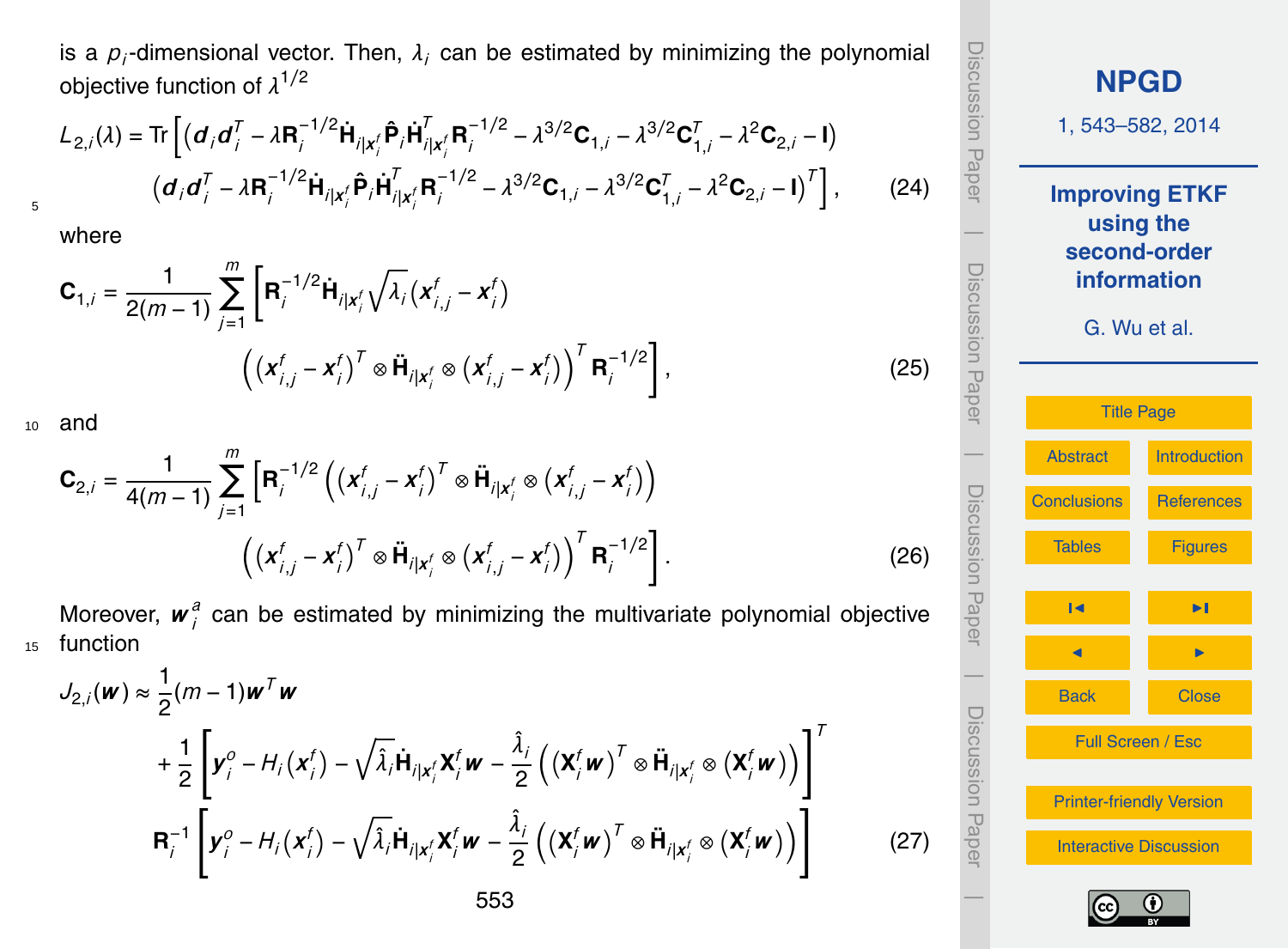(see Appendix D for details).

#### **2.3 Validation statistics**

In the following experiments, the "true" state  $x_i^t$  $\frac{\iota}{\iota}$  is known by experimental design and is non-dimensional. In this case, we can use the Root Mean Square Error of the Analysis <sup>5</sup> state (A-RMSE) to evaluate the accuracy of the assimilation results. The A-RMSE at

the *i*th step is defined as

$$
A\text{-RMSE} = \sqrt{\frac{1}{n} ||x_i^a - x_i^t||^2},\tag{28}
$$

where  $\|\cdot\|$  denotes the Euclidean norm and *n* is the dimension of the state vector. <sup>10</sup> A smaller A-RMSE indicates a better performance of the assimilation scheme.

Following Anderson (2007) and Liang et al. (2012), the Root Mean Square Error of the Forecast state (F-RMSE) and the Spread of the Forecast state (F-Spread) at the *i*th step are defined as

$$
F\text{-RMSE} = \sqrt{\frac{1}{n} ||x_i^f - x_i^t||^2}.
$$
 (29)

and

15

$$
\text{F-Spread} = \sqrt{\frac{1}{n(m-1)} \sum_{j=1}^{m} ||\mathbf{x}_{i,j}^{f} - \mathbf{x}_{j}^{f}||^{2}}.
$$
 (30)

Roughly speaking, if *x f*  $_{i,j}^{\mathit{f}}$  and  $\boldsymbol{x}_{i}^{\mathit{t}}$  $\boldsymbol{z}^t_i$  are identically distributed with a mean value of  $\boldsymbol{x}^t_i$ *i* , <sup>20</sup> then F-RMSE and F-Spread should be consistent with each other. This is more likely the case if the model error is small. In general, the F-RMSE can be decomposed into an F-Spread component and a model error component, so it is larger than F-Spread (see Appendix B of Wu et al. (2013) for a detailed proof).

Discussion Paper**[NPGD](http://www.nonlin-processes-geophys-discuss.net)** 1, 543–582, 2014 **Improving ETKF using the** |**second-order** Discussion Paper**information** G. Wu et al. [Title Page](#page-0-0) |[Abstract](#page-1-0) [Introduction](#page-1-0) Discussion Paper[Conclusions](#page-20-0) [References](#page-31-0) [Tables](#page-35-0) [Figures](#page-38-0) J I J I | Discussion PaperBack Close Full Screen / Esc [Printer-friendly Version](http://www.nonlin-processes-geophys-discuss.net/1/543/2014/npgd-1-543-2014-print.pdf) [Interactive Discussion](http://www.nonlin-processes-geophys-discuss.net/1/543/2014/npgd-1-543-2014-discussion.html) |

UISCUSSION Fap

**TIOISSIDSIC** 

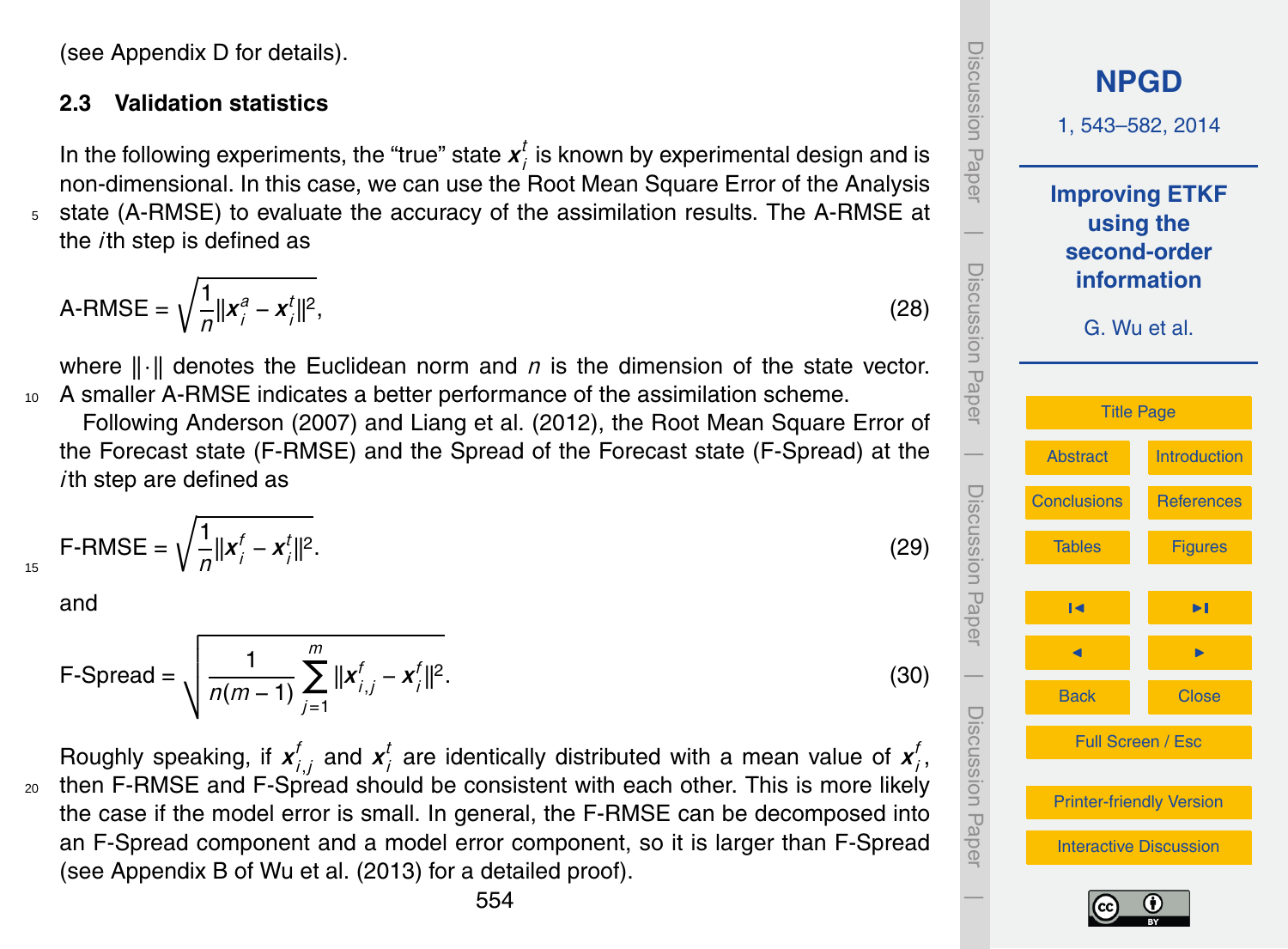## **3 Experiments with the Lorenz-96 model**

In Sect. 2.1, we outlined the general ETKF assimilation scheme with Second-order Least Squares (SLS) error covariance matrix inflation. In Sect. 2.2, we proposed simplified estimation methods for two special cases: when  $H_i$  is tangent-linear (Sect. 2.2.1)

<sup>5</sup> and when *H<sup>i</sup>* can be approximated by the second-order Taylor expansion (Sect. 2.2.2). In this section, we apply these assimilation schemes to the Lorenz-96 model (Lorenz, 1996) with model errors and a nonlinear observation system because it is a nonlinear dynamical system with properties relevant to realistic forecast problems.

## **3.1 Description of the dynamic and observation system**

<sup>10</sup> The Lorenz-96 model (Lorenz, 1996) is a strongly nonlinear dynamical system with quadratic nonlinearity governed by the equation

$$
\frac{dX_k}{dt} = (X_{k+1} - X_{k-2})X_{k-1} - X_k + F,
$$
\n(31)

where  $k = 1, 2, \ldots, K$  ( $K = 40$ , so there are 40 variables). We apply the cyclic boundary  $x_1$ <sub>5</sub> conditions  $X_{-1} = X_{K-1}$ ,  $X_0 = X_K$ ,  $X_{K+1} = X_1$ . The dynamics of Eq. (31) are "atmospherelike" in that the three terms on the right-hand side consist of a nonlinear advection-like term, a damping term and an external forcing term, respectively. These terms can be thought of as a given atmospheric quantity (e.g., zonal wind speed) distributed on a latitude circle.

- <sup>20</sup> We solve Eq. (31) using the fourth-order Runge–Kutta time integration scheme (Butcher, 2003) with a time step of 0.05 non-dimensional units to derive the true state. This is roughly equivalent to 6h in real time, assuming that the characteristic timescale of the dissipation in the atmosphere is 5 days (Lorenz, 1996). In our assimilation schemes, we set  $F = 8$  so that the leading Lyapunov exponent implies an error-
- <sup>25</sup> doubling time of approximately 8 time steps (i.e., 0.4 non-dimensional time units) and



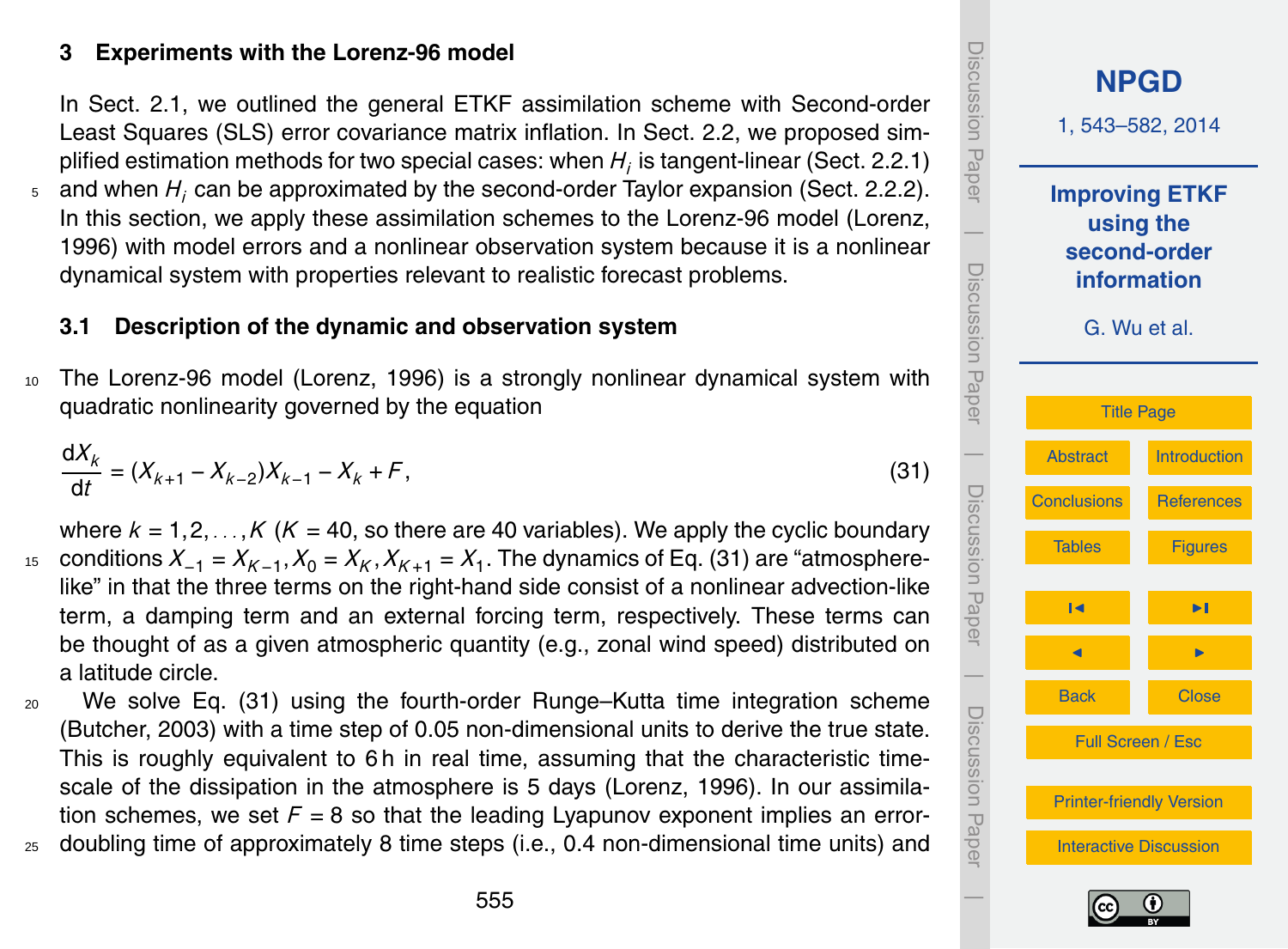the fractal dimension of the attractor is 27.1 (Lorenz and Emanuel, 1998). The initial condition is chosen to be  $X_k = F$  when  $k \neq 20$  and  $X_{20} = 1.001F$ .

Because the microwave brightness temperature is an exponential function of soil temperature, we use the exponential observation function to mimic the radiative transfer <sup>5</sup> model in this study. Suppose the synthetic observation generated at the *k*th model grid point is

$$
y_j^o(k) = x_j^t(k) \exp\{\alpha x_j^t(k)\} + \varepsilon_j(k),
$$
\n(32)

where  $k = 1, \ldots, p_j$ , and  $\boldsymbol{\varepsilon}_j = \{\varepsilon_j(1), \varepsilon_j(2), \ldots, \varepsilon_j(p_j)\}^T$  is the observation error vector  $10$  with a mean of zero and covariance matrix **. Here,**  $\alpha$  **is a parameter controlling the** nonlinearity of the observation operator, and  $\alpha = 0$  corresponds to the linear case. All the 40 model variables are observed in our experiments. Suppose the observation errors are spatially correlated. The leading-diagonal elements of  $\textbf{R}_i$  are  $\sigma_o^2$  = 1, and the off-diagonal elements at site pair (*j*, *k*) are

$$
B_j(j,k) = \sigma_o^2 \times 0.5^{\min(|j-k|,40-|j-k|)},
$$
\n(33)

With the exponential observation function and spatially correlated observation errors, the proposed scheme may potentially be applied to assimilate remote sensing observations and radiance data.

<sup>20</sup> We added model errors in the Lorenz-96 model because they are inevitable in real dynamic systems. The model is a forced dissipative model with a parameter *F* that controls the strength of the forcing (Eq. 31). It behaves quite differently, with different values of *F* , and it produces chaotic systems with integer values of *F* larger than 3. Thus, we used various values of F to simulate a wide range of model errors while retaining  $F = 8$ <sup>25</sup> when generating the "true" state. These observations were then assimilated with  $F = 4$ .

5, . . . , 12. We simulated observations every 4 time steps for 100 000 steps to ensure robust results (Sakov and Oke, 2008; Oke et al., 2009). The ensemble size is 30.

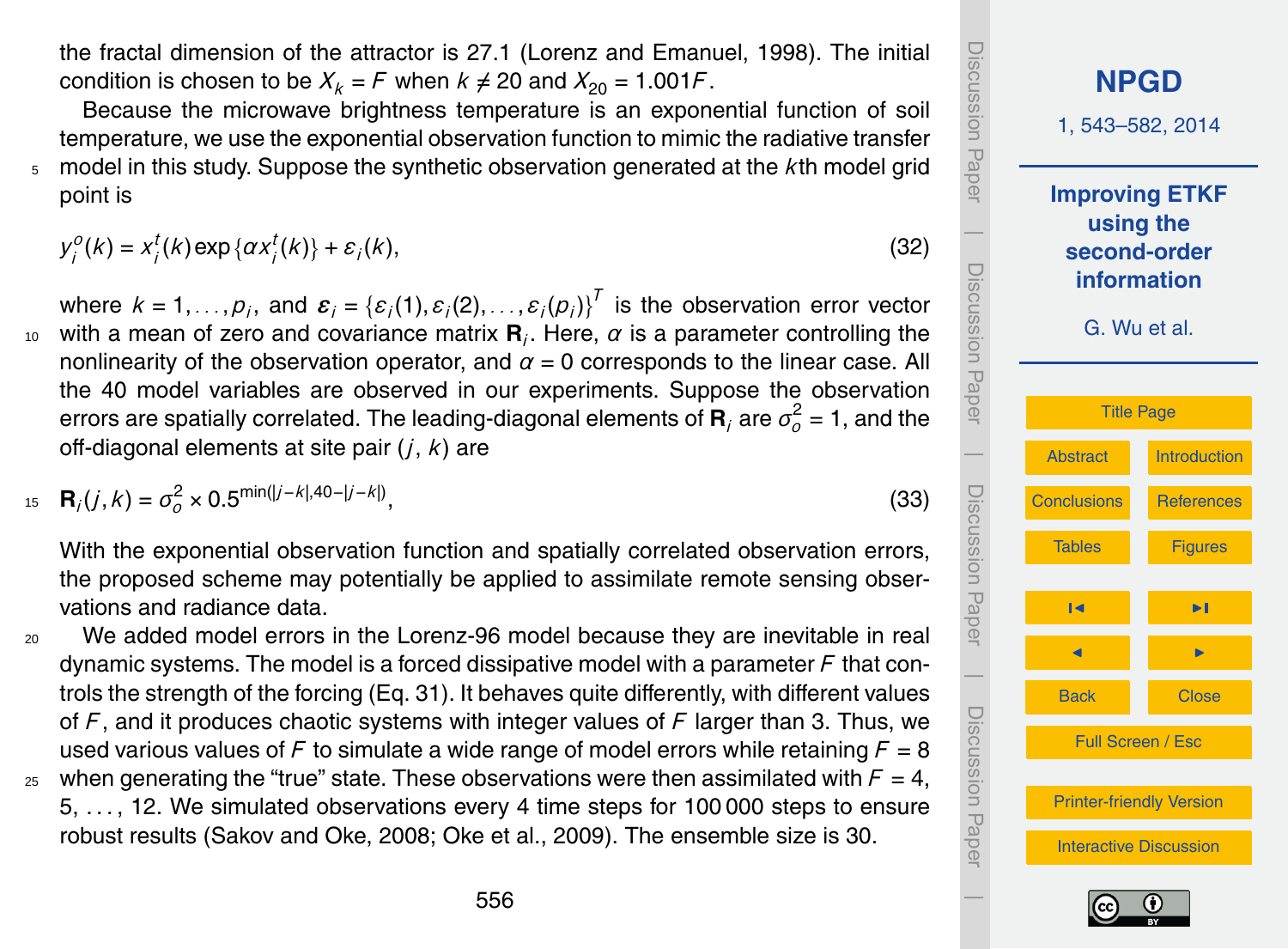## **3.2 Assimilation results**

In this section, we examine the following five data assimilation methods corresponding to five different treatments of nonlinearity in inflation factor estimation and optimization: ETKF: Traditional ETKF described in the last paragraph of Sect. 2.1.

<sup>5</sup> TT: Tangent-linear approximation in both inflation (Eq. 17) and optimization (Eq. 20) TN: Tangent-linear approximation in inflation (Eq. 17) and nonlinearity in optimization (Eq. 10)

SS: Second-order approximation in both inflation (Eq. 24) and optimization (Eq. [27\)](#page-10-0) NN: Nonlinearity in both inflation (Eq. 5) and optimization (Eq. 10).

- 10 The corresponding time-mean A-RMSEs of these assimilation schemes with  $\alpha = 0.1$ and  $F = 4, 5, \ldots$ , 12, over 100 000 time steps are plotted in Fig. 1. First, the figure clearly shows that for each estimation method, the A-RMSE increases as *F* becomes increasingly distant from the true value of 8.
- Moreover, method NN has a smaller A-RMSE uniformly over all values of *F* than <sup>15</sup> method TN, indicating that the proposed nonlinear inflation estimation (Eq. 5) performs better than the tangent-linear inflation scheme (Eq. 17). On the other hand, the A-RMSEs of methods SS and TN are close and smaller than that of method TT, suggesting that the second-order Taylor approximation method is comparable to the partial nonlinear method and is better than the first-order Taylor approximation method. Lastly, <sup>20</sup> the traditional ETKF method has the largest A-RMSE, which implies that although the
- linear approximation is computationally more efficient, it may introduce larger analysis error.

For the Lorenz-96 model with large error  $(F = 12)$ , the time-mean A-RMSEs and F-RMSEs of the five methods are given in Table 1 as well as the time-mean values of <sup>25</sup> the objective functions. It can be seen that the full nonlinear method (NN) has both the smallest A-RMSE and F-RMSE, while the traditional linear approximation method

(ETKF) has the largest RMSEs. The second-order Taylor approximation method (SS) performs similarly to the partial nonlinear method (TN), but better than the first-order



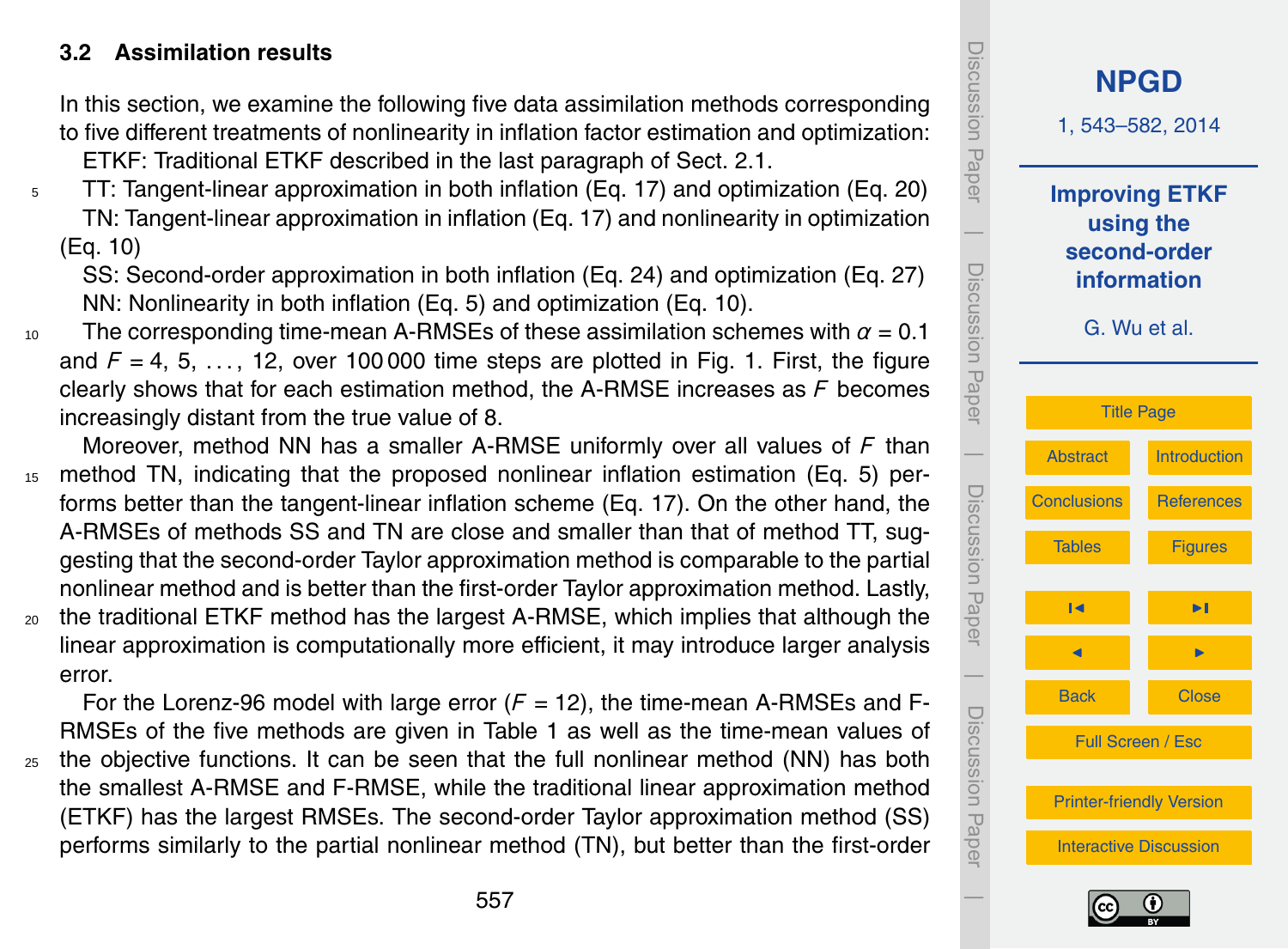Taylor approximation method (TT). In all cases, a smaller error corresponds to a smaller value of the objective function *L*.

To investigate the consistency between F-RMSE and F-Spread, we present the timemean values of the five methods for cases  $F = 12$  and  $F = 8$  in Tables 2 and 3, respec-<sup>5</sup> tively, as well as the ratios of F-RMSE over F-Spread. It is easy to see that in all cases, the F-RMSEs are larger than F-Spreads, and therefore, all ratios are greater than 1. However, the ratio of the full nonlinear method (NN) is the smallest, while the ratio of the linear approximation method is the largest. The ratio of the second-order approximation method (SS) is comparable to that of the partial nonlinear method (TN), but <sup>10</sup> smaller than that of the first-order approximation method (TT). This suggests that the ensemble perturbed predictions are the most (least) reasonable for method NN (ETKF). Moreover, the ratios with  $F = 8$  are much closer to 1 than those with  $F = 12$  because

# **3.3 Impacts of Taylor approximations**

<sup>15</sup> In Sect. 3.2, we see that the A-RMSEs derived from the five ETKF assimilation schemes are close when *F* is close to the true value of 8 but are different when *F* departs from 8. This effect may depend on how well the Taylor expansions approximate the nonlinear observation operator *H<sup>i</sup>* .

the model error with  $F = 12$  is much larger than that with  $F = 8$  (see Sect. 2.3).

For example, the Taylor expansion of the *k*th component of observation operator  $H_i(\bm{x}) = \bm{x}$  exp  $\{\alpha \bm{x}\}$  (Eq. 32) with  $\alpha = 0.1$  around the forecast state  $x_i^f$  $\mu_i(\bm{x}) = \bm{x}$  exp  $\{\alpha \bm{x}\}$  (Eq. 32) with  $\alpha = 0.1$  around the forecast state  $x_i'(k)$  is

$$
x_{i}^{t}(k) \exp\{0.1x_{i}^{t}(k)\} = x_{i}^{f}(k) \exp\{0.1x_{i}^{f}(k)\} + (1 + 0.1x_{i}^{f}(k)) \exp\{0.1x_{i}^{f}(k)\} \left(x_{i}^{t}(k) - x_{i}^{f}(k)\right) + (0.2 + 0.01x_{i}^{f}(k)) \exp\{0.1x_{i}^{f}(k)\} \left(x_{i}^{t}(k) - x_{i}^{f}(k)\right)^{2} + \cdots
$$
 (34)

<sup>25</sup> To verify how well the Taylor expansions approximate the nonlinear observation operator *H<sup>i</sup>* , we calculate the ratios of the Taylor expansion residuals over



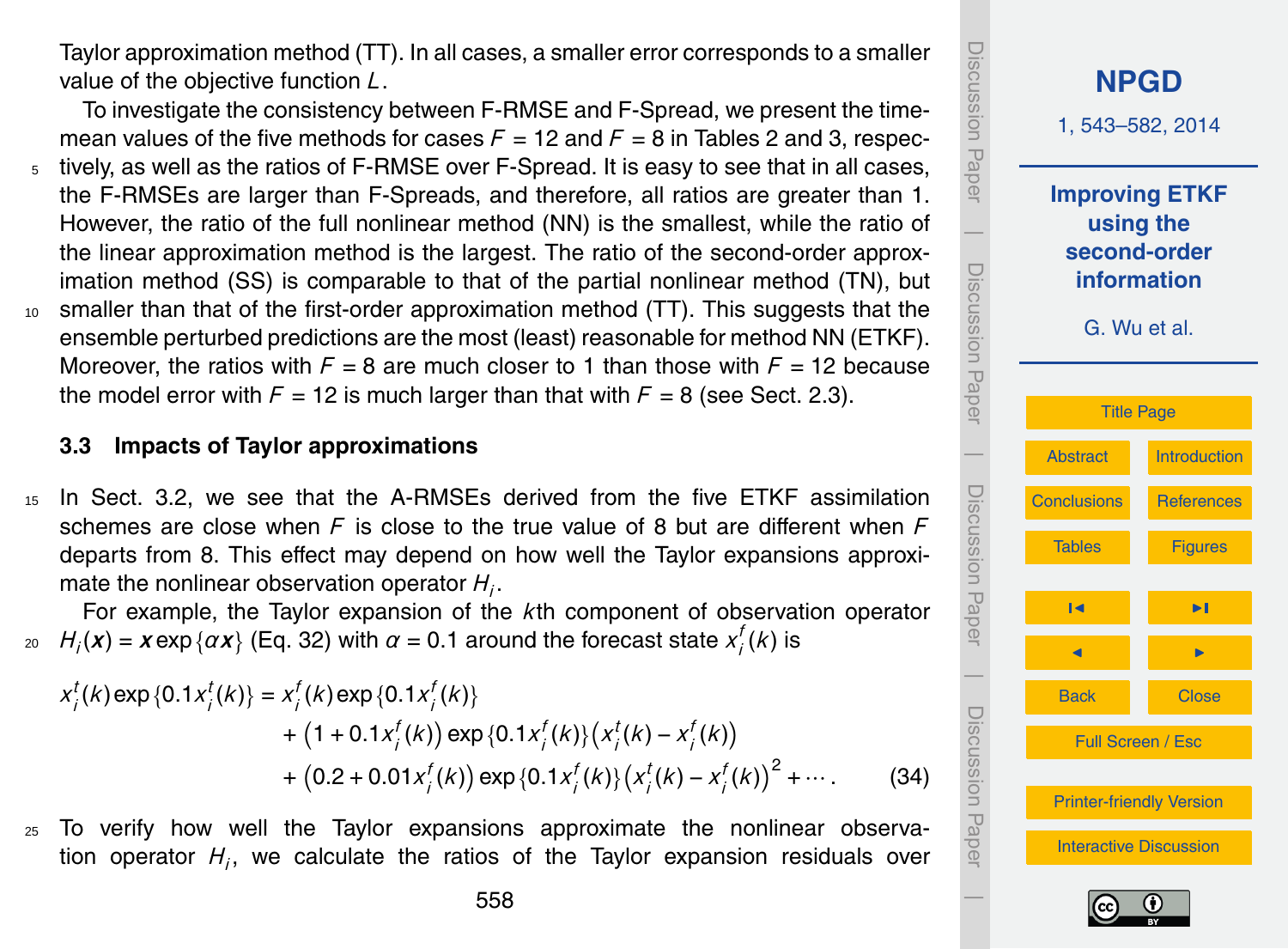*x t*  $\int_{i}^{t}$ (*k*)exp{0.1*x*<sup>*t*</sup><sub>*i*</sub> *i* (*k*)}. If a ratio falls outside the interval [−0.1, 0.1], then the corresponding residual cannot be regarded as being of a higher order infinitesimal and, therefore, cannot be ignored. Therefore, a larger proportion of the ratios falling outside the interval [-0.1, 0.1] indicates a worse Taylor expansion and vice versa.

- The proportions of the ratios that fall outside the interval [−0.1, 0.1] are plotted in Fig. 2, which shows that when  $F = 8$ , the proportions are 0.0169 and 0.0006 for the first-order and second-order Taylor expansions, respectively. This result indicates that at almost all times and locations, both the first-order and second-order Taylor expansions are good approximations of *x t*  $\int_i^t (k) \exp\{0.1 x_i^t\}$  $\{f_i^l(k)\}$ . However, when  $F = 12$ , at
- approximately 47% (19%) of the times and locations,  $x_i^t$  $\int_i^t (k) \exp\{0.1 x_i^t\}$ <sup>10</sup> approximately 47% (19%) of the times and locations,  $x_i^{\prime} (k)$ exp $\{0.1 x_i^{\prime} (k)\}$  cannot be adequately approximated by its first (second) order Taylor expansion. Therefore, the A-RMSEs derived by the five ETKF schemes are quite different. This example also indicates that the success of the Taylor approximation method depends on both the smoothness of *H<sup>i</sup>* and the range of forecast states. It seems that for the same strongly
- <sup>15</sup> nonlinear observation operator, the larger the model error, the less success of the Taylor approximation.

## **4 Discussions**

## **4.1 Inflation**

It is widely recognized that the initial estimates of ensemble forecast errors should be <sup>20</sup> inflated to improve assimilated results. To date, however, all of the existing adaptive inflation schemes in ETKF are based on the assumption that the observation operator is linear or tangent-linear (e.g., Li et al., 2009; Miyoshi, 2011). In this study, a method to estimate the multiplicative inflation factors is proposed for general nonlinear observation operators.

<sup>25</sup> Historically, in systems such as the Met Office ETKF (Flowerdew and Bowler, 2011), the need for inflation arises primarily due to spurious correlations that cause the raw



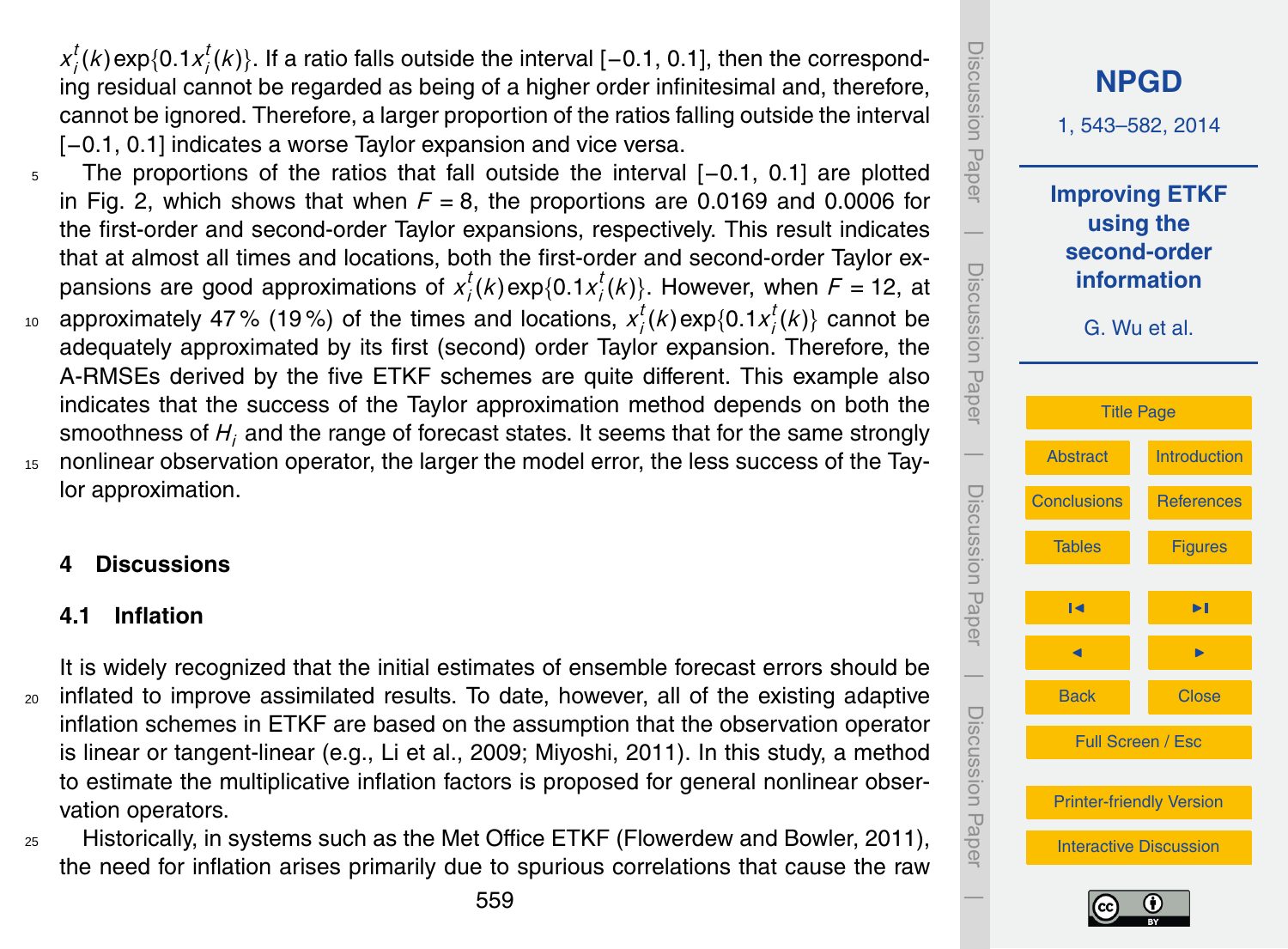analysis ensemble to be severely under-spread even when the background ensemble is well-spread. In this case, therefore, inflation must be applied to the analysis ensemble to correctly respond to the actual analysis uncertainty in the nonlinear forecast step. Inflation of the background ensemble may be more appropriate when the inflation pri-

<sup>5</sup> marily represents forecast model error, although stochastic physics or additive inflation may be more appropriate in this case (Hamill and Whitaker, 2005; Wu et al., 2013).

Our choice to inflate the background ensemble is crucial to the ability of finding a direct nonlinear solution for Eqs. (5)–(7) because of the way the inflation factor appears in these equations. Our objective function for estimating the multiplicative inflation factors <sup>10</sup> is the second-order distance between the expectations of the squared innovation and

its realization, which also makes the rms spread equal to the rms error (e.g., Palmer et al., 2006; Wang and Bishop, 2003; Flowerdew and Bowler, 2011).

The proposed nonlinear method is tested using the Lorenz-96 model with nonlinear observation systems (Sect. 3.2). The resulting A-RMSEs are clearly smaller than those

<sup>15</sup> of the first-order Taylor approximation in the estimation of the inflation factor. This indicates that the proposed full nonlinear inflation method is better than the first-order Taylor approximation inflation method in the case of nonlinear observation operators (i.e., method NN is better than method TN). In addition, the F-RMSE and the F-Spread of the proposed nonlinear method are more consistent than those of the first-order <sup>20</sup> Taylor approximation method.

The proposed inflation method works well in the case where observation errors are spatially correlated. Some data assimilation schemes assume the observation error covariance matrix to be diagonal for simplicity and ease of computation (e.g., Anderson, 2007, 2009). However, because satellite observations often contain significantly <sup>25</sup> correlated errors, the observation error covariance matrix has nonzero off-diagonal entries (Miyoshi et al., 2013). The inflation method proposed in this study can be applied to assimilate such observations.

In many practical experiments, the inflation factor is constant in time and is chosen by trial and error to give the assimilation with the most favourable statistics (e.g. Anderson



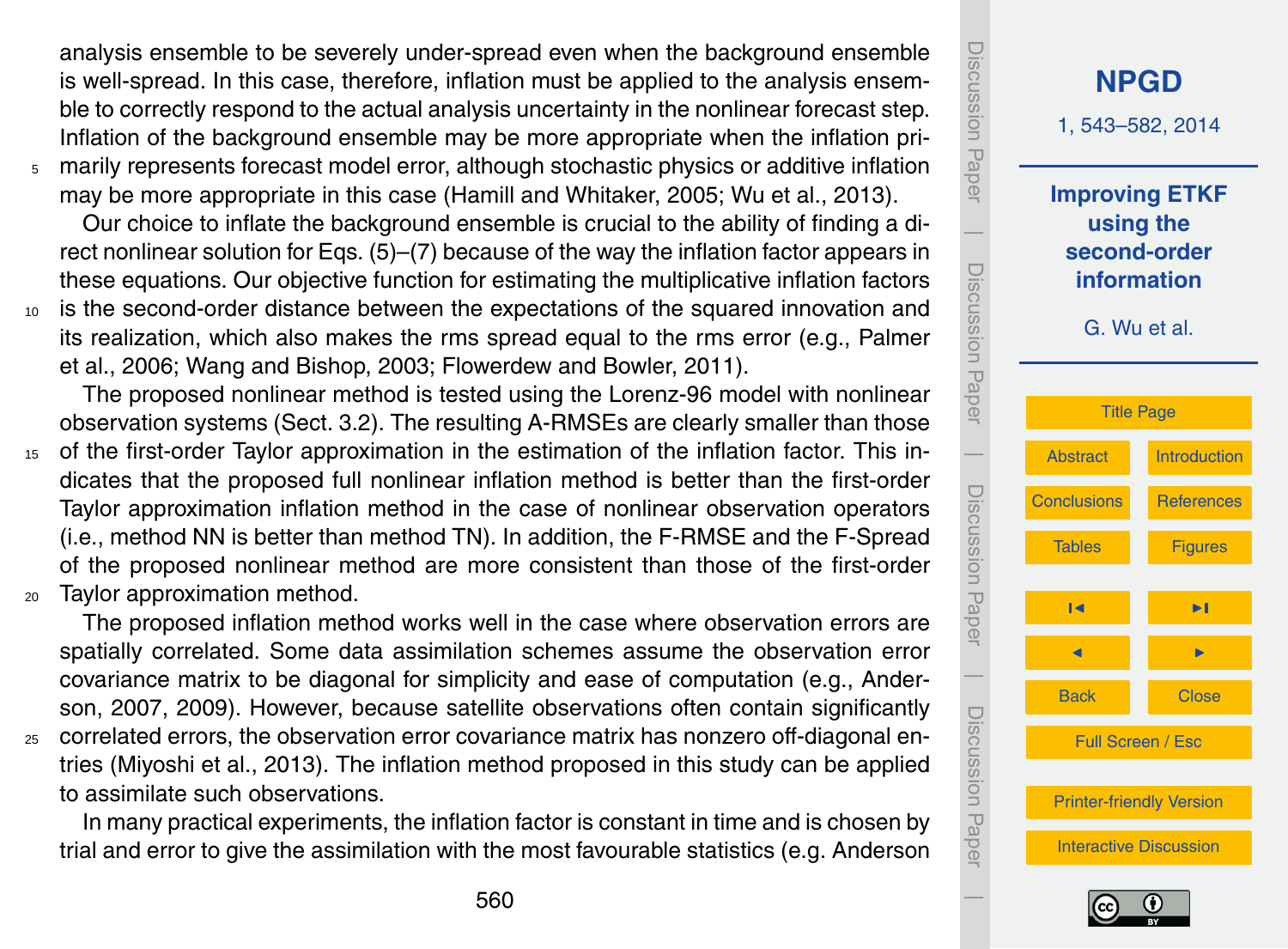and Anderson, 1999). For testing the empirical tuning method, the most accurate approach (i.e. estimate the minima of the objective function, Eq. 10), and the statistics root mean square errors of analysis-minus-observation and forecast minus-observation are used to tune the inflation factor. The A-RMSEs are estimated as 2.97 and 2.85 re-<sup>5</sup> spectively which are larger than that of method SS (2.29). The ratios of F-RMSE to F-Spread are estimated as 3.14 and 3.45 respectively, which are also larger than that of method SS (1.80). All these facts indicate than the empirical estimation method for the inflation factor is not as good as our proposed method in this experimentation.

## **4.2 Second-order Taylor approximation**

<sup>10</sup> In Sect. 3.2, we showed that the ETKF scheme equipped with our proposed nonlinear inflation method leads to the smallest A-RMSE in all ETKF schemes analysed in this study. However, this ETKF scheme requires repeated calculation of the nonlinear

observation functions  $H_i(\boldsymbol{x}^f_i + \boldsymbol{y}^f_i)$ √  $\overline{\lambda}$ ( $\boldsymbol{x}_{i,j}^f$  −  $\boldsymbol{x}_i^f$  $f_j^f$ )) and  $H_i(\pmb{x}^f_i+\sqrt{\hat{\lambda}_i}\pmb{\mathsf{X}}^f_j\pmb{w})$  when minimizing the objective functions *L<sup>i</sup>* (*λ*) and *J<sup>i</sup>* (*w* ), which can be computationally expensive. To reduce

 $15$  the computational cost, a commonly used approach is to substitute  $H_i$  by its tangentlinear operator (i.e., first-order Taylor expansion). However, this approach comes at the cost of losing estimation quality, as we have shown in this study.

As an effort to strike a balance between the estimation quality and computational cost, the nonlinear observation operator  $H_i$  in the objective functions  $L_i(\lambda)$  and  $J_i(\boldsymbol{w})$ <sup>20</sup> is substituted by its second-order Taylor expansion. This is because (1) the secondorder Taylor expansion is a better approximation of  $H_i$  than its tangent-linear operator; (2) with second-order Taylor expansion, the inflation factor *λ* and the weight vector *w* are concentrated out of *H<sup>i</sup>* , so the objective functions (Eqs. 24 and [27\)](#page-10-0) become polynomials, for which a minima is easier to derive; and (3) the second-order derivative  $_{\rm 25-}$  of  $H_{\rm i}$  is required for estimating ensemble analysis states (Eq. [11\)](#page-6-0) in the ETKF scheme,

so its computation is not an additional task.

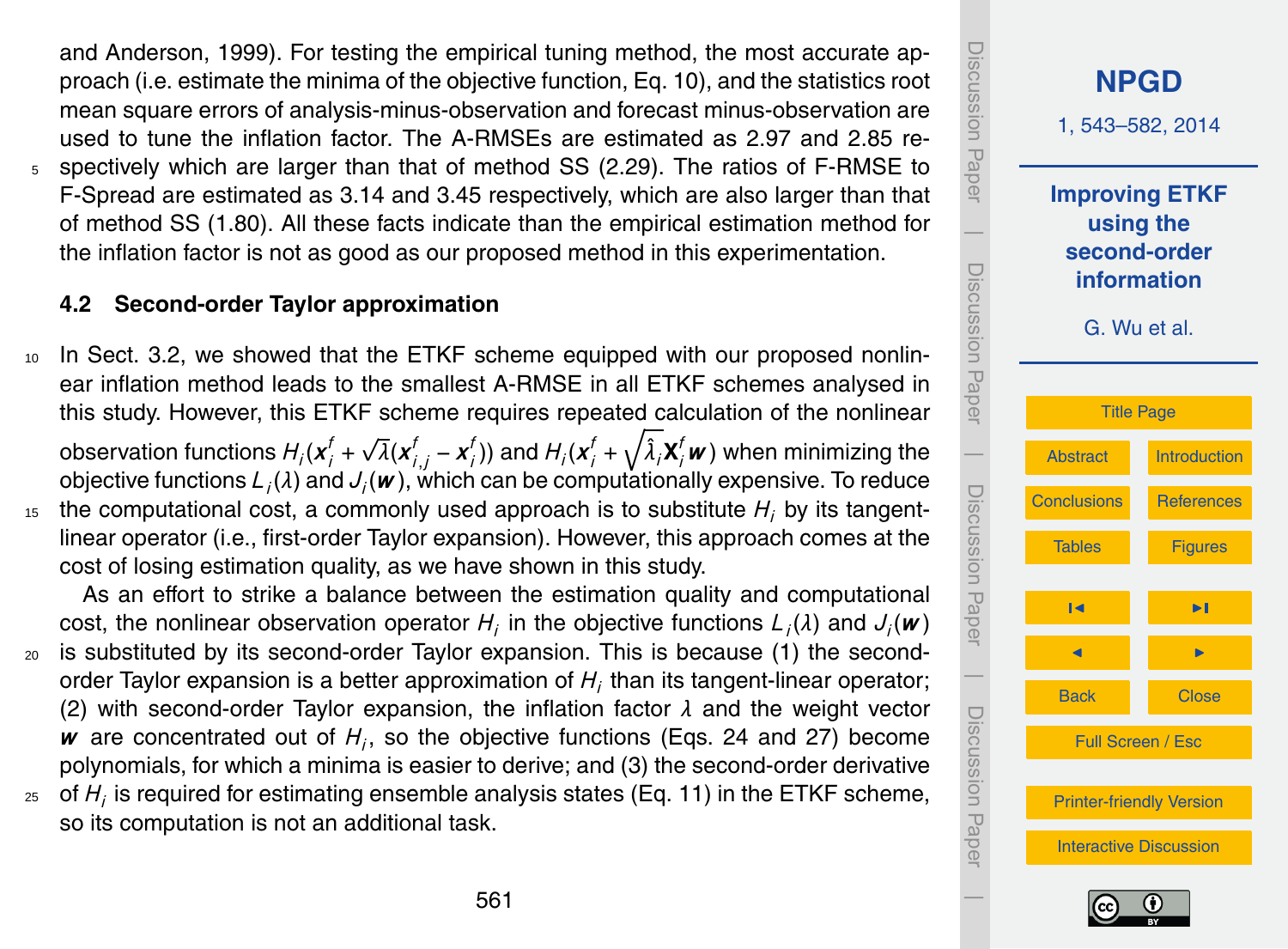The accuracy of the ETKF scheme with the second-order Taylor approximation is examined in Sect. 3.2. The results suggest that the scheme is more accurate than the ETKF scheme based on the first-order Taylor approximation and is comparable with the scheme based on nonlinear optimization and tangent-linear multiplicative inflation.

<sup>5</sup> However, it is less accurate than the nonlinear optimization and nonlinear inflation estimation ETKF scheme proposed in this study. On the other hand, both schemes have similar F-RMSE over F-Spread ratios.

Despite the advantage that the objective functions (Eqs. 24 and [27\)](#page-10-0) are easier to minimize, the computational cost of the ETKF with the second-order Taylor approximation  $\mu_0$  may increase from computing  $({\bf X}_i^f{\bf w})^T{\bf \ddot{H}}_{i|{\bf x}_i^f,k}{\bf X}_i^f{\bf w}$  . Because the most typical nonlinear *i* observation operator in numerical weather prediction is the radiative transfer model RT-TOV, the related computational issue is discussed and is documented in Appendix E. In fact, unlike forecast operators, the observation operators are usually localized, and therefore, the computation of  $({\bf X}_{i}^{f}{\bf \boldsymbol{\nu}})^{T}\ddot{{\bf H}}_{i|{\bf x}_{i}^{f},{\bf k}}{\bf X}_{i}^{f}{\bf \boldsymbol{\nu}}$  is still feasible.

- <sup>15</sup> In additional, there are other ways to address this problem. For example, in the deterministic variational framework, Met Office re-linearizes the observation operator every 10 iterations (Rawlins et al., 2007), and ECMWF uses a nonlinear outer loop. Both approaches retain the efficiency of a tangent-linear approximation in the inner loop, while allowing for nonlinearity at a higher level. To better understand the efficacy of the ETKF <sup>20</sup> scheme with second-order Taylor approximation, a more careful comparison with alter-
- native assimilation schemes is necessary. We plan to face this challenge in the near future.

#### **4.3 Caveats**

This study assumes the inflation factor to be constant in space, but this is apparently <sup>25</sup> not the case in many practical applications, specifically when observations are sparse. Applying the same inflation value to all state variables may overinflate the forecast errors of the state variables without observations (Hamill and Whitaker, 2005; Anderson,



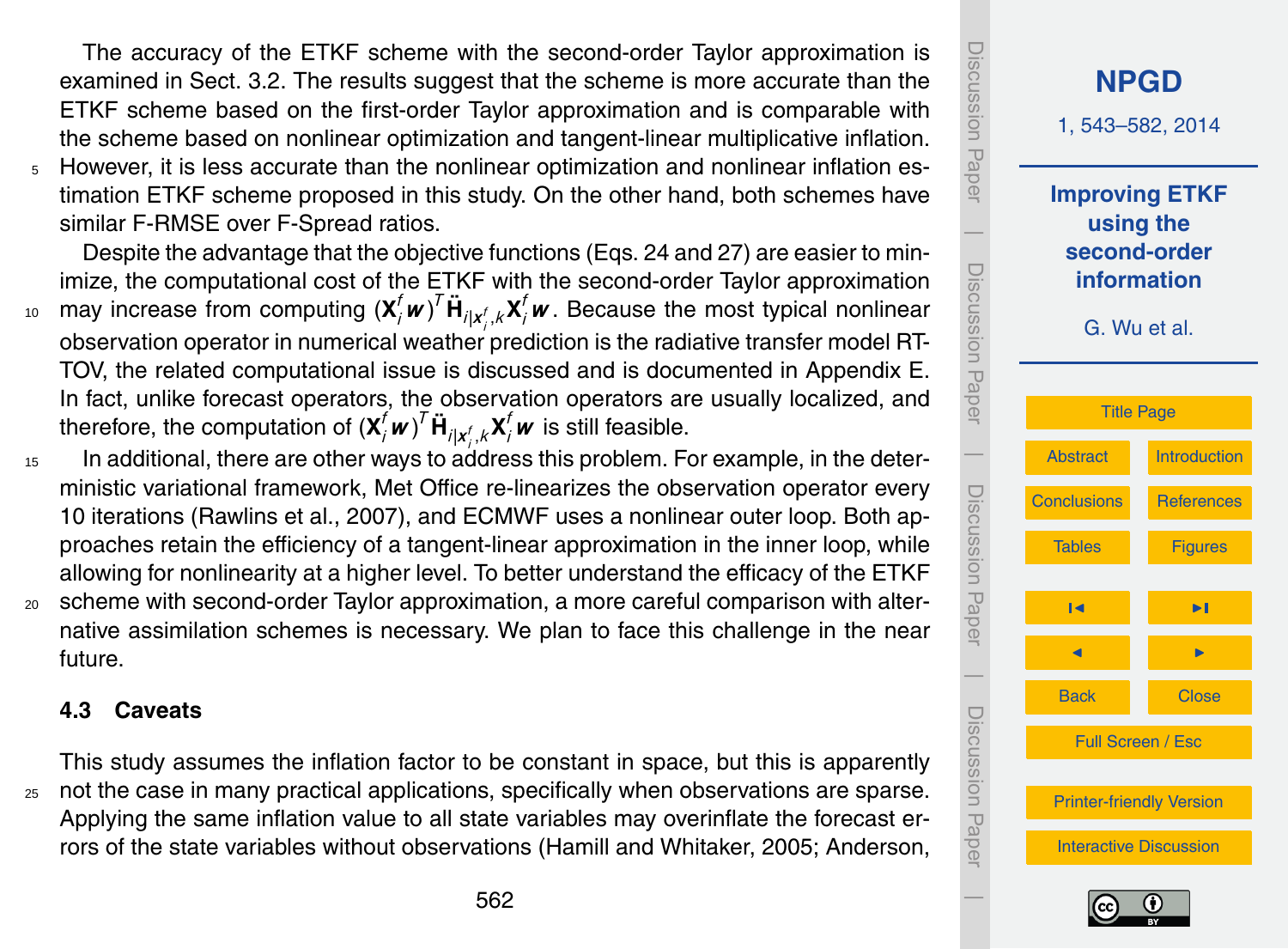<span id="page-20-0"></span>2009; Miyoshi et al., 2010; Miyoshi and Kunii, 2012). If the forecast model has a large error, a multiplicative inflation may not be effective enough to improve the assimilation results. In this case, the additive inflation and localization technique may be applied to further improve the assimilation quality (Wu et al., 2013).

<sup>5</sup> This study also assumes that the analysis increment can be expressed as a linear combination of ensemble forecast errors (Eq. [8\)](#page-6-0). This assumption is true if the observation operator is tangent-linear, but the nonlinear observation operator can affect the combination of possible increments that produce the optimal analysis (Yang et al., 2012). However, our examples demonstrate that the proposed ETKF methods can still <sup>10</sup> work well when the observation operators are not tangent-linear.

At the last, but not the least, the results concluded in this study are related to the Lorenz-96 experiment. It may not be regarded as general rules. However, they can serve as counter examples to validate some ideas.

#### **5 Conclusions**

- <sup>15</sup> In this study, a new approach to inflating the ensemble forecast errors is proposed for the ETKF with a nonlinear observation operator. For an idealized model, it is shown that the proposed inflation approach can reduce analysis error compared with the tangentlinear multiplicative inflation, despite it being computationally more expensive. An ETKF scheme with the second-order Taylor approximation is also proposed. In terms of anal-
- <sup>20</sup> ysis error, the scheme is better than the first-order Taylor approximation ETKF scheme and traditional ETKF scheme, specifically when the model error is larger. However, it is comparable to the scheme based on nonlinear optimization and tangent-linear multiplicative inflation. Finally, the proposed ETKF scheme with nonlinear optimization and nonlinear inflation was found to be the best among all of the schemes presented in this <sup>25</sup> study.



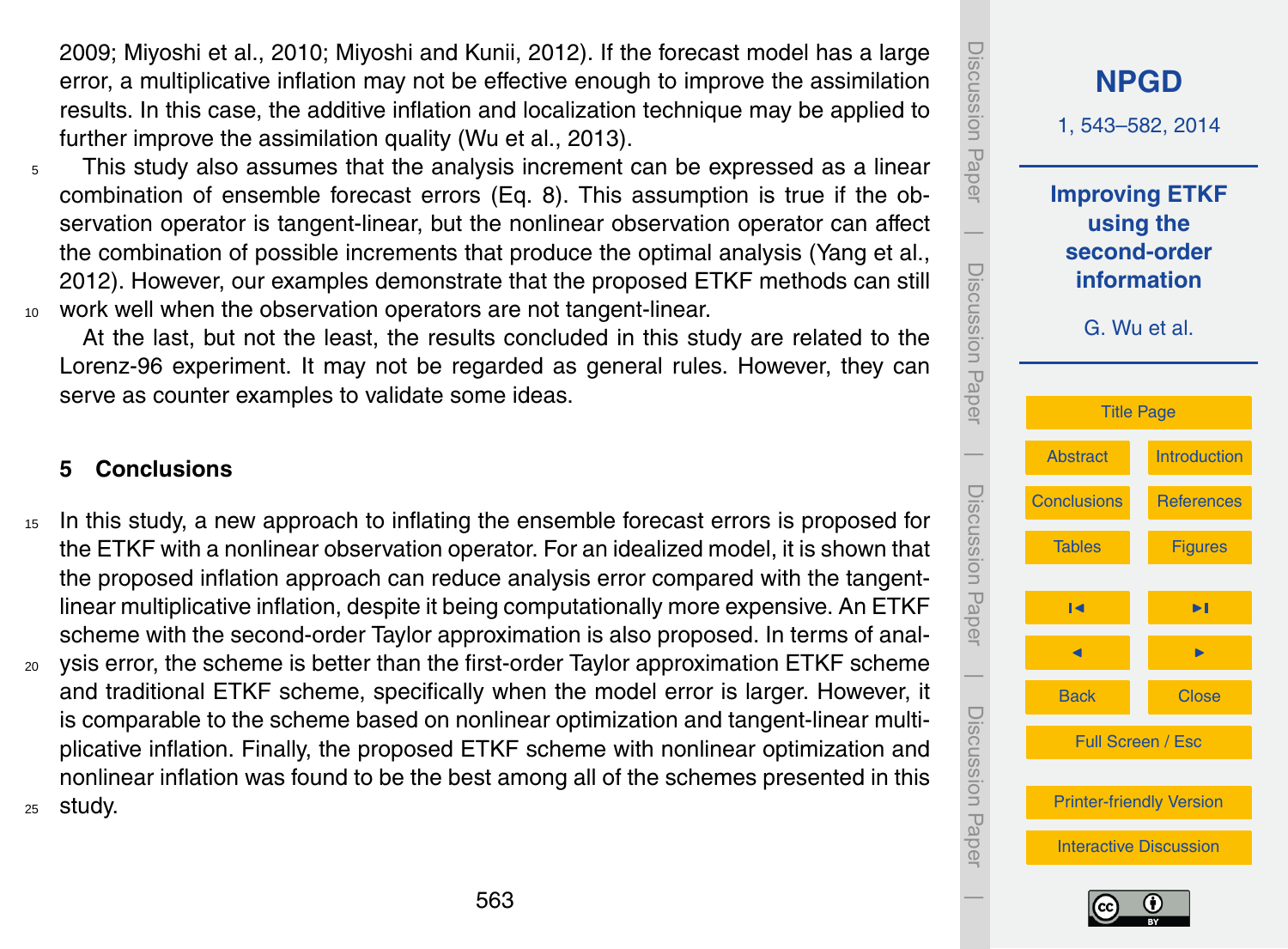In the future studies, we plan to further investigate the computational efficiency of the proposed ETKF schemes and to validate them using more sophisticated dynamic models and observation systems.

## **Appendix A**

10

## <sup>5</sup> **Derivation of Eq. (6)**

The estimation of the inflation factors *λ* is based on the innovation statistic normalized by the square root of the observation error covariance matrix

$$
\mathbf{d}_{i} = \mathbf{R}_{i}^{-1/2} (\mathbf{y}_{i}^{o} - H_{i}(\mathbf{x}_{i}^{f}))
$$
  
=  $\mathbf{R}_{i}^{-1/2} (\mathbf{y}_{i}^{o} - H_{i}(\mathbf{x}_{i}^{t})) + \mathbf{R}_{i}^{-1/2} (H_{i}(\mathbf{x}_{i}^{t}) - H_{i}(\mathbf{x}_{i}^{f})),$  (A1)

where  $\boldsymbol{y}^o_i$  $\frac{o}{i}$ ,  $\boldsymbol{x}_i^f$  $f$ <sub>*i*</sub> and  $\boldsymbol{x}_i^t$ *i* are the observation, forecast and true state vector at the *i*th time step, respectively, and  $H_i$  is the observation operator. The covariance matrix of the random vector *d<sup>i</sup>* can be expressed as a second-order regression equation (Wang and Leblanc, 2008):

$$
15 \quad d_i d_j^T = E \left[ \left( \mathbf{R}_i^{-1/2} (\mathbf{y}_i^0 - H_i(\mathbf{x}_i^t)) + \mathbf{R}_i^{-1/2} (H_i(\mathbf{x}_i^t) - H_i(\mathbf{x}_i^t)) \right) \right. \\ \left. \left( \mathbf{R}_i^{-1/2} (\mathbf{y}_i^0 - H_i(\mathbf{x}_i^t)) + \mathbf{R}_i^{-1/2} (H_i(\mathbf{x}_i^t) - H_i(\mathbf{x}_i^t)) \right)^T \right] + \Xi, \tag{A2}
$$

where *E* is the expectation operator and **Ξ** is a zero-mean error matrix. The expectation in Eq. (A2) has the decomposition

$$
\begin{aligned}\n & \mathcal{E}\left[\left(\mathbf{R}_{i}^{-1/2}\left(\mathbf{y}_{i}^{o}-H_{i}\left(\mathbf{x}_{i}^{t}\right)\right)+\mathbf{R}_{i}^{-1/2}\left(H_{i}\left(\mathbf{x}_{i}^{t}\right)-H_{i}\left(\mathbf{x}_{i}^{t}\right)\right)\right)\right. \\
 &\left.\left(\mathbf{R}_{i}^{-1/2}\left(\mathbf{y}_{i}^{o}-H_{i}\left(\mathbf{x}_{i}^{t}\right)\right)+\mathbf{R}_{i}^{-1/2}\left(H_{i}\left(\mathbf{x}_{i}^{t}\right)-H_{i}\left(\mathbf{x}_{i}^{t}\right)\right)\right)^{T}\right] \\
 & & 564\n \end{aligned}
$$

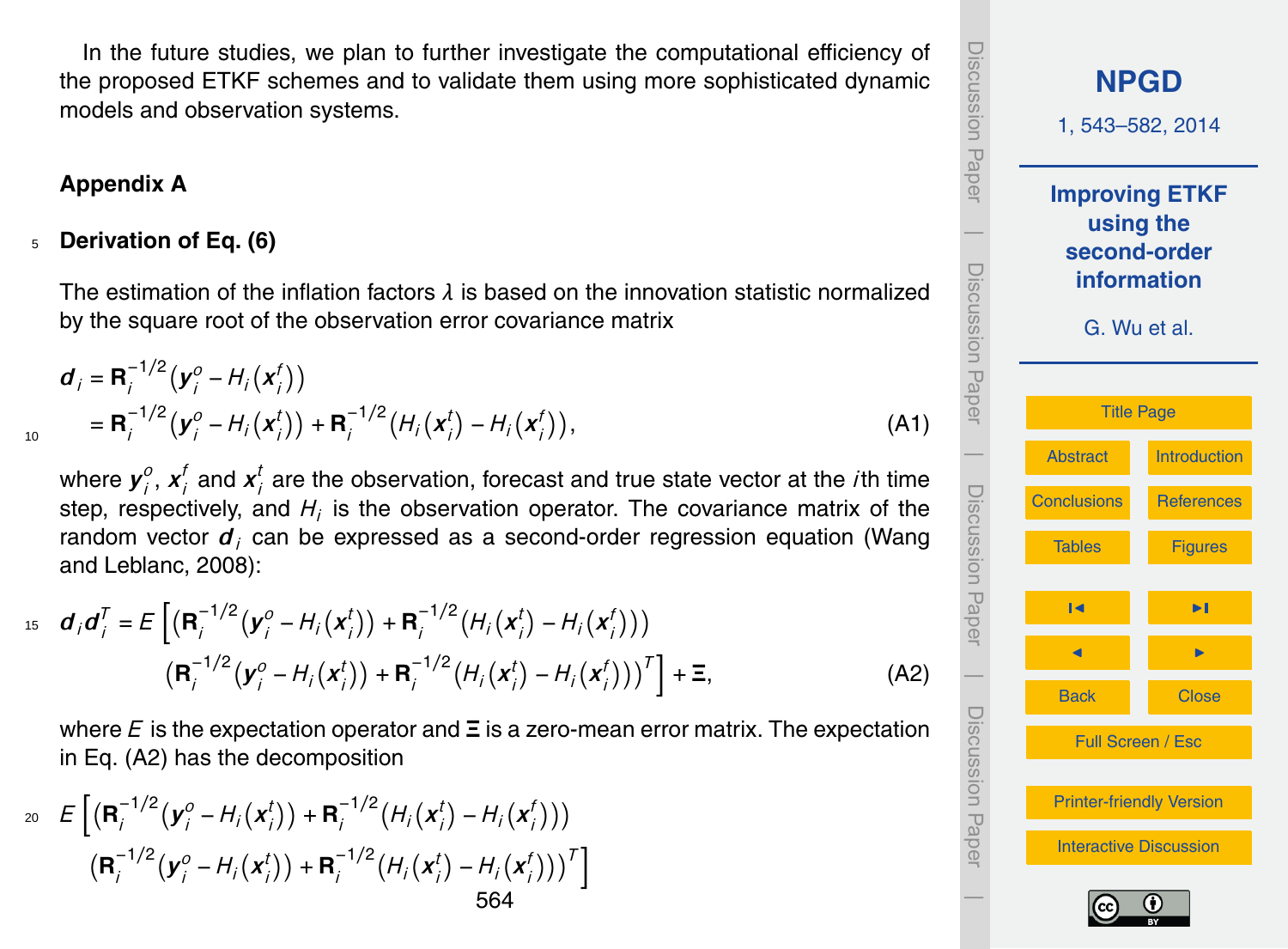$$
=E\left[\mathbf{R}_{i}^{-1/2}(\mathbf{y}_{i}^{o}-H_{i}(\mathbf{x}_{i}^{t}))(\mathbf{y}_{i}^{o}-H_{i}(\mathbf{x}_{i}^{t}))^{T}\mathbf{R}_{i}^{-1/2}\right] +E\left[\mathbf{R}_{i}^{-1/2}(H_{i}(\mathbf{x}_{i}^{t})-H_{i}(\mathbf{x}_{i}^{t}))\left(H_{i}(\mathbf{x}_{i}^{t})-H_{i}(\mathbf{x}_{i}^{t})\right)^{T}\mathbf{R}_{i}^{-1/2}\right] +E\left[\mathbf{R}_{i}^{-1/2}(\mathbf{y}_{i}^{o}-H_{i}(\mathbf{x}_{i}^{t}))\left(H_{i}(\mathbf{x}_{i}^{t})-H_{i}(\mathbf{x}_{i}^{t})\right)^{T}\mathbf{R}_{i}^{-1/2}\right] +E\left[\mathbf{R}_{i}^{-1/2}(H_{i}(\mathbf{x}_{i}^{t})-H_{i}(\mathbf{x}_{i}^{t}))(\mathbf{y}_{i}^{o}-H_{i}(\mathbf{x}_{i}^{t}))^{T}\mathbf{R}_{i}^{-1/2}\right].
$$
\n(A3)

5

Assuming the forecast and observation errors are statistically independent, we have

$$
E\left[\mathbf{R}_{i}^{-1/2}\left(\mathbf{y}_{i}^{o}-H_{i}\left(\mathbf{x}_{i}^{t}\right)\right)\left(H_{i}\left(\mathbf{x}_{i}^{t}\right)-H_{i}\left(\mathbf{x}_{i}^{t}\right)\right)^{T}\mathbf{R}_{i}^{-1/2}\right]
$$
\n
$$
=\mathbf{R}_{i}^{-1/2}E\left[\left(\mathbf{y}_{i}^{o}-H_{i}\left(\mathbf{x}_{i}^{t}\right)\right)\left(H_{i}\left(\mathbf{x}_{i}^{t}\right)-H_{i}\left(\mathbf{x}_{i}^{t}\right)\right)^{T}\right]\mathbf{R}_{i}^{-1/2}=\mathbf{0},
$$
\n
$$
E\left[\mathbf{R}_{i}^{-1/2}\left(H_{i}\left(\mathbf{x}_{i}^{t}\right)-H_{i}\left(\mathbf{x}_{i}^{t}\right)\right)\left(\mathbf{y}_{i}^{o}-H_{i}\left(\mathbf{x}_{i}^{t}\right)\right)^{T}\mathbf{R}_{i}^{-1/2}\right]
$$
\n
$$
=\mathbf{R}_{i}^{-1/2}E\left[\left(H_{i}\left(\mathbf{x}_{i}^{t}\right)-H_{i}\left(\mathbf{x}_{i}^{t}\right)\right)\left(\mathbf{y}_{i}^{o}-H_{i}\left(\mathbf{x}_{i}^{t}\right)\right)^{T}\right]\mathbf{R}_{i}^{-1/2}=\mathbf{0}.
$$
\n(A5)

From Eq. (2),  $y_i^0 - H_i(x_i^t)$ *i* ) is the observation error at the *i*th time step, and hence,

$$
E\left[\mathbf{R}_i^{-1/2}(\mathbf{y}_i^o - H_i(\mathbf{x}_i^t))(\mathbf{y}_i^o - H_i(\mathbf{x}_i^t))^T \mathbf{R}_i^{-1/2}\right]
$$
  
\n
$$
= \mathbf{R}_i^{-1/2} E\left[(\mathbf{y}_i^o - H_i(\mathbf{x}_i^t))(\mathbf{y}_i^o - H_i(\mathbf{x}_i^t))^T\right] \mathbf{R}_i^{-1/2}
$$
  
\n
$$
= \mathbf{R}_i^{-1/2} \mathbf{R}_i \mathbf{R}_i^{-1/2}
$$
  
\n
$$
= \mathbf{I}.
$$
 (A6)

In a perfect system, truth would be statistically indistinguishable from one of the ensemble forecast states, but in a real system this is not guaranteed. Hence, we use an inflation factor to adjust the ensemble forecast states  $x_i^j$  $\int_{i,j}^{f}$  to  $x_i^f$  +  $\sqrt{\lambda}(x_{i,j}^f - x_i^f)$  $z_0$  ) tion factor to adjust the ensemble forecast states  $\bm{x}'_{i,j}$  to  $\bm{x}'_i$  +  $\sqrt{\lambda}(\bm{x}'_{i,j}-\bm{x}'_i),\,(j=1,\ldots,m).$ 



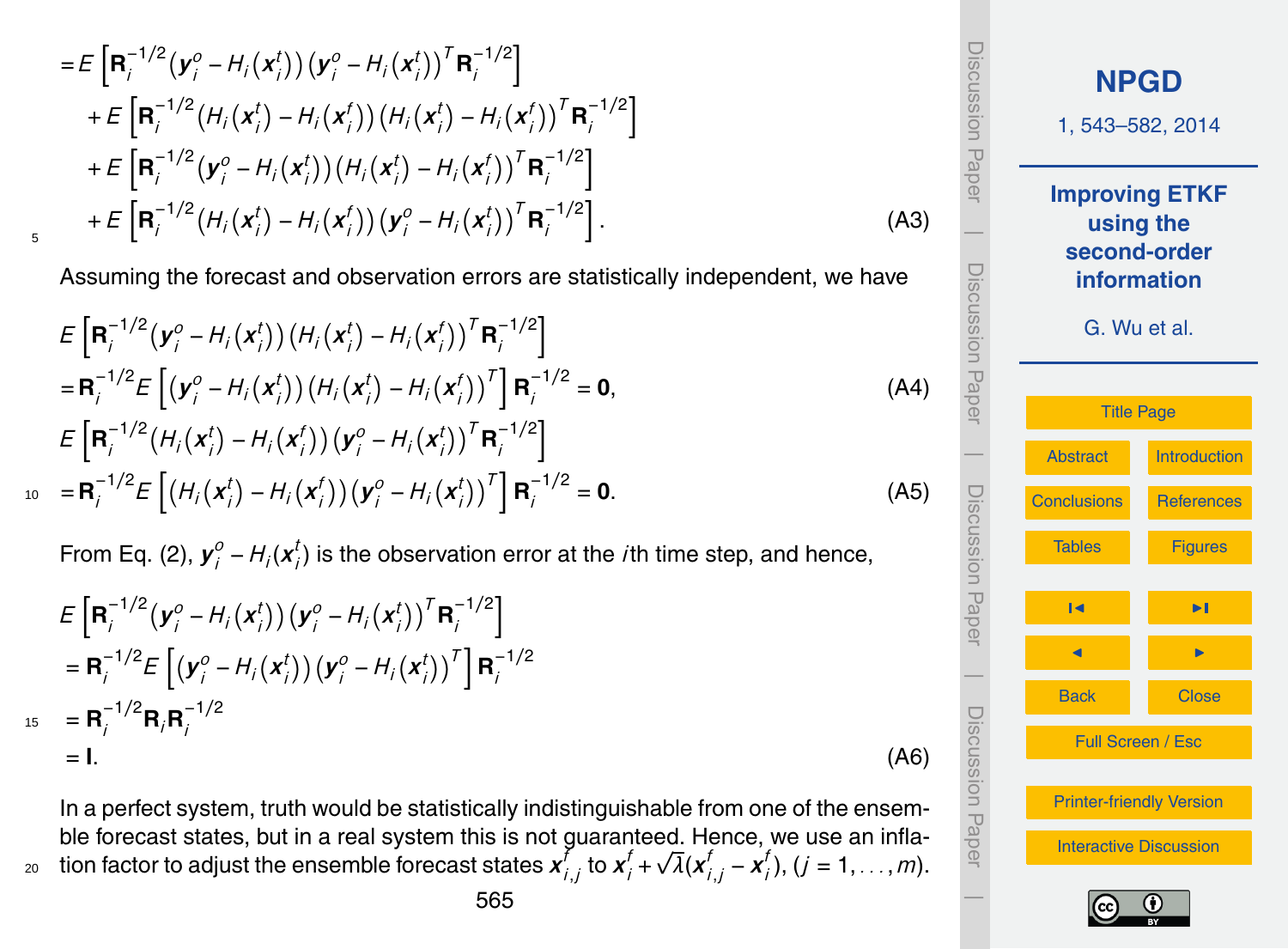Because the ensemble forecast states may be regarded as sample points of  $x_i^t$ *i* (Anderson, 2007), we have

$$
E\left[\mathbf{R}_{i}^{-1/2}\left(H_{i}\left(\mathbf{x}_{i}^{t}\right)-H_{i}\left(\mathbf{x}_{i}^{t}\right)\right)\left(H_{i}\left(\mathbf{x}_{i}^{t}\right)-H_{i}\left(\mathbf{x}_{i}^{t}\right)\right)^{T}\mathbf{R}_{i}^{-1/2}\right]
$$
\n
$$
=\frac{1}{m-1}\sum_{j=1}^{m}\left[\mathbf{R}_{i}^{-1/2}\left(H_{i}\left(\mathbf{x}_{i}^{t}+\sqrt{\lambda}\left(\mathbf{x}_{i,j}^{t}-\mathbf{x}_{i}^{t}\right)\right)-H_{i}\left(\mathbf{x}_{i}^{t}\right)\right)\right]
$$
\n
$$
\left(H_{i}\left(\mathbf{x}_{i}^{t}+\sqrt{\lambda}\left(\mathbf{x}_{i,j}^{t}-\mathbf{x}_{i}^{t}\right)\right)-H_{i}\left(\mathbf{x}_{i}^{t}\right)\right)^{T}\mathbf{R}_{i}^{-1/2}\right]
$$
\n
$$
\equiv\mathbf{C}_{i}(\lambda). \tag{A7}
$$

Substituting Eqs. (A3)–(A7) into Eq. (A2), we have

 $\boldsymbol{d}_i \boldsymbol{d}_i^T$  $d_i d'_i = C_i(\lambda) + I + \Xi.$  (A8)

It follows that the second-order moment statistic of error **Ξ** can be expressed as

$$
\operatorname{Tr}\left[\Xi\Xi^{T}\right] = \operatorname{Tr}\left[\left(\boldsymbol{d}_{i}\boldsymbol{d}_{i}^{T} - \mathbf{C}_{i}(\lambda) - \mathbf{I}\right)\left(\boldsymbol{d}_{i}\boldsymbol{d}_{i}^{T} - \mathbf{C}_{i}(\lambda) - \mathbf{I}\right)^{T}\right]
$$
\n
$$
\equiv L_{i}(\lambda). \tag{A9}
$$

#### <sup>15</sup> **Appendix B**

5

Derivation of  $\dot{J}_{i|w}$  and  $\ddot{J}_{i|w}$ 

The first-order derivative of the objective function *J<sup>i</sup>* (*w* ) (Eq. 10) is

$$
\dot{J}_i(\boldsymbol{w}) = (m-1)\boldsymbol{w} - \sqrt{\hat{\lambda}_i} (\boldsymbol{X}_i^f)^T \dot{\boldsymbol{H}}_{i|\boldsymbol{x}_i^f + \sqrt{\hat{\lambda}_i} \boldsymbol{X}_i^f \boldsymbol{w}}^T \boldsymbol{R}_i^{-1} \left[ \boldsymbol{y}_i^o - H_i \left( \boldsymbol{x}_i^f + \sqrt{\hat{\lambda}_i} \boldsymbol{X}_i^f \boldsymbol{w} \right) \right],
$$
 (B1)

Discussion PaperDiscussion Paper **[NPGD](http://www.nonlin-processes-geophys-discuss.net)** 1, 543–582, 2014 **Improving ETKF using the**  $\overline{\phantom{a}}$ **second-order** Discussion PaperDiscussion Paper **information** G. Wu et al. [Title Page](#page-0-0)  $\overline{\phantom{a}}$ [Abstract](#page-1-0) [Introduction](#page-1-0) Discussion PaperDiscussion Paper [Conclusions](#page-20-0) [References](#page-31-0) [Tables](#page-35-0) [Figures](#page-38-0) J I **J** I I I I  $\overline{\phantom{a}}$ Back Close Discussion PaperDiscussion Paper Full Screen / Esc [Printer-friendly Version](http://www.nonlin-processes-geophys-discuss.net/1/543/2014/npgd-1-543-2014-print.pdf) [Interactive Discussion](http://www.nonlin-processes-geophys-discuss.net/1/543/2014/npgd-1-543-2014-discussion.html)  $\overline{\phantom{a}}$ 

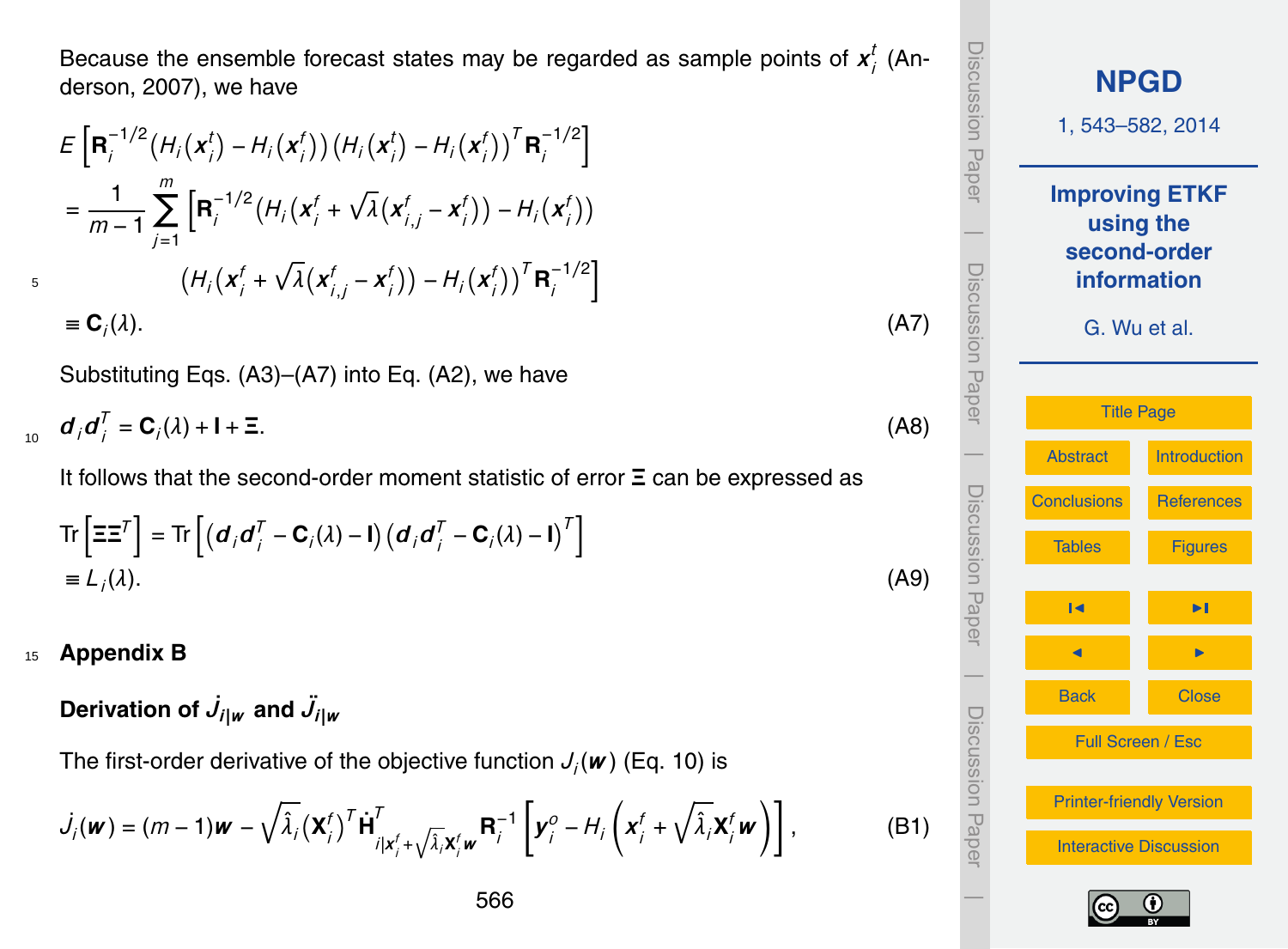where

$$
\dot{\mathbf{H}}_{i|\mathbf{x}'_j + \sqrt{\hat{\lambda}_j}\mathbf{x}'_j \mathbf{w}} = \begin{pmatrix} \frac{\partial h_i(1)}{\partial x_i(1)} & \cdots & \frac{\partial h_i(1)}{\partial x_i(n)} \\ \vdots & \ddots & \vdots \\ \frac{\partial h_i(p_i)}{\partial x_i(1)} & \cdots & \frac{\partial h_i(p_i)}{\partial x_i(n)} \end{pmatrix} \Bigg|_{\mathbf{x}_i = \mathbf{x}'_j + \sqrt{\hat{\lambda}_j}\mathbf{x}'_j \mathbf{w}}
$$

is the first-order derivative of  $H_i$  evaluated at  $\bm{x}^f_i + \sqrt{\hat{\lambda}_i} \bm{X}^f_i \bm{w}$  . Then, the second-order  $_5$  derivative of  $J_j(\boldsymbol{\mathit{w}})$  is

$$
\ddot{J}_i(\boldsymbol{w}) = (m-1)\mathbf{I} + \hat{\lambda}_i (\mathbf{X}_i^f)^T \dot{\mathbf{H}}_{i|\mathbf{x}_i^f + \sqrt{\hat{\lambda}_i} \mathbf{X}_i^f \boldsymbol{w}}^T \mathbf{R}_i^{-1} \dot{\mathbf{H}}_{i|\mathbf{x}_i^f + \sqrt{\hat{\lambda}_i} \mathbf{X}_i^f \boldsymbol{w}} \mathbf{X}_i^f - \hat{\lambda}_i \mathbf{A},
$$
\n(B3)

where **A** is an  $m \times m$  matrix with the  $(k, l)$  entry

$$
\left( \left( \mathbf{x}_{i,k}^f - \mathbf{x}_i^f \right)^T \otimes \ddot{\mathbf{H}}_{i|\mathbf{x}_i^f + \mathbf{X}_i^f \mathbf{w}} \otimes \left( \mathbf{x}_{i,j}^f - \mathbf{x}_i^f \right) \right)^T \mathbf{R}_i^{-1} \left[ \mathbf{y}_i^o - H_i \left( \mathbf{x}_i^f + \sqrt{\hat{\lambda}_i} \mathbf{X}_i^f \mathbf{w} \right) \right].
$$
 (B4)

The notation "⊗" denotes an outer product operator of the block matrix defined in Eq. (23).  $\ddot{\bm{\mathsf{H}}}$ <sub>il $\bm{x}_i^f$ + $\sqrt{\hat{\lambda}_i}\bm{x}_i^f\bm{w}$  is the second-order derivative of  $H_i$  at  $\bm{x}_i^f$  +  $\sqrt{\hat{\lambda}_i}\bm{X}_i^f\bm{w}$  , that is,</sub>

$$
\ddot{\mathbf{H}}_{i|\mathbf{x}_{j}^{f}+\sqrt{\hat{\lambda}_{i}}\mathbf{X}_{i}^{f}\mathbf{w}} \equiv \begin{pmatrix}\n\ddot{\mathbf{H}}_{i|\mathbf{x}_{j}^{f}+\sqrt{\hat{\lambda}_{i}}\mathbf{X}_{i}^{f}\mathbf{w},1} \\
\vdots \\
\ddot{\mathbf{H}}_{i|\mathbf{x}_{j}^{f}+\sqrt{\hat{\lambda}_{i}}\mathbf{X}_{i}^{f}\mathbf{w},p_{i}}\n\end{pmatrix},
$$
\n
$$
\ddot{\mathbf{H}}_{i|\mathbf{x}_{j}^{f}+\sqrt{\hat{\lambda}_{i}}\mathbf{X}_{i}^{f}\mathbf{w},k} \equiv \begin{pmatrix}\n\frac{\partial^{2}h_{i}(k)}{\partial x_{i}(1)\partial x_{i}(1)} \cdots \frac{\partial^{2}h_{i}(k)}{\partial x_{i}(1)\partial x_{i}(n)} \\
\vdots \ddots \ddots \vdots \\
\frac{\partial^{2}h_{i}(k)}{\partial x_{i}(n)\partial x_{i}(1)} \cdots \frac{\partial^{2}h_{i}(k)}{\partial x_{i}(n)\partial x_{i}(n)}\n\end{pmatrix}\n\begin{pmatrix}\n\mathbf{K} = 1, \ldots, p_{i}.\n\end{pmatrix}
$$
\n(B5)

**[NPGD](http://www.nonlin-processes-geophys-discuss.net)** 1, 543–582, 2014 **Improving ETKF using the second-order information** G. Wu et al. [Title Page](#page-0-0) [Abstract](#page-1-0) [Introduction](#page-1-0) [Conclusions](#page-20-0) [References](#page-31-0) [Tables](#page-35-0) [Figures](#page-38-0) J I **J** I I I I Back Close Full Screen / Esc [Printer-friendly Version](http://www.nonlin-processes-geophys-discuss.net/1/543/2014/npgd-1-543-2014-print.pdf) [Interactive Discussion](http://www.nonlin-processes-geophys-discuss.net/1/543/2014/npgd-1-543-2014-discussion.html)

Discussion Paper

Discussion Paper

(B2)

 $\overline{\phantom{a}}$ 

Discussion Paper

Discussion Paper

 $\overline{\phantom{a}}$ 

Discussion Paper

Discussion Paper

 $\overline{\phantom{a}}$ 

Discussion Paper

Discussion Pape

 $\overline{\phantom{a}}$ 



15

10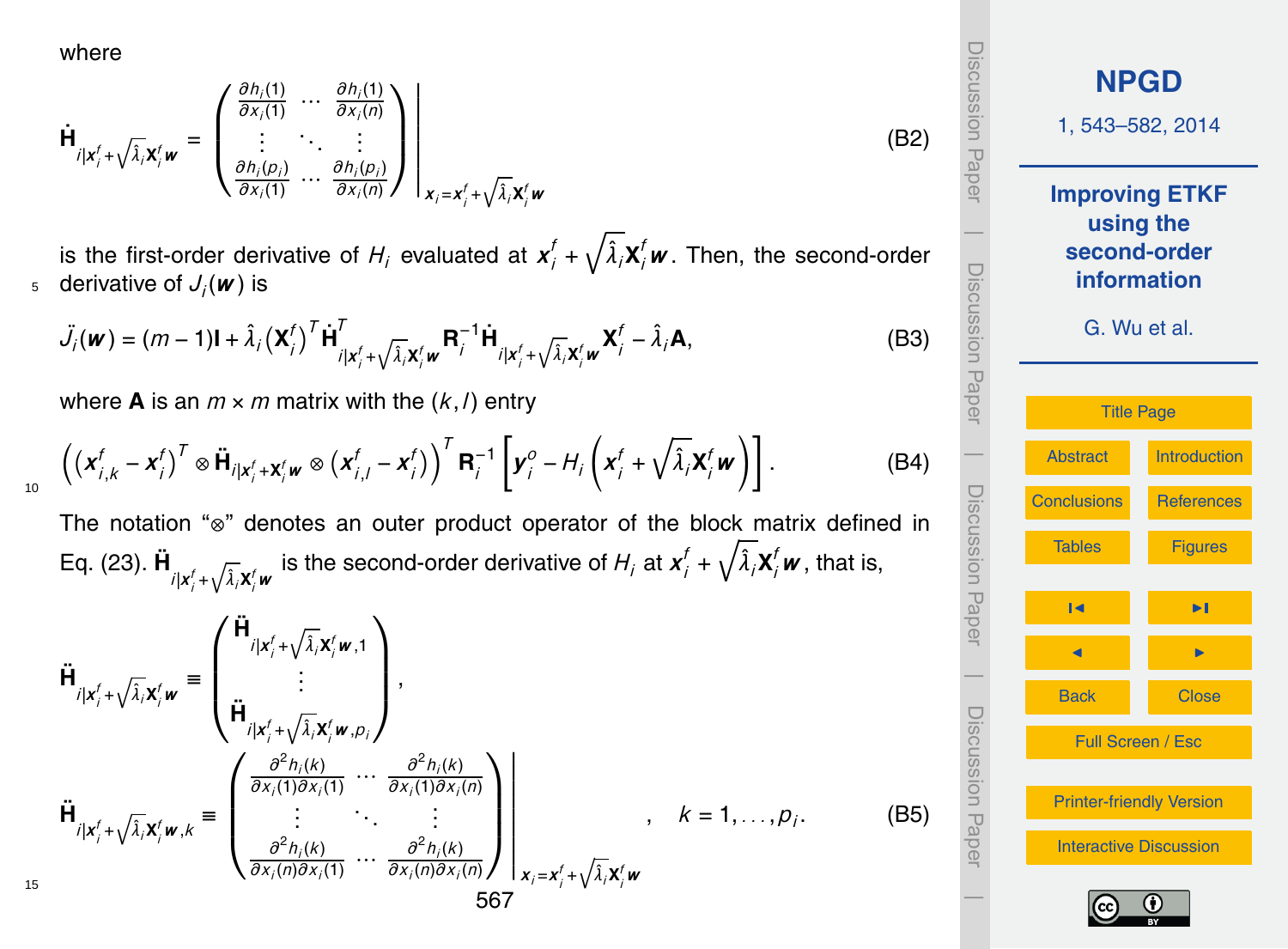## **Appendix C**

## **Details of the first-order approximation method in Sect. 2.2.1**

Suppose  $H_i$  can be approximated by its first-order Taylor expansion at  $\pmb{\mathsf{\mathsf{x}}}_{i}^{f}$ *i* ,

$$
H_i\left(\mathbf{x}_i^f + \sqrt{\lambda}\left(\mathbf{x}_{i,j}^f - \mathbf{x}_i^f\right)\right) \approx H_i\left(\mathbf{x}_i^f\right) + \dot{\mathbf{H}}_{i|\mathbf{x}_i^f}\sqrt{\lambda}\left(\mathbf{x}_{i,j}^f - \mathbf{x}_i^f\right). \tag{C1}
$$

The term  $\mathbf{C}_i(\lambda)$  in Eq. (6) can be simplified to

$$
C_{i}(\lambda) = \frac{1}{m-1} \sum_{j=1}^{m} \left[ R_{i}^{-1/2} \left( H_{i} \left( x_{i}^{f} + \sqrt{\lambda} (x_{i,j}^{f} - x_{i}^{f}) \right) - H_{i} (x_{i}^{f}) \right) \right. \\ \left. \left( H_{i} \left( x_{i}^{f} + \sqrt{\lambda} (x_{i,j}^{f} - x_{i}^{f}) \right) - H_{i} (x_{i}^{f}) \right)^{T} R_{i}^{-1/2} \right] \\ = \frac{1}{m-1} \sum_{j=1}^{m} \left[ R_{i}^{-1/2} \left( \dot{H}_{i|x_{i}^{f}} \sqrt{\lambda} (x_{i,j}^{f} - x_{i}^{f}) \right) \left( \dot{H}_{i|x_{i}^{f}} \sqrt{\lambda} (x_{i,j}^{f} - x_{i}^{f}) \right)^{T} R_{i}^{-1/2} \right] \\ = \lambda R_{i}^{-1/2} \dot{H}_{i|x_{i}^{f}} \frac{1}{m-1} \sum_{j=1}^{m} \left[ \left( x_{i,j}^{f} - x_{i}^{f} \right) (x_{i,j}^{f} - x_{i}^{f})^{T} \right] \dot{H}_{i|x_{i}^{f}}^{T} R_{i}^{-1/2} \\ = \lambda R_{i}^{-1/2} \dot{H}_{i|x_{i}^{f}} \hat{P}_{i} \dot{H}_{i|x_{i}^{f}}^{T} R_{i}^{-1/2}.
$$

It follows that the objective function *L<sup>i</sup>* (*λ*) of Eq. (5) can be simplified to

$$
L_{1,i}(\lambda) = \text{Tr}\left[ (\mathbf{d}_i \mathbf{d}_i^T - \lambda \mathbf{R}_i^{-1/2} \dot{\mathbf{H}}_{i|x_i'} \hat{\mathbf{P}}_i \dot{\mathbf{H}}_{i|x_i'}^T \mathbf{R}_i^{-1/2} - \mathbf{I}) \right]
$$
  
( $\mathbf{d}_i \mathbf{d}_i^T - \lambda \mathbf{R}_i^{-1/2} \dot{\mathbf{H}}_{i|x_i'} \hat{\mathbf{P}}_i \dot{\mathbf{H}}_{i|x_i'}^T \mathbf{R}_i^{-1/2} - \mathbf{I})^T \right].$  (C2)



10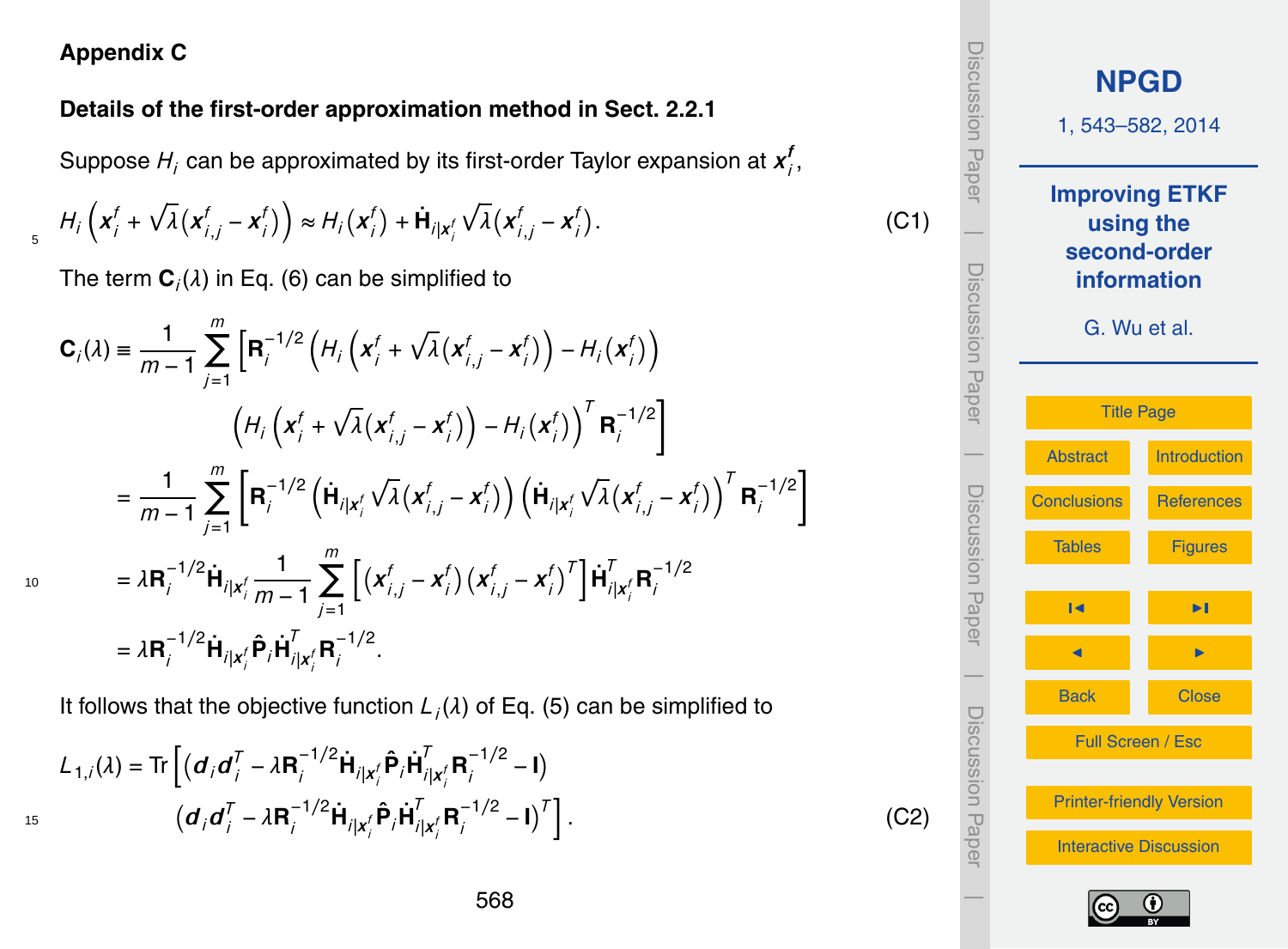Because *L*1,*<sup>i</sup>* (*λ*) is a quadratic function of *λ* with positive quadratic coefficients, the inflation factor can be easily expressed as

$$
\hat{\lambda}_{i} = \frac{\text{Tr}\left[\mathbf{R}_{i}^{-1/2}\dot{\mathbf{H}}_{i\mid\mathbf{x}_{i}^{f}}\hat{\mathbf{P}}_{i}\dot{\mathbf{H}}_{i\mid\mathbf{x}_{i}^{f}}^{T}\mathbf{R}_{i}^{-1/2}\left(\mathbf{d}_{i}\mathbf{d}_{i}^{T}-\mathbf{I}\right)^{T}\right]}{\text{Tr}\left[\mathbf{R}_{i}^{-1/2}\dot{\mathbf{H}}_{i\mid\mathbf{x}_{i}^{f}}\hat{\mathbf{P}}_{i}\dot{\mathbf{H}}_{i\mid\mathbf{x}_{i}^{f}}^{T}\mathbf{R}_{i}^{-1}\dot{\mathbf{H}}_{i\mid\mathbf{x}_{i}^{f}}\hat{\mathbf{P}}_{i}\dot{\mathbf{H}}_{i\mid\mathbf{x}_{i}^{f}}^{T}\mathbf{R}_{i}^{-1/2}\right]}.
$$
\n(C3)

<sup>5</sup> Similarly,

$$
H_i\left(\mathbf{x}_i^f + \sqrt{\hat{\lambda}_i}\mathbf{X}_i^f\mathbf{w}\right) \approx H_i\left(\mathbf{x}_i^f\right) + \sqrt{\hat{\lambda}_i}\dot{\mathbf{H}}_{i\vert \mathbf{x}_i^f}\mathbf{X}_i^f\mathbf{w}.
$$
 (C4)

Substituting Eq. (C3) into Eq. [\(8\)](#page-6-0), we can simplify the objective function *J<sup>i</sup>* (*w* ) to

$$
J_{1,i}(\mathbf{w}) = \frac{1}{2}(m-1)\mathbf{w}^T\mathbf{w}
$$
  
+ 
$$
\frac{1}{2}\left[\mathbf{y}_i^0 - H_i(\mathbf{x}_i^f) - \sqrt{\hat{\lambda}_i}\mathbf{H}_{i|\mathbf{x}_i^f}\mathbf{X}_i^f\mathbf{w}\right]^T \mathbf{R}_i^{-1} \left[\mathbf{y}_i^0 - H_i(\mathbf{x}_i^f) - \sqrt{\hat{\lambda}_i}\mathbf{H}_{i|\mathbf{x}_i^f}\mathbf{X}_i^f\mathbf{w}\right].
$$
 (C5)

The first-order derivative of  $J_{1,i}(\boldsymbol{\mathsf{w}})$  is

$$
J_{1,i}(\boldsymbol{w}) = (m-1)\boldsymbol{w} - \left(\sqrt{\hat{\lambda}_i}\dot{\mathbf{H}}_{i|\boldsymbol{x}_i^f}\mathbf{X}_i^f\right)^T \mathbf{R}_i^{-1} \left[\boldsymbol{y}_i^o - H_i(\boldsymbol{x}_i^f) - \sqrt{\hat{\lambda}_i}\dot{\mathbf{H}}_{i|\boldsymbol{x}_i^f}\mathbf{X}_i^f\boldsymbol{w}\right]
$$
  
=  $(m-1)\boldsymbol{w} - \sqrt{\hat{\lambda}_i}(\mathbf{X}_i^f)^T \dot{\mathbf{H}}_{i|\boldsymbol{x}_i^f}^T \mathbf{R}_i^{-1} \left[\boldsymbol{y}_i^o - H_i(\boldsymbol{x}_i^f) - \sqrt{\hat{\lambda}_i}\dot{\mathbf{H}}_{i|\boldsymbol{x}_i^f}\mathbf{X}_i^f\boldsymbol{w}\right].$ 

15

Setting Eq. (C6) to zero and solving it leads to

$$
\boldsymbol{w}_i^a = \left( (m-1)\mathbf{I} + \hat{\lambda} \mathbf{X}_i^{f \mathsf{T}} \dot{\mathbf{H}}_{i|\mathbf{x}_i^f}^{\mathsf{T}} \mathbf{R}_i^{-1} \dot{\mathbf{H}}_{i|\mathbf{x}_i^f} \mathbf{X}_i^f \right)^{-1} \sqrt{\hat{\lambda}_i} \mathbf{X}_i^{f \mathsf{T}} \dot{\mathbf{H}}_{i|\mathbf{x}_i^f}^{\mathsf{T}} \mathbf{R}_i^{-1} \left( \mathbf{y}_i^o - H_i(\mathbf{x}_i^f) \right).
$$

Lastly, the second-order derivative of  $J_{1,i}(\boldsymbol{\mathsf{w}})$  is

$$
z_0 \quad \ddot{J}_{1,i}(\mathbf{w}) = (m-1)\mathbf{I} + \hat{\lambda}_i \mathbf{X}_i^{f} \dot{\mathbf{H}}_{i|\mathbf{x}_i'}^T \mathbf{R}_i^{-1} \dot{\mathbf{H}}_{i|\mathbf{x}_i'} \mathbf{X}_i^f.
$$
\n(C8)

Discussion Paper Discussion Paper**[NPGD](http://www.nonlin-processes-geophys-discuss.net)** 1, 543–582, 2014 **Improving ETKF using the**  $\overline{\phantom{a}}$ **second-order** Discussion PaperDiscussion Paper **information** G. Wu et al. [Title Page](#page-0-0)  $\overline{\phantom{a}}$ [Abstract](#page-1-0) [Introduction](#page-1-0) Discussion PaperDiscussion Paper [Conclusions](#page-20-0) [References](#page-31-0) [Tables](#page-35-0) [Figures](#page-38-0) J I **J** I I I I  $\overline{\phantom{a}}$ Back Close Discussion PaperDiscussion Paper Full Screen / Esc [Printer-friendly Version](http://www.nonlin-processes-geophys-discuss.net/1/543/2014/npgd-1-543-2014-print.pdf) [Interactive Discussion](http://www.nonlin-processes-geophys-discuss.net/1/543/2014/npgd-1-543-2014-discussion.html)  $\overline{\phantom{a}}$ 

. (C6)

. (C7)

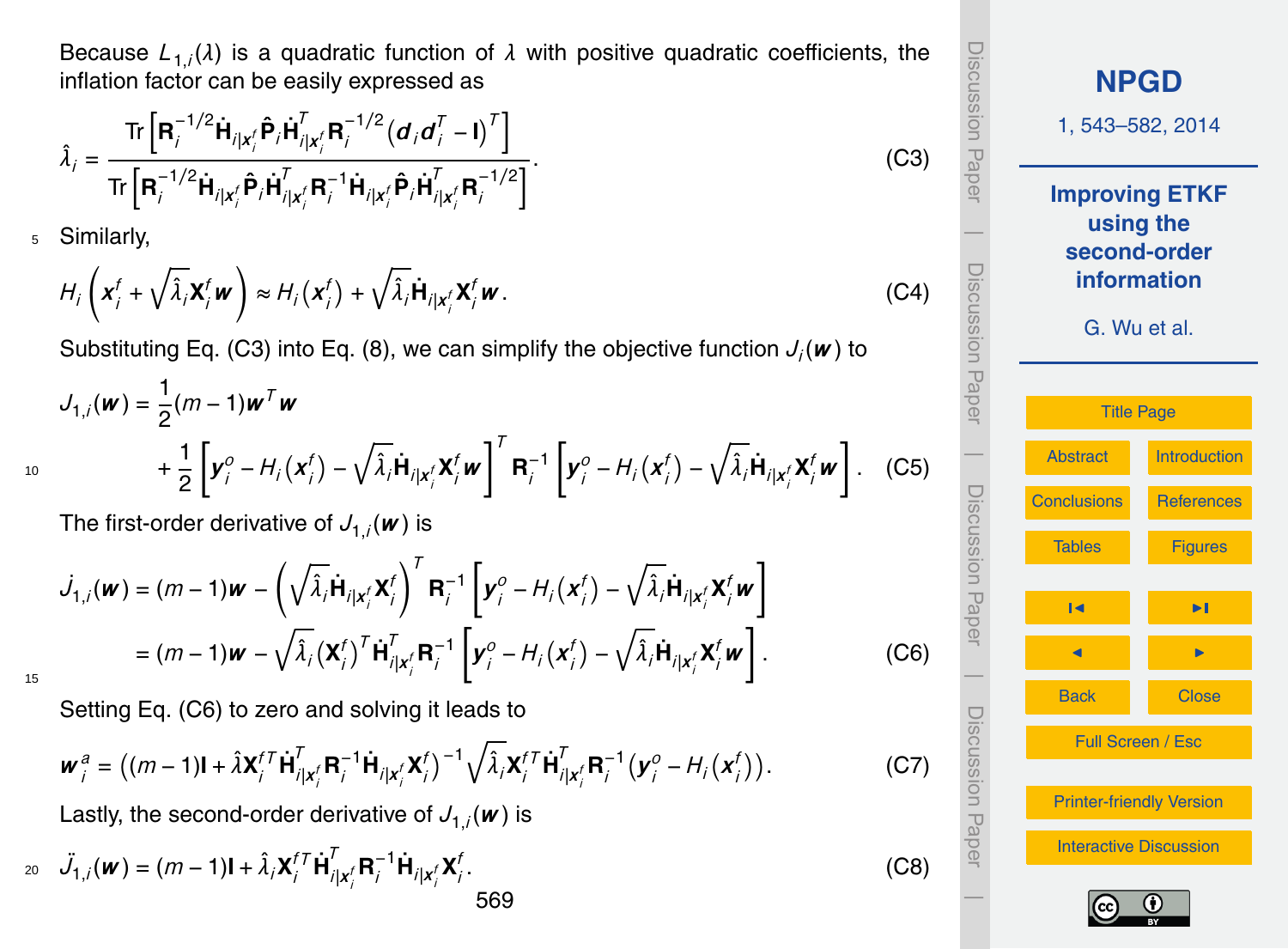## **Appendix D**

10

#### **Details of the second-order approximation method in Sect. 2.2.2**

Suppose  $H_i$  can be approximated by its second-order Taylor expansion at  $\boldsymbol{x}^j_i$ *i* ,  $H_i\left(\boldsymbol{x}^t_i\right)$  $\int_{i}^{f} + \sqrt{\lambda} (x_i^f)$  $\boldsymbol{f}_{i,j} - \boldsymbol{x}_j^t$  $\binom{f}{i}$   $\geqslant H_i(X_i^t)$  $\int_{i}^{f}$  +  $\dot{\mathbf{H}}_{i|x_{i}^{f}}$  $\sqrt{\lambda}(x)$ *i*,*j* − *x f i*  $+\frac{1}{2}$ 2 *λ x f i*,*j* − *x f*  $\int_{i}^{f} \int_{i}^{T} \otimes \mathbf{H}_{i|\mathbf{x}_{i}^{f}} \otimes (\mathbf{x}_{i}^{f})$ *i*,*j* − *x f*  $+\frac{1}{2}\lambda\left(\left(x_{i,j}^f-x_i^f\right)^T\otimes\tilde{\mathbf{H}}_{i\mid \mathbf{x}_i^f}\otimes\left(x_{i,j}^f-x_i^f\right)\right),$  (D1)

The notation "⊗" is defined as in Eq. (23). The term **C***<sup>i</sup>* (*λ*) in Eq. (7) can be simplified to

$$
C_{i}(\lambda) = \frac{1}{m-1} \sum_{j=1}^{m} \left[ R_{i}^{-1/2} \left( H_{i} \left( x_{i}^{f} + \sqrt{\lambda} (x_{i,j}^{f} - x_{i}^{f}) \right) - H_{i} (x_{i}^{f}) \right) \right. \\ \left. \left( H_{i} \left( x_{j}^{f} + \sqrt{\lambda} (x_{i,j}^{f} - x_{i}^{f}) \right) - H_{i} (x_{i}^{f}) \right)^{T} R_{i}^{-1/2} \right] \\ = \frac{1}{m-1} \sum_{j=1}^{m} \left[ R_{i}^{-1/2} \left( \dot{H}_{i|x_{i}^{f}} \sqrt{\lambda} (x_{i,j}^{f} - x_{i}^{f}) + \frac{1}{2} \lambda \left( (x_{i,j}^{f} - x_{i}^{f})^{T} \otimes \ddot{H}_{i|x_{i}^{f}} \otimes (x_{i,j}^{f} - x_{i}^{f}) \right) \right) \right. \\ \left. \cdot \left( \dot{H}_{i|x_{i}^{f}} \sqrt{\lambda} (x_{i,j}^{f} - x_{i}^{f}) + \frac{1}{2} \lambda \left( (x_{i,j}^{f} - x_{i}^{f})^{T} \otimes \ddot{H}_{i|x_{i}^{f}} \otimes (x_{i,j}^{f} - x_{i}^{f}) \right) \right)^{T} R_{i}^{-1/2} \right] \\ = \lambda R_{i}^{-1/2} \dot{H}_{i|x_{i}^{f}} \frac{1}{m-1} \sum_{j=1}^{m} \left[ (x_{i,j}^{f} - x_{i}^{f}) (x_{i,j}^{f} - x_{i}^{f})^{T} \right] \dot{H}_{i|x_{i}^{f}}^{T} R_{i}^{-1/2} \\ + \frac{\lambda^{3/2}}{2(m-1)} \sum_{j=1}^{m} \left[ R_{i}^{-1/2} \dot{H}_{i|x_{i}^{f}} (x_{i,j}^{f} - x_{i}^{f}) \left( (x_{i,j}^{f} - x_{i}^{f})^{T} \otimes \ddot{H}_{i|x_{i}^{f}} \otimes (x_{i,j}^{f} - x_{i}^{f}) \right)^{T} R_{i}^{-1/2} \right] \\ + \frac{\lambda^{3/2}}{2(m-1)} \sum_{j=1}^{m} \left[ R_{i}^{-
$$



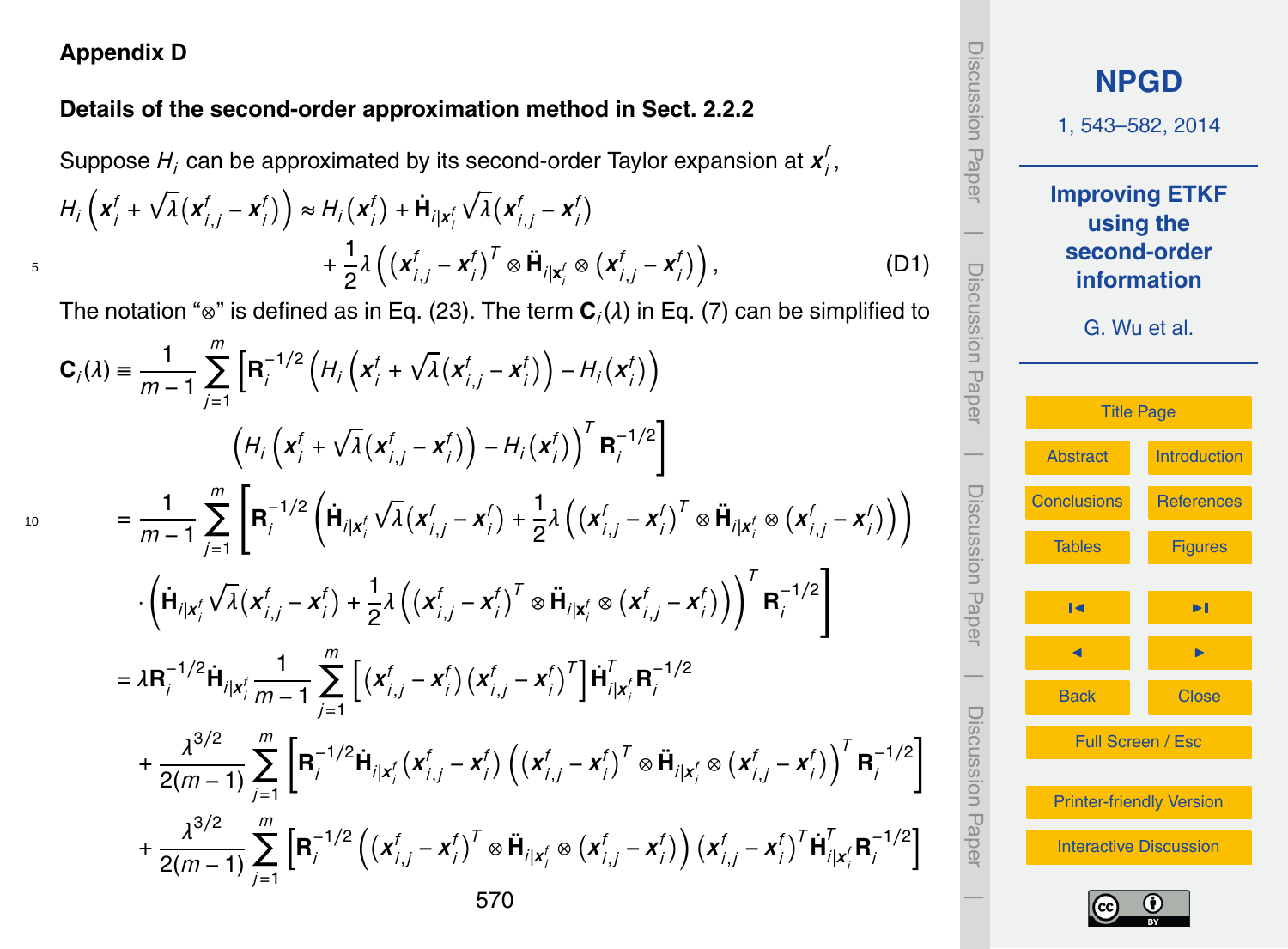$$
+\frac{\lambda^{2}}{4(m-1)}\sum_{j=1}^{m}\left[\mathbf{R}_{j}^{-1/2}\left((\mathbf{x}_{i,j}^{f}-\mathbf{x}_{i}^{f})^{T}\otimes\ddot{\mathbf{H}}_{i|\mathbf{x}_{i}^{f}}\otimes(\mathbf{x}_{i,j}^{f}-\mathbf{x}_{i}^{f})\right)\right]
$$

$$
\left((\mathbf{x}_{i,j}^{f}-\mathbf{x}_{i}^{f})^{T}\otimes\ddot{\mathbf{H}}_{i|\mathbf{x}_{i}^{f}}\otimes(\mathbf{x}_{i,j}^{f}-\mathbf{x}_{i}^{f})\right)^{T}\mathbf{R}_{i}^{-1/2}\right]
$$

$$
=\lambda\mathbf{R}_{i}^{-1/2}\dot{\mathbf{H}}_{i|\mathbf{x}_{i}^{f}}\hat{\mathbf{P}}_{i}\dot{\mathbf{H}}_{i|\mathbf{x}_{i}^{f}}^{T}\mathbf{R}_{i}^{-1/2}-\lambda^{3/2}\mathbf{C}_{1,i}-\lambda^{3/2}\mathbf{C}_{1,i}^{T}-\lambda^{2}\mathbf{C}_{2,i}.
$$
(D2)

<sup>5</sup> where

$$
\mathbf{C}_{i,1} = \frac{1}{2(m-1)} \sum_{j=1}^{m} \left[ \mathbf{R}_{i}^{-1/2} \dot{\mathbf{H}}_{i|x_{i}^{f}} (x_{i,j}^{f} - x_{i}^{f}) \left( (x_{i,j}^{f} - x_{i}^{f})^{T} \otimes \ddot{\mathbf{H}}_{i|x_{i}^{f}} \otimes (x_{i,j}^{f} - x_{i}^{f}) \right)^{T} \mathbf{R}_{i}^{-1/2} \right],
$$
\n(D3)

and

$$
\mathbf{C}_{i,2} = \frac{1}{4(m-1)} \sum_{j=1}^{m} \left[ \mathbf{R}_{i}^{-1/2} \left( (\mathbf{x}_{i,j}^{f} - \mathbf{x}_{i}^{f})^{T} \otimes \ddot{\mathbf{H}}_{i|\mathbf{x}_{i}^{f}} \otimes (\mathbf{x}_{i,j}^{f} - \mathbf{x}_{i}^{f}) \right) \right]
$$
  

$$
(\mathbf{x}_{i,j}^{f} - \mathbf{x}_{i}^{f})^{T} \otimes \ddot{\mathbf{H}}_{i|\mathbf{x}_{i}^{f}} \otimes (\mathbf{x}_{i,j}^{f} - \mathbf{x}_{i}^{f}) \right)^{T} \mathbf{R}_{i}^{-1/2}
$$
 (D4)

are  $p_i \times p_i$  matrices, which are independent of  $\lambda$ . It follows that the objective function *L<sup>i</sup>* (*λ*) of Eq. (5) can be expressed as  $L_{2,i}(\lambda) = \text{Tr}\Big[ \big( \boldsymbol{d}_i \boldsymbol{d}_i^T \big)$  $\sum_{i}^{T} - \lambda \mathbf{R}_{i}^{-1/2}$  $\hat{\mathbf{H}}_i^{1/2} \hat{\mathbf{H}}_i | \mathbf{x}_i^f \hat{\mathbf{P}}_i \hat{\mathbf{H}}_i^T$  $\prod_{i\mid \mathbf{x}^f_i\mathbf{R}_i^{-1/2}}$  $\lambda^{3/2}$ **C**<sub>1,*i*</sub> −  $\lambda^{3/2}$ **C**<sub>1</sub><sup>7</sup>  $\sum_{1,i}^{T} - \lambda^2 \mathbf{C}_{2,i} - \mathbf{I}$ 

$$
\frac{1}{15}
$$

$$
+ (\boldsymbol{d}_i \boldsymbol{d}_i^T - \lambda \mathbf{R}_i^{-1/2} \dot{\mathbf{H}}_{i|x_i'} \hat{\mathbf{P}}_i \dot{\mathbf{H}}_{i|x_i'}^T \mathbf{R}_i^{-1/2} - \lambda^{3/2} \mathbf{C}_{1,i} - \lambda^{3/2} \mathbf{C}_{1,i}^T - \lambda^2 \mathbf{C}_{2,i} - \mathbf{I})^T \Big], \qquad (D5)
$$

which is a fourth-order algebraic equation of the inflation factor *λ*. Similarly,

$$
H_i(\mathbf{x}_i^f + \sqrt{\hat{\lambda}_i} \mathbf{X}_i^f \mathbf{w}) \approx H_i(\mathbf{x}_i^f) + \dot{\mathbf{H}}_{i|\mathbf{x}_i^f} \sqrt{\hat{\lambda}_i} \mathbf{X}_i^f \mathbf{w} + \frac{1}{2} \left( \left( \sqrt{\hat{\lambda}_i} \mathbf{X}_i^f \mathbf{w} \right)^T \otimes \ddot{\mathbf{H}}_{i|\mathbf{x}_i^f} \otimes \left( \sqrt{\hat{\lambda}_i} \mathbf{X}_i^f \mathbf{w} \right) \right).
$$
\n(D6)

**[NPGD](http://www.nonlin-processes-geophys-discuss.net)** 1, 543–582, 2014 **Improving ETKF using the second-order information** G. Wu et al. [Title Page](#page-0-0) [Abstract](#page-1-0) [Introduction](#page-1-0) [Conclusions](#page-20-0) [References](#page-31-0) [Tables](#page-35-0) [Figures](#page-38-0) J I **J** I I I I Back Close Full Screen / Esc [Printer-friendly Version](http://www.nonlin-processes-geophys-discuss.net/1/543/2014/npgd-1-543-2014-print.pdf) [Interactive Discussion](http://www.nonlin-processes-geophys-discuss.net/1/543/2014/npgd-1-543-2014-discussion.html)

Discussion Paper

Discussion Paper

 $\overline{\phantom{a}}$ 

Discussion Paper

Discussion Paper

 $\overline{\phantom{a}}$ 

Discussion Paper

Discussion Paper

 $\overline{\phantom{a}}$ 

Discussion Paper

Discussion Paper

 $\overline{\phantom{a}}$ 

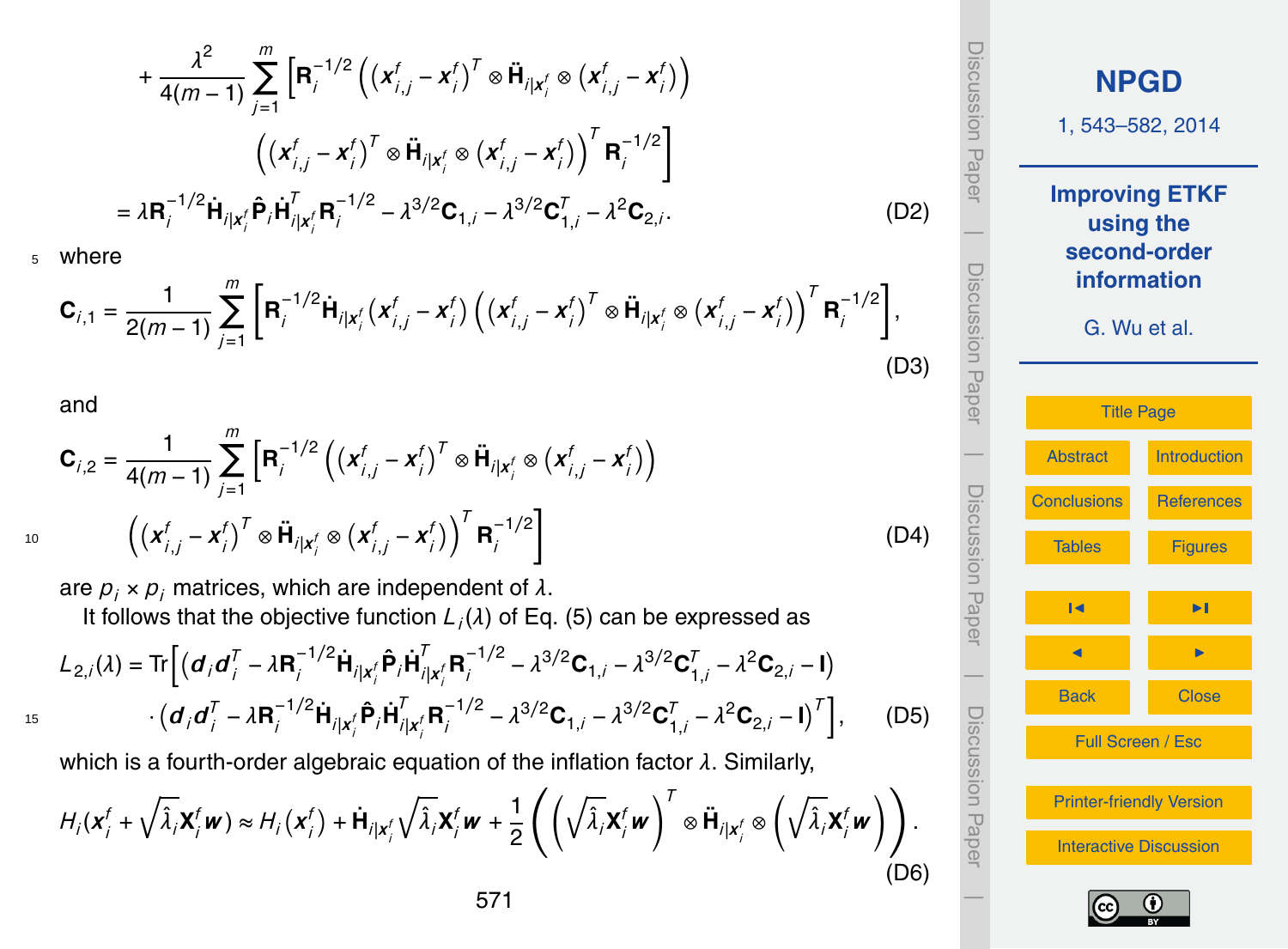Substituting Eq. (D6) into Eq. (10), we can simplify the objective function *J<sup>i</sup>* (*w* ) to

$$
J_{2,i}(\mathbf{w}) = \frac{1}{2}(m-1)\mathbf{w}^T\mathbf{w}
$$
  
+ 
$$
\frac{1}{2}\left[\mathbf{y}_i^0 - H_i(\mathbf{x}_i^f) - \sqrt{\hat{\lambda}_i}\dot{\mathbf{H}}_{i|\mathbf{x}_i^f}\mathbf{X}_i^f\mathbf{w} - \frac{\hat{\lambda}_i}{2}\left((\mathbf{X}_i^f\mathbf{w})^T \otimes \ddot{\mathbf{H}}_{i|\mathbf{x}_i^f} \otimes (\mathbf{X}_i^f\mathbf{w})\right)\right]^T
$$
  

$$
\mathbf{R}_i^{-1}\left[\mathbf{y}_i^0 - H_i(\mathbf{x}_i^f) - \sqrt{\hat{\lambda}_i}\dot{\mathbf{H}}_{i|\mathbf{x}_i^f}\mathbf{X}_i^f\mathbf{w} - \frac{\hat{\lambda}_i}{2}\left((\mathbf{X}_i^f\mathbf{w})^T \otimes \ddot{\mathbf{H}}_{i|\mathbf{x}_i^f} \otimes (\mathbf{X}_i^f\mathbf{w})\right)\right].
$$
 (D7)

The first-order derivative of  $J_{2,i}(\boldsymbol{\mathsf{w}})$  is

5

$$
\dot{J}_{2,i}(\boldsymbol{w}) = (m-1)\boldsymbol{w} - \left[\sqrt{\hat{\lambda}_i}\dot{\mathbf{H}}_{i|\mathbf{x}_i'}\mathbf{X}_i^f + \hat{\lambda}_i\mathbf{B}_1\right]^T
$$
  

$$
\mathbf{R}_i^{-1}\left[\mathbf{y}_i^o - H_i(\mathbf{x}_i^f) - \sqrt{\hat{\lambda}_i}\dot{\mathbf{H}}_{i|\mathbf{x}_i'}\mathbf{X}_i^f\mathbf{w} - \frac{\hat{\lambda}_i}{2}\left((\mathbf{X}_i^f\mathbf{w})^T \otimes \ddot{\mathbf{H}}_{i|\mathbf{x}_i'} \otimes (\mathbf{X}_i^f\mathbf{w})\right)\right],
$$
(D8)

where  $\boldsymbol{B}_1$  is a  $\rho_i \times m$  matrix with the  $(k,l)$  entry  $\boldsymbol{\mathsf{X}}^l_i$  $\mu$  *where*  $B_1$  *is a*  $p_j \times m$  *matrix with the*  $(k, l)$  *entry*  $\mathbf{X}_{i,l}^{f}$  $^T\mathbf{H}_{i|\mathbf{x}_{i}^{f},k}\mathbf{X}_{i}^{f}$  $\boldsymbol{w}$  *.* The second-order derivative of  $J_{2,i}(\boldsymbol{\mathsf{w}})$  is

$$
\ddot{J}_{2,i}(\boldsymbol{w}) = (m-1)\mathbf{I} + \left[\sqrt{\hat{\lambda}_i}\dot{\mathbf{H}}_{i|\boldsymbol{x}_i'}\mathbf{X}_i^f + \hat{\lambda}_i\boldsymbol{B}_1\right]^T \mathbf{R}_i^{-1} \left[\sqrt{\hat{\lambda}_i}\dot{\mathbf{H}}_{i|\boldsymbol{x}_i'}\mathbf{X}_i^f + \hat{\lambda}_i\boldsymbol{B}_1\right] - \hat{\lambda}_i\boldsymbol{B}_2.
$$
 (D9)

where  $\boldsymbol{B}_2$  is an  $m \times m$  matrix with the  $(k,l)$  entry

$$
15 \left( \left( \mathbf{x}_{i,k}^{f} - \mathbf{x}_{i}^{f} \right)^{T} \otimes \ddot{\mathbf{H}}_{i|\mathbf{x}_{i}^{f}} \otimes \left( \mathbf{x}_{i,j}^{f} - \mathbf{x}_{i}^{f} \right) \right)^{T}
$$

$$
\mathbf{R}_{i}^{-1} \left[ \mathbf{y}_{i}^{o} - H_{i} \left( \mathbf{x}_{i}^{f} \right) - \sqrt{\hat{\lambda}_{i}} \dot{\mathbf{H}}_{i|\mathbf{x}_{i}^{f}} \mathbf{X}_{i}^{f} \mathbf{w} - \frac{\hat{\lambda}_{i}}{2} \left( \left( \mathbf{X}_{i}^{f} \mathbf{w} \right)^{T} \otimes \ddot{\mathbf{H}}_{i|\mathbf{x}_{i}^{f}} \otimes \left( \mathbf{X}_{i}^{f} \mathbf{w} \right) \right) \right].
$$
  
572

**[NPGD](http://www.nonlin-processes-geophys-discuss.net)** 1, 543–582, 2014 **Improving ETKF using the second-order information** G. Wu et al. [Title Page](#page-0-0) [Abstract](#page-1-0) [Introduction](#page-1-0) [Conclusions](#page-20-0) [References](#page-31-0) [Tables](#page-35-0) [Figures](#page-38-0) J I J I Back Close Full Screen / Esc [Printer-friendly Version](http://www.nonlin-processes-geophys-discuss.net/1/543/2014/npgd-1-543-2014-print.pdf) [Interactive Discussion](http://www.nonlin-processes-geophys-discuss.net/1/543/2014/npgd-1-543-2014-discussion.html) Discussion Paper | Discussion Paper | Discussion Paper | Discussion Paper|

Inicannal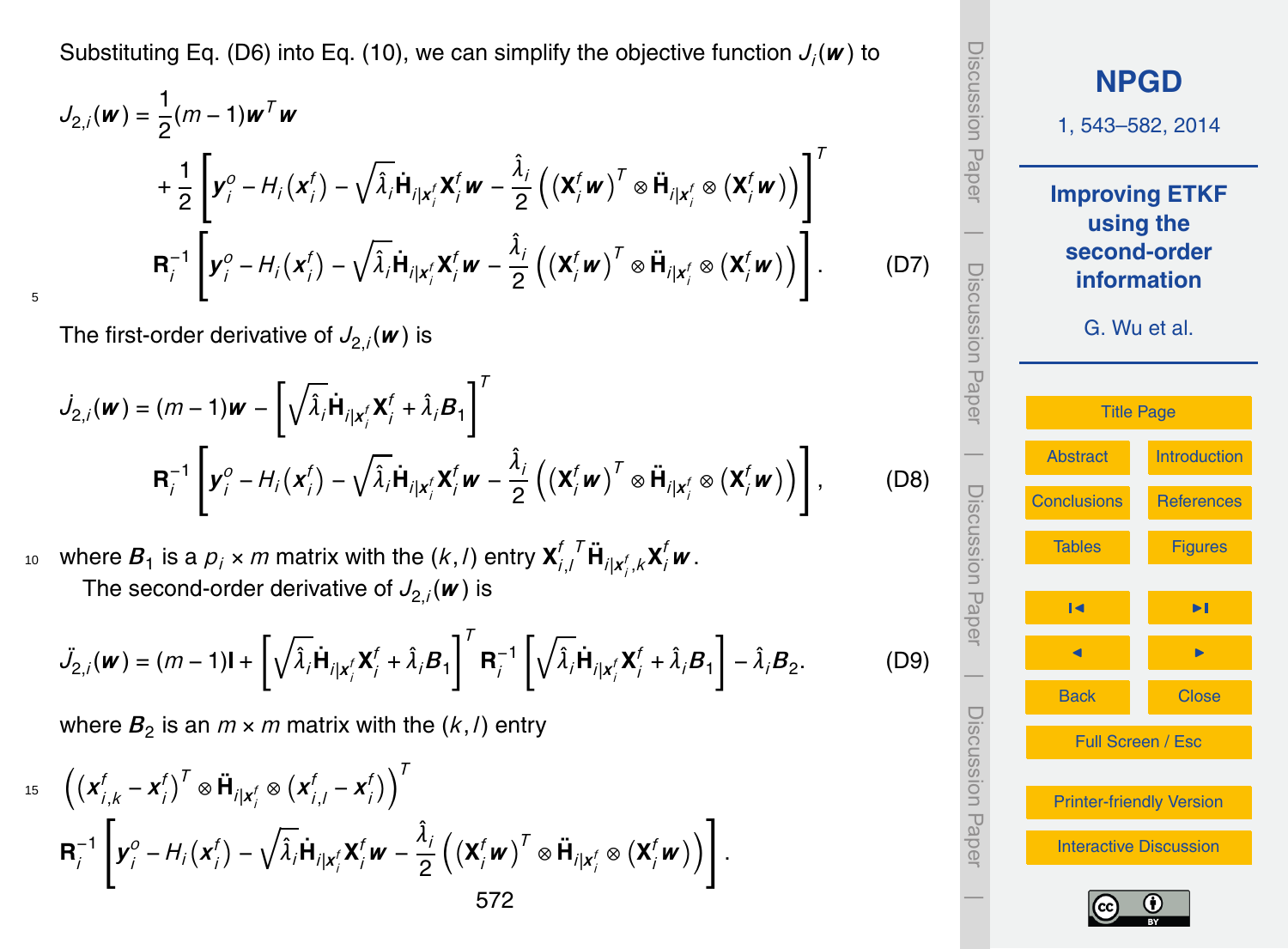## **Appendix E**

## **Computational feasibility**

We take the radiative transfer model (RTTOV) as an example of observation operators in numerical weather prediction to discuss the computational feasibility of the

<sup>5</sup> ETKF with second-order approximation assimilation method. Generally speaking, the ensemble size *m* is from tens to hundreds, the dimension of observations (including gauge observations and AMSU brightness temperature)  $\rho_i$  is hundreds of thousands, and the dimension of state vector *n* is tens of millions. If the storage and the number of multiplications for computing any array are not in the dimension of  $n \times n$ ,  $n \times p_i$  or  $p_j \times p_j$ , the computation should be feasible.

In our proposed ETKF with second-order approximation, the most expensive part is in computing the array

$$
\left(\mathbf{X}_{i}^{f} \mathbf{w}\right)^{T} \otimes \ddot{\mathbf{H}}_{i|\mathbf{x}_{i}^{f}} \otimes \left(\mathbf{X}_{i}^{f} \mathbf{w}\right) = \left\{\left(\mathbf{X}_{i}^{f} \mathbf{w}\right)^{T} \ddot{\mathbf{H}}_{i|\mathbf{x}_{i}^{f},1} \mathbf{X}_{i}^{f} \mathbf{w}, \ldots, \left(\mathbf{X}_{i}^{f} \mathbf{w}\right)^{T} \ddot{\mathbf{H}}_{i|\mathbf{x}_{i}^{f},p_{i}} \mathbf{X}_{i}^{f} \mathbf{w}\right\}.
$$
 (E1)

15 Therefore, we only discuss the problems related to the computation of  $(\mathbf{X}_{i}^{f} \boldsymbol{w})^{T} \mathbf{\ddot{H}}_{i|\mathbf{x}_{i}^{f},k} \mathbf{X}_{i}^{f} \boldsymbol{w}$  .

# **E1 Storage problems**

20

By the matrix multiplication rule,

$$
\left(\mathbf{X}_{i}^{f}\mathbf{w}\right)^{T}\ddot{\mathbf{H}}_{i|\mathbf{x}_{i}^{f},k}\mathbf{X}_{i}^{f}\mathbf{w}=\mathbf{w}^{T}\left(\left(\mathbf{X}_{i}^{f}\right)^{T}\ddot{\mathbf{H}}_{i|\mathbf{x}_{i}^{f},k}\mathbf{X}_{i}^{f}\right)\mathbf{w},
$$
\n(E2)

where the matrix in the middle of the right hand-side of Eq. (E2)

$$
\left(\mathbf{X}_{i}^{f}\right)^{T} \ddot{\mathbf{H}}_{i|\mathbf{x}_{i}^{f},k} \mathbf{X}_{i}^{f}
$$

is of dimension  $m \times m$ , because subscript  $k$  runs from 1 to  $p_j,$  the size of the array in  $_{25}$  Eq. (E1) is  $m \times m \times p_{j}$ . Therefore, there is no storage problem to save this array.

Discussion Paperiscussion<br>Paper **[NPGD](http://www.nonlin-processes-geophys-discuss.net)** 1, 543–582, 2014 **Improving ETKF using the**  $\overline{\phantom{a}}$ **second-order** Discussion PaperDiscussion Paper **information** G. Wu et al. [Title Page](#page-0-0)  $\overline{\phantom{a}}$ [Abstract](#page-1-0) [Introduction](#page-1-0) Discussion PaperDiscussion Paper [Conclusions](#page-20-0) [References](#page-31-0) [Tables](#page-35-0) [Figures](#page-38-0) J I **J** I I I I  $\overline{\phantom{a}}$ Back Close Discussion PaperDiscussion Pape Full Screen / Esc [Printer-friendly Version](http://www.nonlin-processes-geophys-discuss.net/1/543/2014/npgd-1-543-2014-print.pdf) [Interactive Discussion](http://www.nonlin-processes-geophys-discuss.net/1/543/2014/npgd-1-543-2014-discussion.html)



 $\overline{\phantom{a}}$ 

(E3)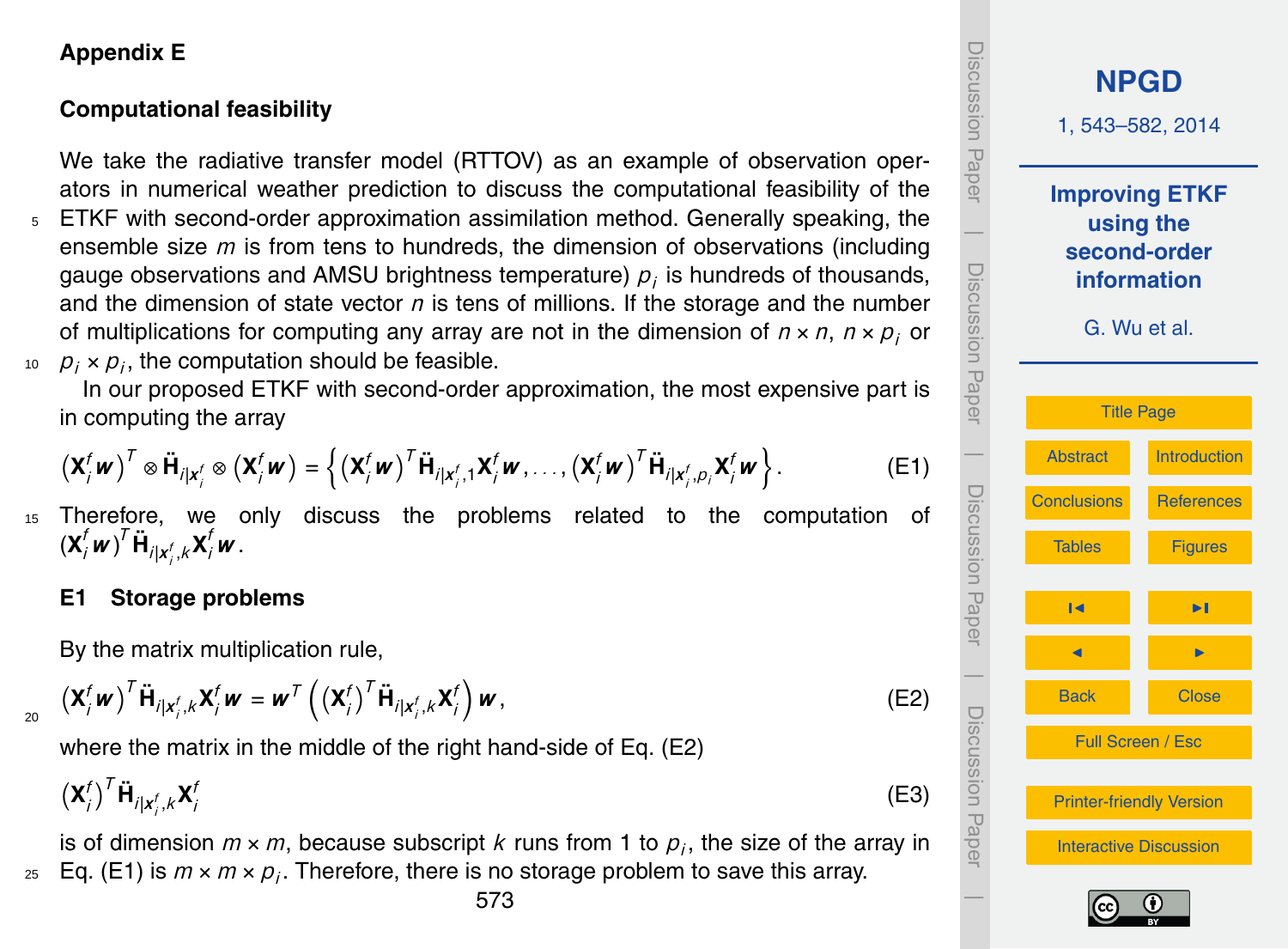## <span id="page-31-0"></span>**E2 The computational cost of Eq. (E3)**

Usually,  $mn(m + n)$  times multiplication are required to compute a matrix such as the one in Eq. (E3). However, in the case of the RTTOV observation operator,  $\ddot{\mathbf{H}}_{i|\mathbf{x}^f_{i},k}$  is a sparse matrix with a large number of zeros and the non-zero part has a simple regular structure. This is because an MSU brightness temperature measurement on a grid point (denoted by  $y_i^o$ *i* (*k*)) is only related to the meteorological state variables on the transmission route. Suppose the meteorological model has 50 layers and 6 types of variables, the number of state variables on the transmission route of the MSU  $\overline{b}$  rightness temperature  $y_i^o$  $i_j^o(k)$  is approximately  $s = 300$ . For the variables not on the transmission route, the corresponding entries in **H¨** *i*|*x f i* <sup>10</sup> (*k*) (Eq. [22\)](#page-9-0) are zero. Therefore, the computation of Eq. (E3) only requires *ms*(*m* + *s*)*/*2 times of multiplication, which is

*Acknowledgements.* This work was supported by the National Program on Key Basic Research Project of China (Grant Nos. 2010CB951604 and 2010CB950703), the Open Fund <sup>15</sup> of State Key Laboratory of Remote Sensing Science (Grant No. OFSLRSS201418), the Natural Sciences and Engineering Research Council of Canada (NSERC), and the Fundamental Research Funds for the Central Universities (No. 2012LYB39). We thank the editor and the anonymous referees for improving this paper.

#### **References**

clearly feasible.

- <sup>20</sup> Anderson, J. L.: An adaptive covariance inflation error correction algorithm for ensemble filters, Tellus A, 59, 210–224, 2007.
	- Anderson, J. L.: Spatially and temporally varying adaptive covariance inflation for ensemble filters, Tellus A, 61, 72–83, 2009.

Anderson, J. L. and Anderson, S. L.: A Monte Carlo implementation of the non-linear filtering

<sup>25</sup> problem to produce ensemble assimilations and forecasts, Mon. Weather Rev., 127, 2741– 2758, 1999.



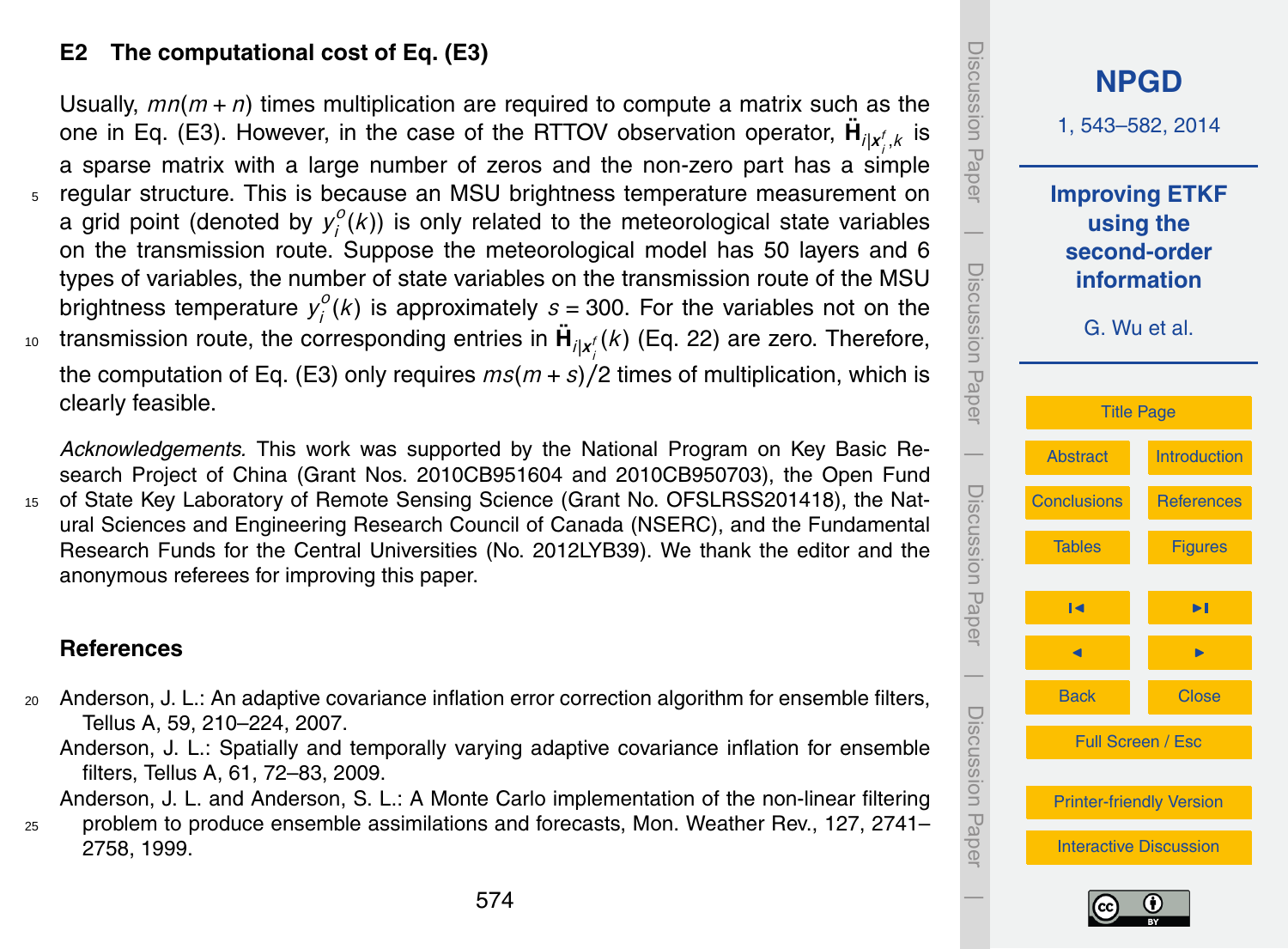- Bishop, C. H. and Toth, Z.: Ensemble transformation and adaptive observations, J. Atmos. Sci., 56, 1748–1765, 1999.
- Bishop, C. H., Etherton, J., and Majumdar, J.: Adaptive sampling with the ensemble transform Kalman filte. Part I: Theoretical aspects, Mon. Weather Rev., 129, 420–436, 2001.
- <sup>5</sup> Burgers, G., van Leeuwen, P. J., and Evensen, G.: Analysis scheme in the ensemble Kalman Filter, Mon. Weather Rev., 126, 1719–1724, 1998.
	- Butcher, J. C.: Numerical Methods for Ordinary Differential Equations, ISBN 0471967580, John Wiley & Sons, England, 425 pp., 2003.
- Chen, Y., Oliver, D. S., and Zhang, D. X.: Data assimilation for nonlinear problems by ensemble <sup>10</sup> Kalman filter with reparameterization, J. Petrol. Sci. Eng., 66, 1–14, 2009.
- Courtier, P., Thépaut, J. N., and Hollingsworth, A.: A strategy for operational implementation of 4D-Var, using an incremental approach, Q. J. Roy. Meteor. Soc., 120, 1367–1387, 1994. Daescu, D. N. and Navon, I. M.: Efficiency of a POD-based reduced second-order adjoint model in 4D-Var data assimilation, Int. J. Numer. Meth. Fl., 53, 985–1004, 2007.
- <sup>15</sup> Evensen, G.: Sequential data assimilation with a nonlinear quasi-geostrophic model using Monte Carlo methods to forecast error statistics, J. Geophys. Res., 99, 10143–10162, 1994a.
	- Evensen, G.: Inverse methods and data assimilation in nonlinear ocean models, Physica D, 77, 108–129, 1994b.
- <sup>20</sup> Evensen, G.: Advanced data assimilation for strongly nonlinear dynamics, Mon. Weather Rev., 125, 1342–1354, 1997.
	- Flowerdew, J. and Bowler, N.: Improving the use of observations to calibrate ensemble spread, Q. J. Roy. Meteor. Soc., 137, 467–482, 2011.
	- Hamill, T. M. and Whitaker, J. S.: Accounting for the error due to unresolved scales in ensemble
- <sup>25</sup> data assimilation: a comparison of different approaches, Mon. Weather Rev., 133, 3132– 3147, 2005.
	- Han, Y., van Delst, P., Liu, Q. H., Weng, F. Z, Yan, B. H., Treadon, R., and Derber, J.: Community Radiative Transfer Model (CRTM) – Version 1, NOAA NESDIS Technical Report, NOAA Technical Report NESDIS 122., Washington, D.C., 122 pp., 2006.
- <sup>30</sup> Hunt, B. R., Kostelich, J., and Szunyogh, I.: Efficient data assimilation for spatiotemporal chaos: a local ensemble transform Kalman filter, Physica D, 230, 112–126, 2007.
	- Ide, K., Courtier, P., Michael, G., and Lorenc, A. C.: Unified notation for data assimilation: operational, sequential and variational, J. Meteorol. Soc. Jpn., 75, 181–189, 1997.



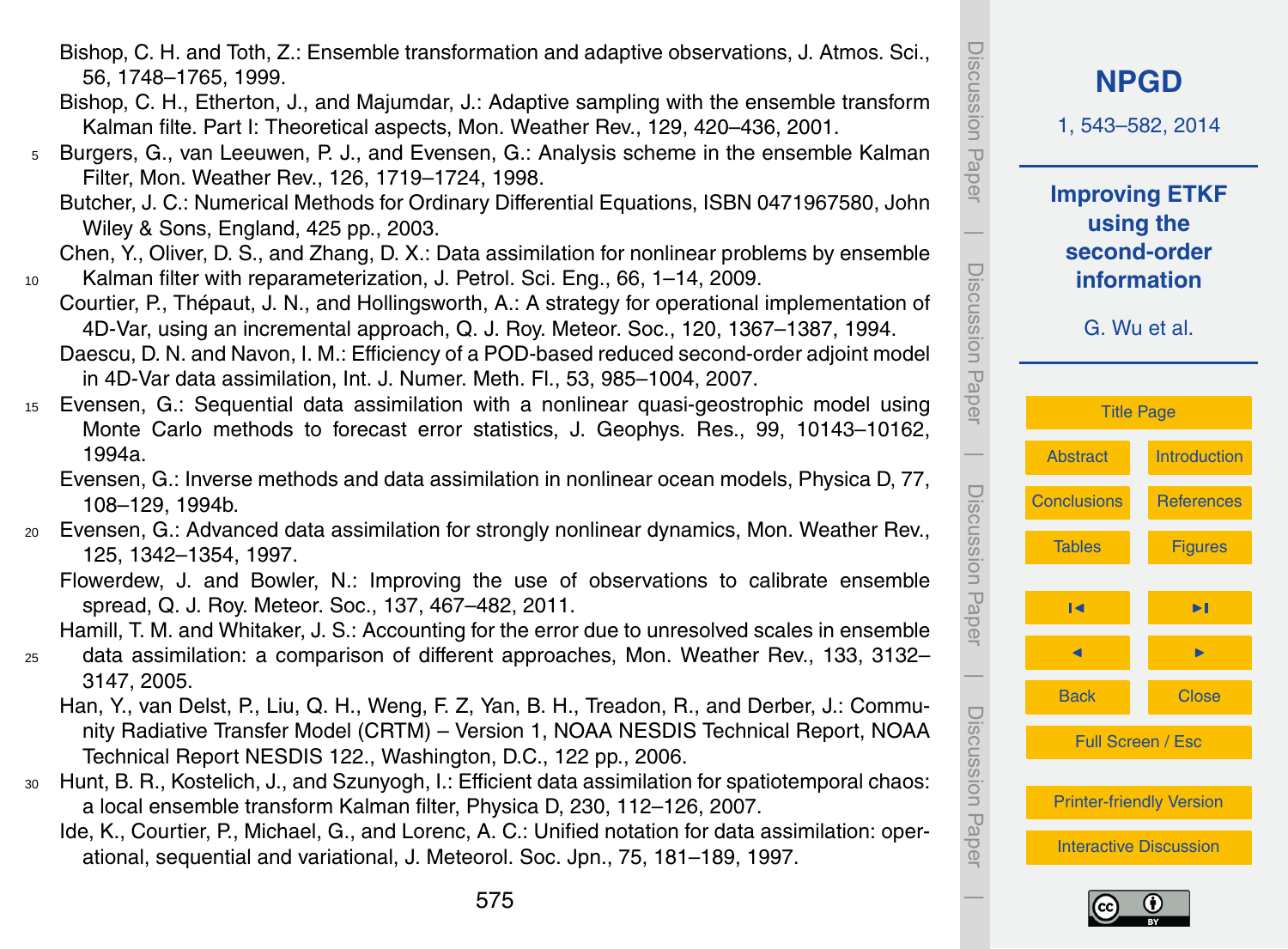Lawson, W. G. and Hansen, J. A.: Implications of stochastic and deterministic filters as ensemble-based data assimilation methods in varying regimes of error growth, Mon. Weather Rev., 132, 1966–1981, 2004.

Le Dimet, F. X., Navon, I. M., and Daescu, D. N.: Second-order information in data assimilation, <sup>5</sup> Mon. Weather Rev., 130, 629–648, 2002.

- Li, H., Kalnay, E., and Miyoshi, T.: Simultaneous estimation of covariance inflation and observation errors within an ensemble Kalman filter, Q. J. Roy. Meteor. Soc., 135, 523–533, 2009.
- Liang, X., Zheng, X. G., Zhang, S. P., Wu, G. C., Dai, Y. J., and Li, Y.: Maximum likelihood estimation of inflation factors on forecast error covariance matrix for ensemble Kalman filter <sup>10</sup> assimilation, Q. J. Roy. Meteor. Soc., 138, 263–273, 2012.
- Liou, K. N.: An Introduction to Atmospheric Radiation, Academic Press, London, 583 pp., 2002. Liu, C., Xiao, Q., and Wang, B.: An ensemble-based four-dimensional variational data assimilation scheme. Part 1: Technical formulation and preliminary test, Mon. Weather Rev., 136, 3363–3373, 2008.
- <sup>15</sup> Lorenc, A. C.: The potential of the ensemble Kalman filter for NWP a comparison with 4D-Var, Q. J. Roy. Meteor. Soc., 129, 3183–3203, 2003.
	- Lorenz, E. N.: Predictability a problem partly solved, in: Proc. Seminar on Predictability, ECMWF, Shinfield Park, Reading, Berkshire, UK, 40–58, 1996.

Lorenz, E. N. and Emanuel, K. A.: Optimal sites for supplementary weather observations: sim-

- <sup>20</sup> ulation with a small model, J. Atmos. Sci., 55, 399–414, 1998.
	- McNally, A.: The direct assimilation of cloud-affected satellite infrared radiances in the ECMWF 4D-Var, Q. J. Roy. Meteor. Soc., 135, 1214–1229, 2009.
		- Miller, R. N., Ghil, M., and Gauthiez, F.: Advanced data assimilation in strongly nonlinear dynamical systems, J. Atmos. Sci., 51, 1037–1056, 1994.
- <sup>25</sup> Miyoshi, T.: The Gaussian approach to adaptive covariance inflation and its implementation with the local ensemble transform Kalman filter, Mon. Weather Rev., 139, 1519–1535, 2011.
	- Miyoshi, T. and Kunii, M.: The Local Ensemble Transform Kalman Filter with the Weather Research and Forecasting Model: experiments with real observations, Pure Appl. Geophys., 169, 321–333, 2012.
- <sup>30</sup> Miyoshi. T., Sato, Y., and Kadowaki, T.: Ensemble Kalman filter and 4D-Var inter-comparison with the Japanese operational global analysis and prediction system, Mon. Weather Rev., 138, 2846–2866, 2010.



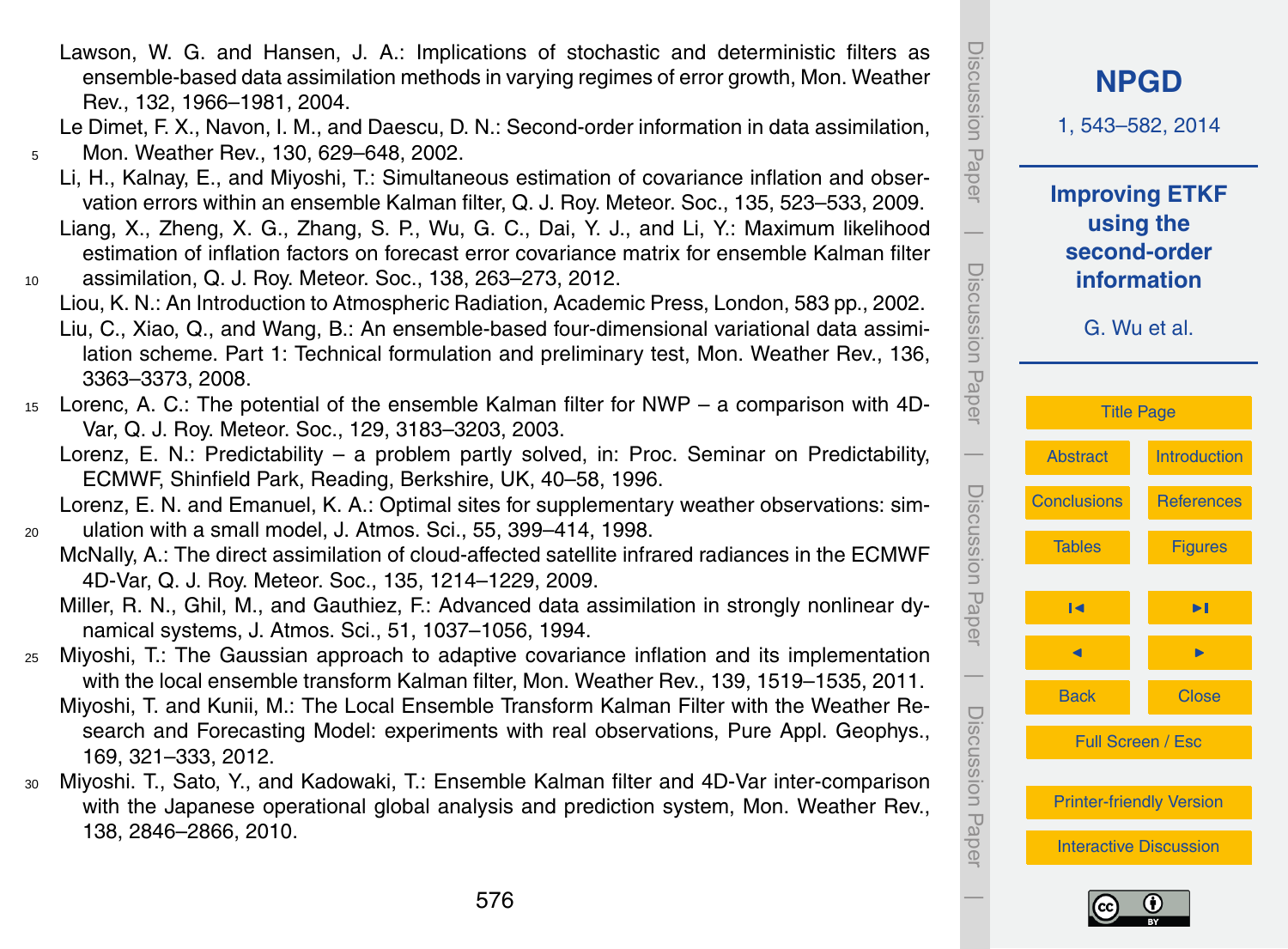- Miyoshi, T., Kalnay, E., and Li, H.: Estimating and including observation error correlations in data assimilation, Inverse Probl. Sci. En., 21, 387–398, 2013.
- Oke, P. R., Sakov, P., and Schulz, E.: A comparison of shelf observation platforms for assimilation in an eddy-resolving ocean model, Dynam. Atmos. Oceans., 48, 121–142, 2009.
- <sup>5</sup> Palmer, T., Buizza, R., Hagedorn, R., Lawrence, A., Leutbecher, M., and Smith, L.: Ensemble prediction: a pedagogical perspective, ECMWF Newsletter, 106, 10–17, 2006.
	- Parrish, D. F. and Deber, J. C.: The National meteorological center's spectral statisticalinterpolation analysis system, Mon. Weather Rev., 120, 1747–1763, 1992.
	- Rawlins, F., Ballard, S. P., Bovis, K. J., Clayton, A. M., Li, D., Inverarity, G. W., Lorenc, A. C., and
- <sup>10</sup> Payne, T. J.: The Met Office global four-dimensional variational data assimilation scheme, Q. J. Roy. Meteor. Soc., 133, 347–362, 2007.
	- Reichle, R. H.: Data assimilation methods in the earth sciences, Adv. Water Resour., 31, 1411– 1418, 2008.

Sakov, P. and Oke, P. R.: A deterministic formulation of the ensemble Kalman filter: an alterna-<sup>15</sup> tive to ensemble square root filters, Tellus A, 60, 361–371, 2008.

- Saunders, R., Matricardi, M., and Brunel, P.: An improved fast radiative transfer model for assimilation of satellite radiance observations, Q. J. Roy. Meteor. Soc., 125, 1407–1425, 1999. Stewart, L. M., Dance, S., and Nichols, N. K.: Data assimilation with correlated observation errors: experiments with a 1D shallow water model, Tellus A, 65, 19546, <sup>20</sup> doi[:10.3402/tellusa.v65i0.19546,](http://dx.doi.org/10.3402/tellusa.v65i0.19546) 2013.
	- Wang, L. and Leblanc, A.: Second-order nonlinear least squares estimation, Ann. I. Stat. Math., 60, 883–900, 2008.
		- Wang, X. and Bishop, C. H.: A comparison of breeding and ensemble transform Kalman filter ensemble forecast schemes, J. Atmos. Sci., 60, 1140–1158, 2003.
- <sup>25</sup> Wu, G. C., Zheng, X. G., Wang, L. Q., Zhang, S. P., Liang, X., and Li, Y.: A new structure of error covariance matrices and their adaptive estimation in EnKF assimilation, Q. J. Roy. Meteor. Soc., 139, 795–804, 2013.
- Yang, S. C., Kalnay, E., and Hunt, B.: Handling nonlinearity in an Ensemble Kalman Filter: experiments with the Three-Variable Lorenz Model, Mon. Weather Rev., 140, 2628–2646, <sup>30</sup> 2012.

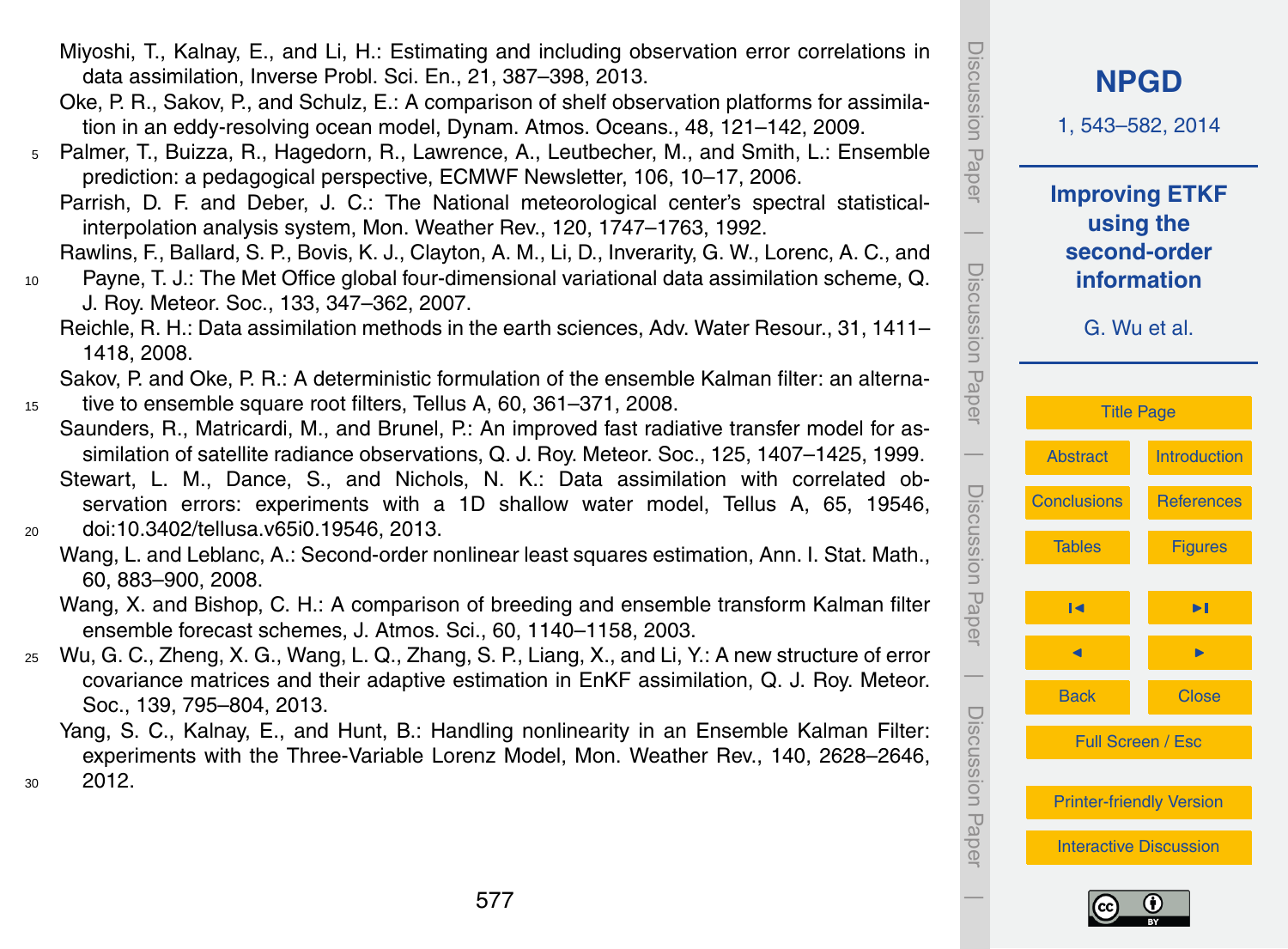<span id="page-35-0"></span>**Table 1.** The time-mean values of A-RMSE, F-RMSE and objective function (second-order distance of the squared innovation statistic to its expectation, Eq. 5) in the five ETKF schemes for Lorenz-96 model with forcing parameter *F* = 12 and parameter of observation operator *α* = 0.1. ETKF: Traditional ETKF described in the last paragraph of Sect. 2.1; TT: tangent-linear approximation in both inflation (Eq. 17) and optimization (Eq. 20); TN: tangent-linear approximation in inflation (Eq. 17) and nonlinearity in optimization (Eq. 10); SS: second-order Taylor approximation in both inflation (Eq. 24) and optimization (Eq. [27\)](#page-10-0); NN: nonlinearity in both inflation (Eq. 5) and optimization (Eq. 10).

| Scheme        | <b>FTKF</b> | TT         | ΤN        | SS.                 | NN.  |
|---------------|-------------|------------|-----------|---------------------|------|
| A-RMSE        | 2 74        | 2.50       | 2.25      | 2.29                | 2.08 |
| <b>F-RMSE</b> | 3.20        | 3.00       | 2 77      | 2.66                | 2.52 |
|               | 49 700 074  | 17 078 480 | 8 768 825 | 9 177 962 8 458 902 |      |



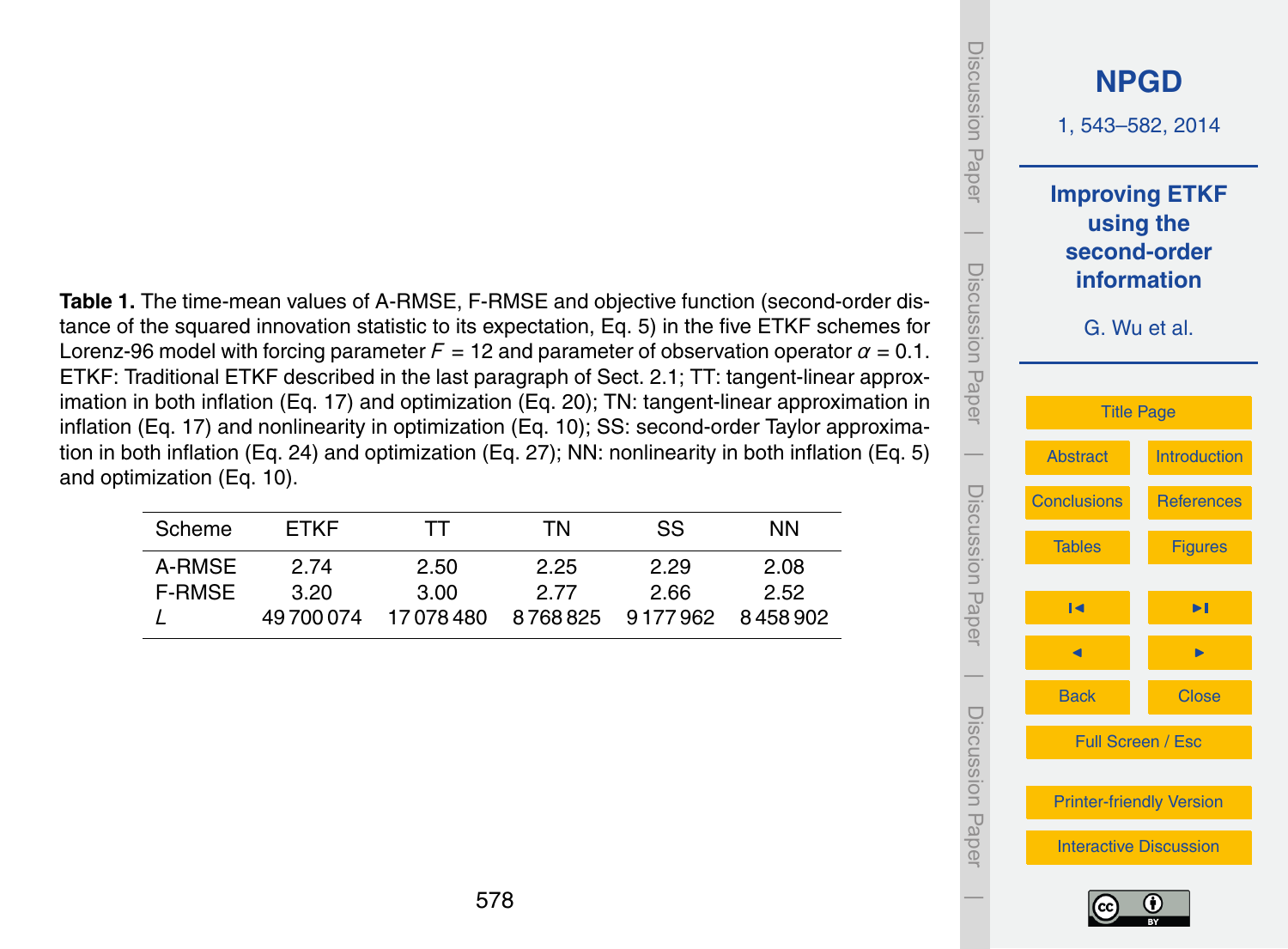| iscussion<br>Paper      |                                                                                   | <b>NPGD</b><br>1, 543-582, 2014 |  |
|-------------------------|-----------------------------------------------------------------------------------|---------------------------------|--|
| <b>Discussion Paper</b> | <b>Improving ETKF</b><br>using the<br>second-order<br>information<br>G. Wu et al. |                                 |  |
|                         |                                                                                   | <b>Title Page</b>               |  |
|                         | <b>Abstract</b>                                                                   | <b>Introduction</b>             |  |
| Discussion Paper        | <b>Conclusions</b>                                                                | <b>References</b>               |  |
|                         | <b>Tables</b>                                                                     | <b>Figures</b>                  |  |
|                         | м                                                                                 | ▶∣                              |  |
|                         |                                                                                   |                                 |  |
| I Discussion Pape       | <b>Back</b>                                                                       | <b>Close</b>                    |  |
|                         | Full Screen / Esc                                                                 |                                 |  |
|                         | <b>Printer-friendly Version</b><br><b>Interactive Discussion</b>                  |                                 |  |
|                         |                                                                                   |                                 |  |

**Table 2.** The time-mean values of F-RMSE, F-Spread and the ratio of F-RMSE over F-Spread in the four ETKF schemes for Lorenz-96 model with forcing parameter  $F = 12$  and parameter of observation operator  $\alpha = 0.1$ .

| Scheme          | FTKF                     | TT | TN T | SS.                 | <b>NN</b> |
|-----------------|--------------------------|----|------|---------------------|-----------|
| <b>F-RMSE</b>   | 3.20                     |    |      | 3.00 2.77 2.66 2.52 |           |
| F-Spread        | 1.06                     |    |      | 1.45 1.46 1.48 1.45 |           |
| F-RMSE/F-Spread | 3.02 2.07 1.90 1.80 1.74 |    |      |                     |           |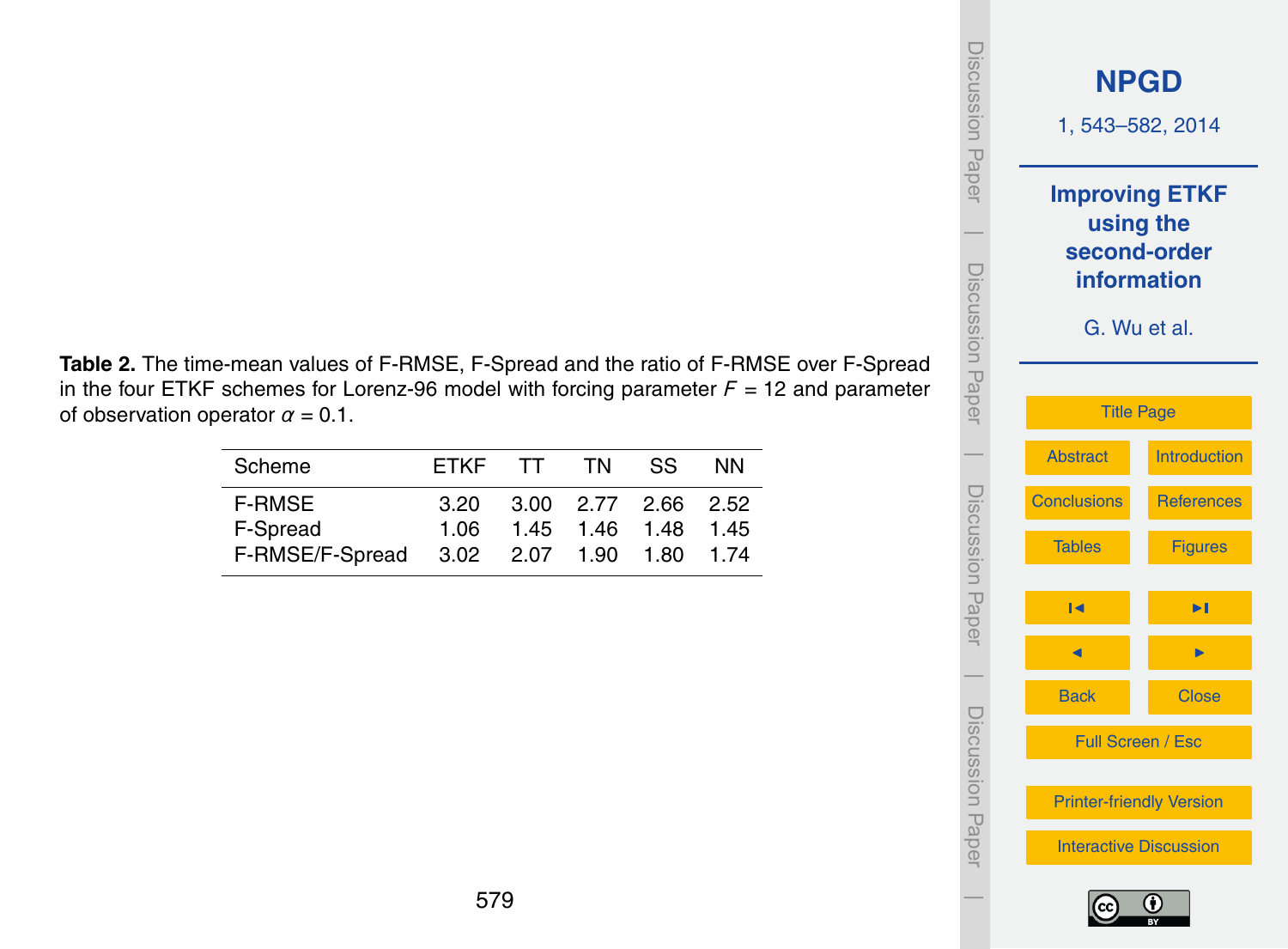|  | <b>Table 3.</b> Similar to Table 2, but with $F = 8$ . |  |  |  |
|--|--------------------------------------------------------|--|--|--|
|--|--------------------------------------------------------|--|--|--|

| Scheme          | FTKF |                              | TT TN                       | SS. | <b>NN</b> |
|-----------------|------|------------------------------|-----------------------------|-----|-----------|
| <b>F-RMSE</b>   | ი ვი |                              | $0.29$ 0.26 0.27 0.23       |     |           |
| F-Spread        | 0 20 |                              | $0.22$ $0.21$ $0.22$ $0.21$ |     |           |
| F-RMSE/F-Spread |      | 1.50  1.32  1.24  1.18  1.09 |                             |     |           |

| iscussion<br>Paper |                    | <b>NPGD</b><br>1, 543-582, 2014                                                   |  |  |  |
|--------------------|--------------------|-----------------------------------------------------------------------------------|--|--|--|
| Discussion Paper   |                    | <b>Improving ETKF</b><br>using the<br>second-order<br>information<br>G. Wu et al. |  |  |  |
|                    |                    | <b>Title Page</b>                                                                 |  |  |  |
|                    | <b>Abstract</b>    | <b>Introduction</b>                                                               |  |  |  |
|                    | <b>Conclusions</b> | <b>References</b>                                                                 |  |  |  |
| Discussion Paper   | <b>Tables</b>      | <b>Figures</b>                                                                    |  |  |  |
|                    | К                  | Ы                                                                                 |  |  |  |
|                    |                    |                                                                                   |  |  |  |
|                    | <b>Back</b>        | <b>Close</b>                                                                      |  |  |  |
|                    |                    | Full Screen / Esc                                                                 |  |  |  |
| I Discussion Papel |                    | <b>Printer-friendly Version</b>                                                   |  |  |  |
|                    |                    | <b>Interactive Discussion</b>                                                     |  |  |  |
|                    |                    |                                                                                   |  |  |  |

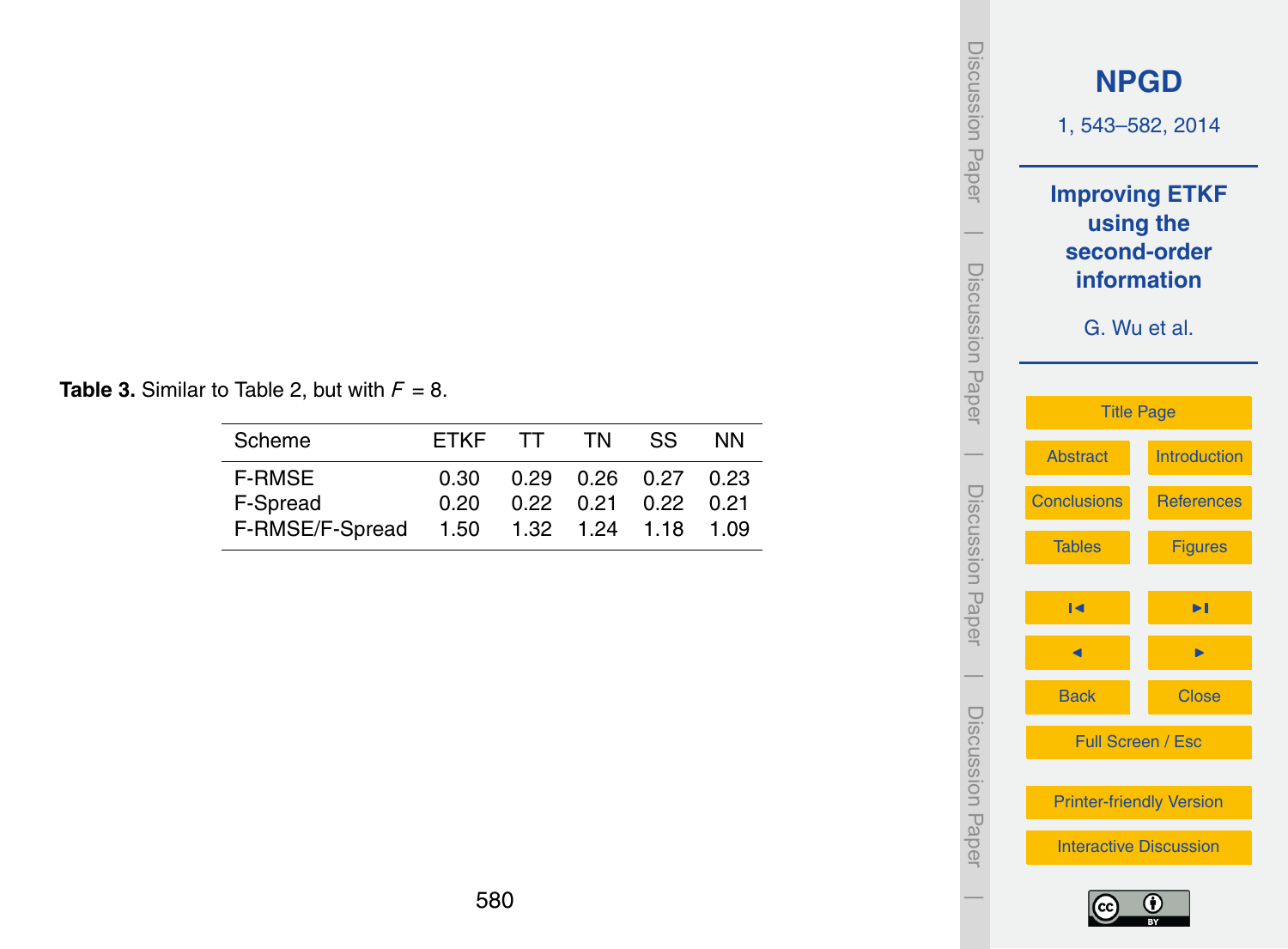<span id="page-38-0"></span>